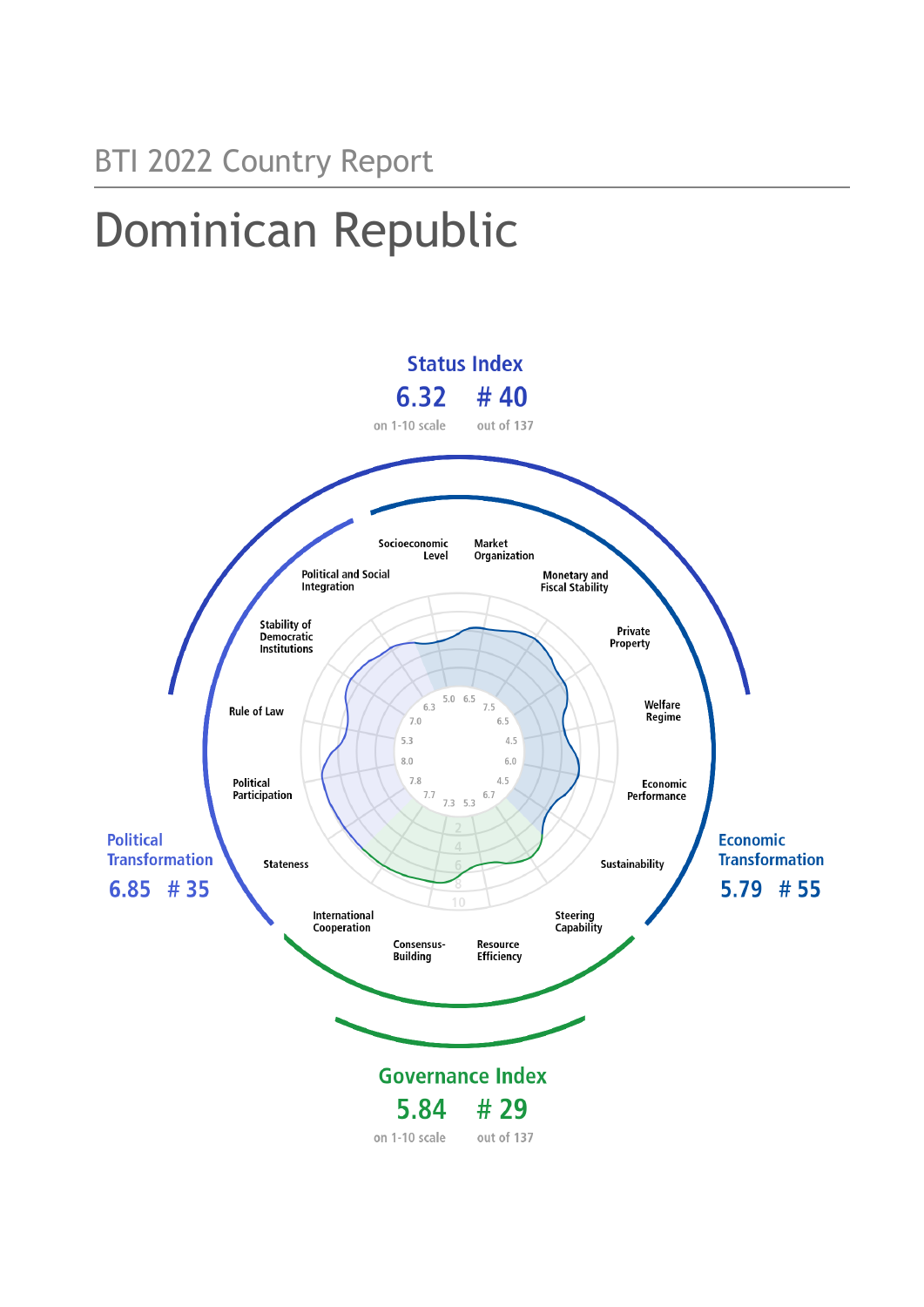This report is part of the **Bertelsmann Stiftung's Transformation Index (BTI) 2022**. It covers the period from February 1, 2019 to January 31, 2021. The BTI assesses the transformation toward democracy and a market economy as well as the quality of governance in 137 countries. More on the BTI at [https://www.bti-project.org.](https://www.bti-project.org/)

Please cite as follows: Bertelsmann Stiftung, BTI 2022 Country Report — Dominican Republic. Gütersloh: Bertelsmann Stiftung, 2022.

This work is licensed under a **Creative Commons Attribution 4.0 International License**.

#### **Contact**

Bertelsmann Stiftung Carl-Bertelsmann-Strasse 256 33111 Gütersloh Germany

**Sabine Donner** Phone +49 5241 81 81501 sabine.donner@bertelsmann-stiftung.de

**Hauke Hartmann** Phone +49 5241 81 81389 hauke.hartmann@bertelsmann-stiftung.de

**Claudia Härterich** Phone +49 5241 81 81263 claudia.haerterich@bertelsmann-stiftung.de

**Sabine Steinkamp** Phone +49 5241 81 81507 sabine.steinkamp@bertelsmann-stiftung.de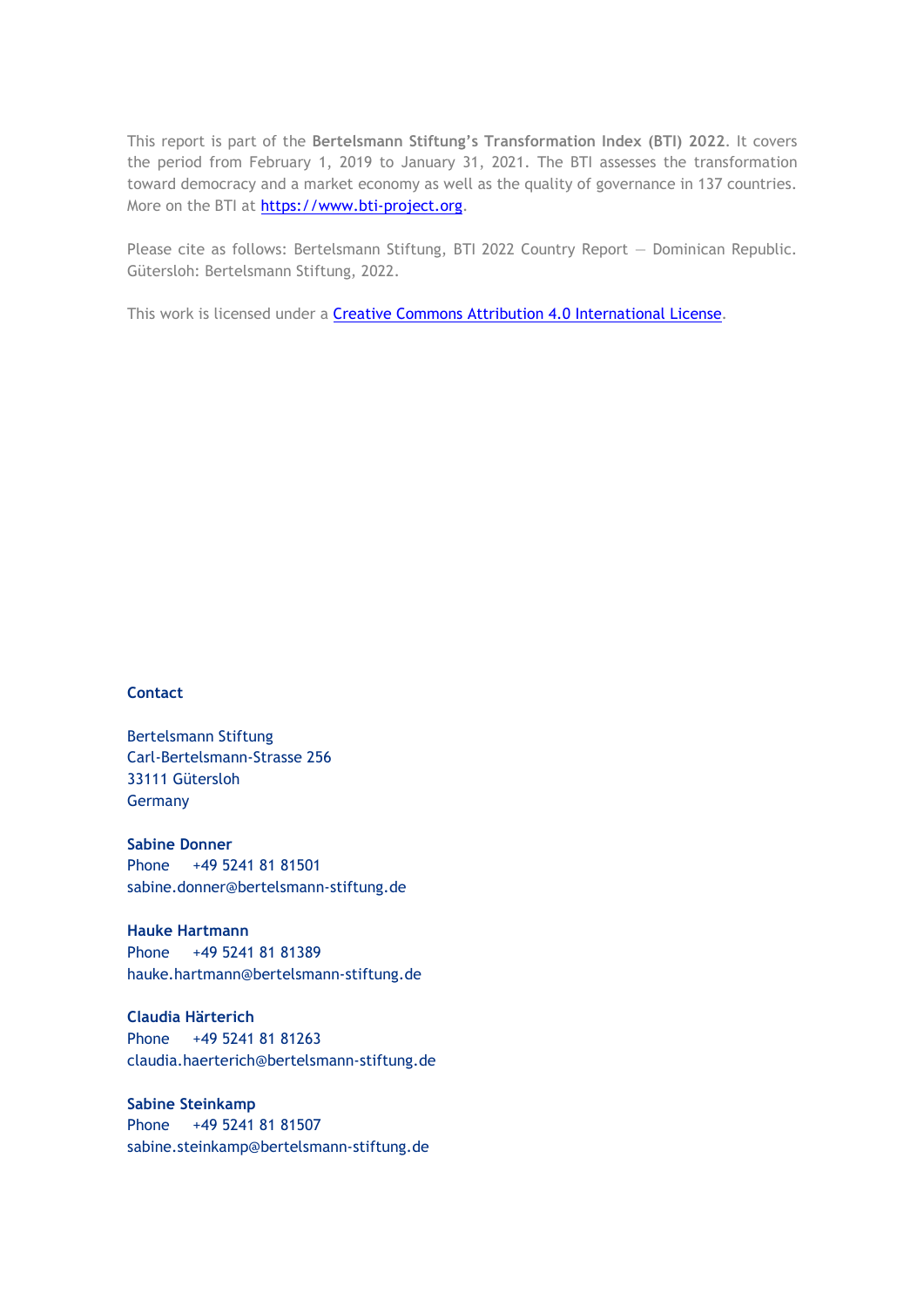#### **Key Indicators**

| Population               | M      | 10.8 | HDI.                           | 0.756 | GDP p.c., PPP                | 17937 |
|--------------------------|--------|------|--------------------------------|-------|------------------------------|-------|
| Pop. growth <sup>1</sup> | % p.a. | 1.0  | HDI rank of 189                | 88    | Gini Index                   | 41.9  |
| Life expectancy          | vears  | 74.1 | UN Education Index             | 0.666 | Poverty <sup>3</sup><br>$\%$ | 2.7   |
| Urban population %       |        | 82.5 | Gender inequality <sup>2</sup> | 0.455 | Aid per capita               | 12.5  |
|                          |        |      |                                |       |                              |       |

Sources (as of December 2021): The World Bank, World Development Indicators 2021 | UNDP, Human Development Report 2020. Footnotes: (1) Average annual growth rate. (2) Gender Inequality Index (GII). (3) Percentage of population living on less than \$3.20 a day at 2011 international prices.

# Executive Summary

The period under review has been very trying for Dominican democracy, but it ends with a stronger democracy than before. The concerns and warning signs were many. Ex-President Medina's drive to reform the constitution to win another re-election threatened the political institutions and social peace. The split-up of the ruling Partido de la Liberación Dominicana (PLD) into two parties in 2019 threatened governance. And the suspension and postponement of the local election raised fears of fraud and concerns about election fairness. Still, local and regional elections were held in a free and fair manner in the midst of a pandemic, and the postponed presidential elections not only generated alternation in power after 16 years of PLD rule, but also resulted in one of the more orderly and peaceful transitions in the country's democratic history.

President Abinader of the PRM (Partido Revolucionario Moderno), who took office on August 16, 2020, also won a safe majority in the Senate and a near majority in the Chamber. Combined with Abinader's conciliatory manners, this is a positive sign for governance, relations between parties, between the government and civil society, and for the continued democratic transformation in the country. Abinader's choice of personnel, especially in the justice sector, have instilled hope in many that the necessary transformation of the state to combat inefficiencies and corruption might be the next steps in the democratic transformation of the country.

Economically, the Medina administration was very successful, building on the relatively healthy macroeconomic growth experienced in previous periods, but the pandemic has created a lot of uncertainty and affected many people and economic sectors, in particular the important tourism sector. President Abinader's economic team signals continuity and his continued priority for an economic transformation based on macroeconomic stability and growth. The new administration also supports and builds on the slow, and at times ineffective, priority of poverty reduction, job creation, and social reform. Especially noteworthy is the new administration's willingness to look into and improve relations with Haiti, and the dire social and legal situation of Haitian migrants and Dominican-Haitians. Abinader is therefore committed to the ongoing economic transformation, but this agenda will be delayed due to the economic costs of the pandemic.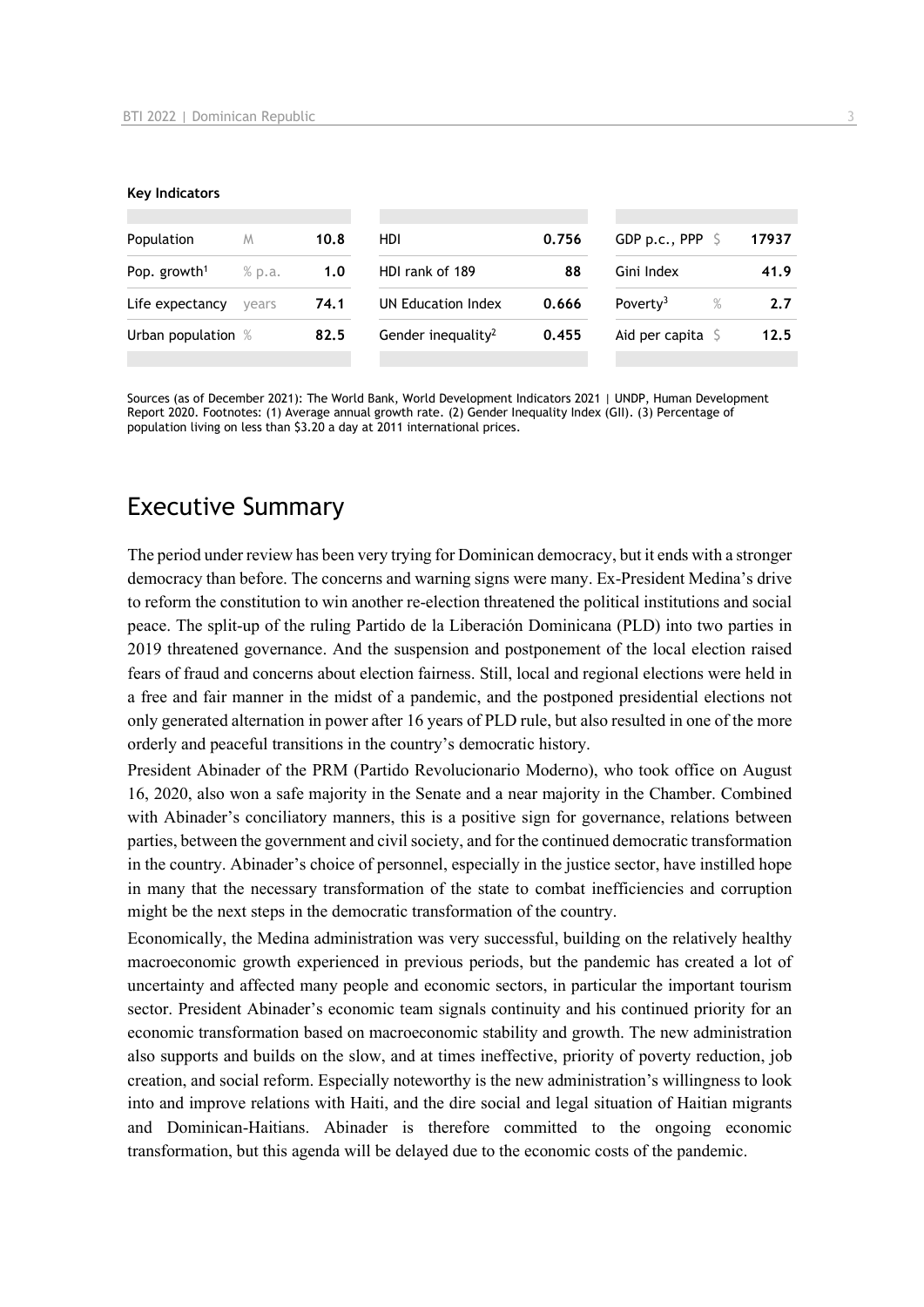The pandemic was a severe disruptive shock. The country is the most tourism-dependent in the region, and the potential economic as well as health consequences could be devastating. Yet, considering the constraints, the Medina and Abinader administrations have dealt relatively effectively with the COVID-19 pandemic. Both administrations have used health experts effectively to guide a science-based approach and used international loans to expand the existing social programs to alleviate the uneven social costs that have fallen on the poor. While the economy has retracted considerably, the country has fared better than feared.

# History and Characteristics of Transformation

The assassination of General Rafael Leonidas Trujillo in 1961 ended 30 years of dictatorship; the 1963 military coup against the democratically elected Juan Bosch was followed in 1965 by a brief period of civil war and military intervention by the United States. In 1966, while the country was still under military occupation, civilian rule was restored with the election of Joaquin Balaguer, but democratic development remained stagnant for decades as neo-patrimonial structures dominated both the state and the economy. The conservative Balaguer succeeded in maintaining power from 1966 to 1996 (save for a period from 1978 to 1986), in part by exploiting largely fraudulent election processes with close and questionable results. Personality-based internal conflicts as well as ideological and political differences led to frequent splintering of opposition parties.

Having lost the middle classes and the popular sector, Balaguer's departure from power in 1978 initiated a short-lived surge of democratization. However, the transformation process stagnated once again after Balaguer returned to power in 1986. In 1994, formidable local pressure exerted by the Partido Revolucionario Dominicano (PRD) and civil society supported by U.S./Organization of American States (OAS) helped make extensive institutional reforms possible and facilitated the end of the Balaguer regime two years later. Since then, there has been significant progress in transformation, not only in establishing the country's first credible regulation of political competition, but also in improving the human rights situation, favoring the development of a civil society and significantly reducing neo-patrimonial power over business. Modernizing the judiciary and state administration also helped to enhance electoral and government credibility among the population. Notwithstanding this progress, the lack of appropriate legislation and ability of the frequently politicized Junta Central Electoral to control government spending in the promotion of official candidates remain a concern.

From 1982 to 1986, President Salvador Jorge Blanco (PRD) took the first important steps toward free trade by liberalizing the exchange regime. The implementation of free trade policies unleashed a cycle of protests that began with an uprising that lasted three days in April 1984. The cycle extended until the early 1990s but had limited gains. By the 1990s, the country relied much less on sugar exports for its foreign exchange compared to exports from free trade zones, tourism and remittances from overseas migrants. In the aftermath of the 2003 banking crisis, free trade zones have declined as many companies left the country for China and other destinations, but together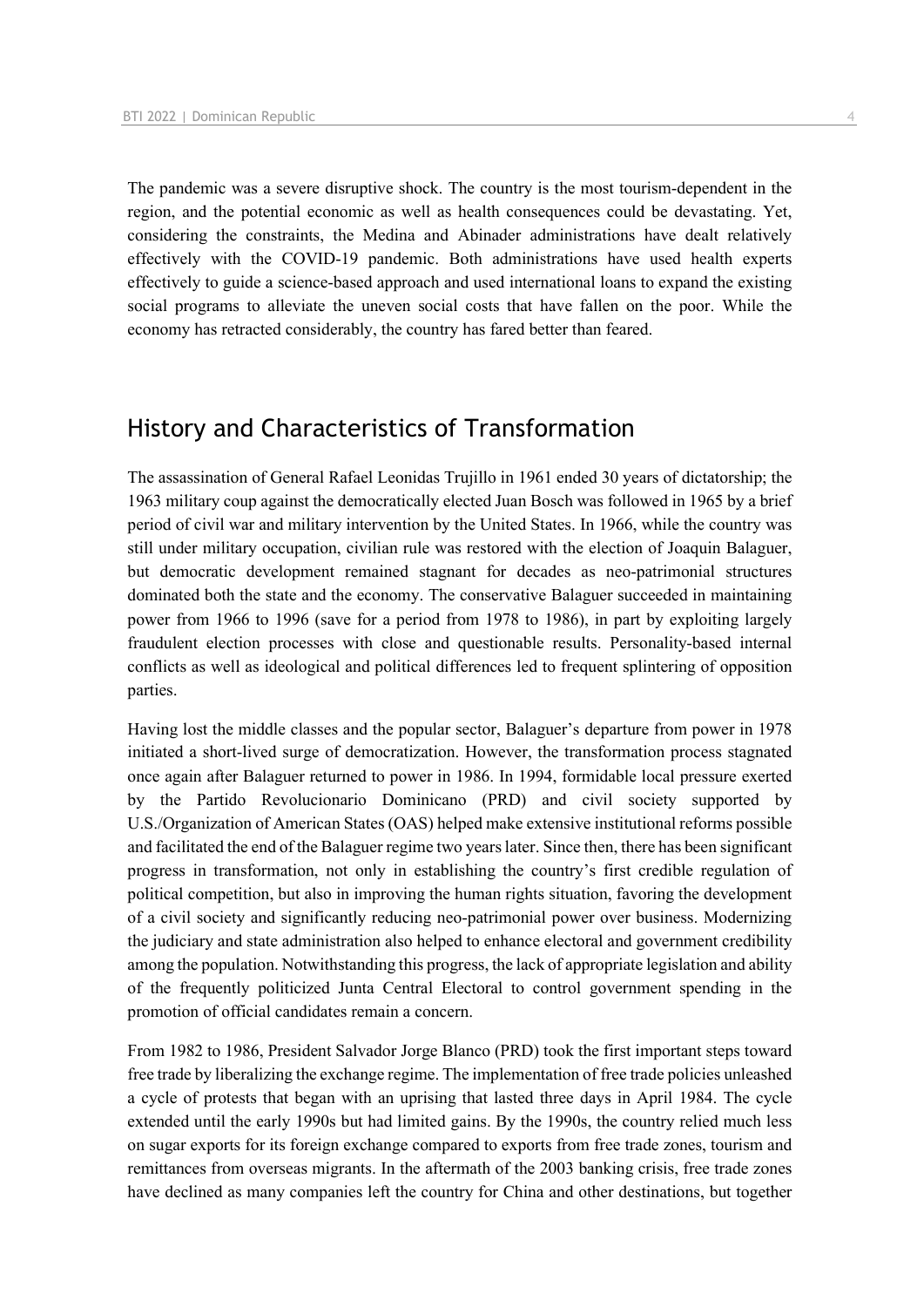with mining (in particular for gold), free trade zones (FTZs) still constitute an important part of the export sector. In the early 1990s, President Balaguer implemented a limited number of free trade measures, and most of the economic transformation involving policies of privatization and free trade gained traction under President Leonel Fernández in the late 1990s. These important steps toward free trade through regional integration were continued under subsequent governments.

The dynamic character of democratic transformation in the Dominican Republic is attributed primarily to a willingness and ability to cooperate and compromise on the part of political elites, and on the application of pressure from both civil society and international bodies. The government itself cannot really be credited for exercising any profound influence on successful transformation, even though both President Fernández of the PLD during both stints in government (1996 – 2000 and 2004 – 2012), and the government of President Hipólito Mejía, PRD (2000 – 2004), both supported several democratic and state reforms.

Nevertheless, the neo-patrimonial system and the patronage-based operating mechanisms of parties not only limit the executive's ability to act, but in turn force each new government to slow the pace of transformation. Structurally ingrained, these obstacles have weakened the outcomes of policies pursued by the Medina administration (2012 – 2020) to create progressive transformation in education and health and to reduce poverty.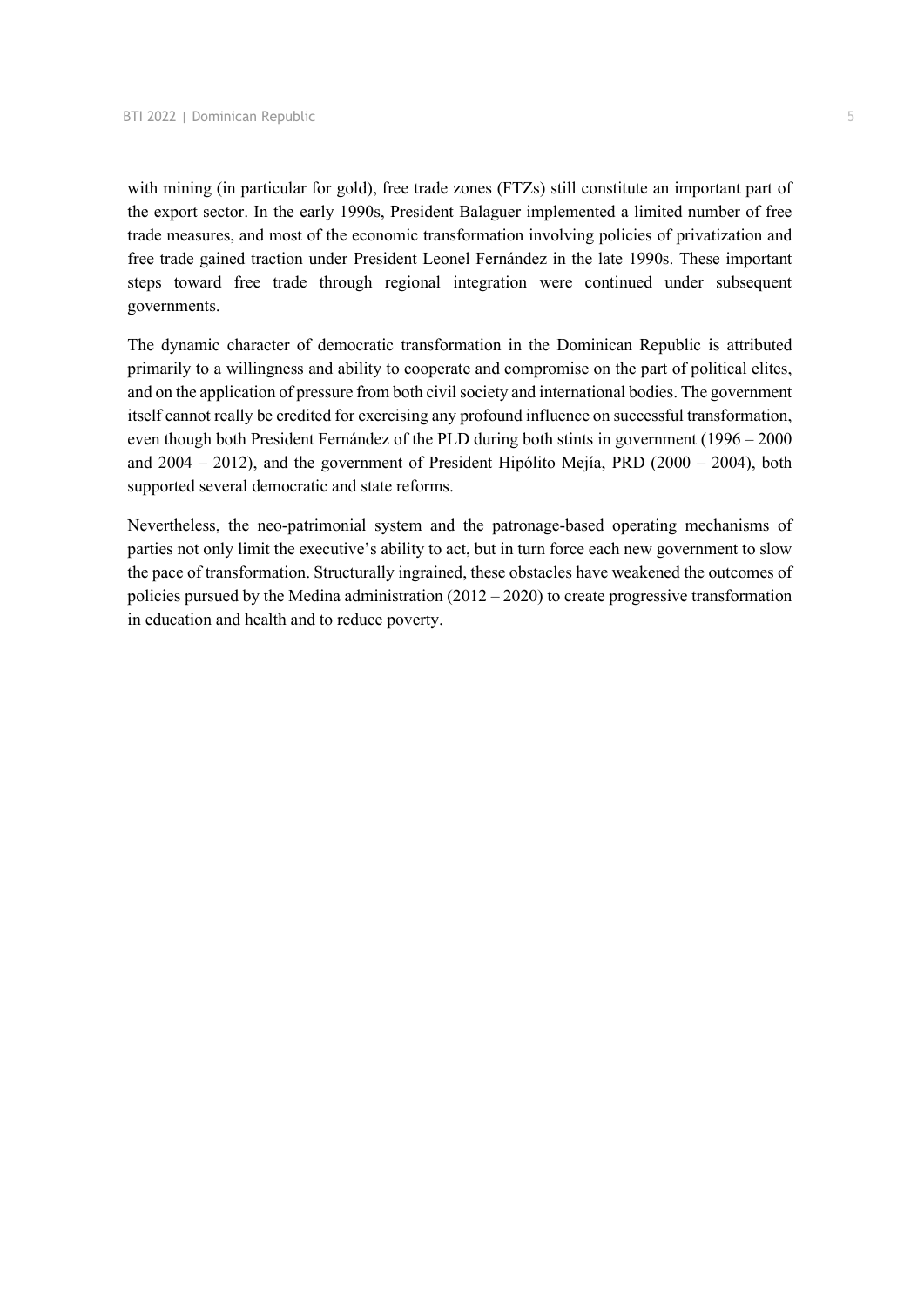The BTI combines text analysis and numerical assessments. The score for each question is provided below its respective title. The scale ranges from 1 (worst) to 10 (best).

# Transformation Status

# I. Political Transformation

#### **1 | Stateness**

The state holds a monopoly on the use of force over the entire territory. The state's authority is not threatened or challenged by local clan monopolies, guerrilla or secessionist movements. The homicide rate has been on an unbroken downward trend since 2011: It is stipulated at 9 per 100,000 in 2020, quite a low rate in the region and especially in the Caribbean, where rates often exceed 20. However, problems connected to drug-trafficking and organized crime have been a growing concern for some time. Due to its geostrategically favorable location – especially its proximity to the cocaine hub of Venezuela and the sales market United States – the country is a regional hub for cocaine transshipment. Local groups often have international connections to Mexico and Colombia, and use their connections with the local police and the military to facilitate drug-trafficking. Analysis by InSight Crime indicates that these groups have become increasingly sophisticated and independent, as well as engaged in money-laundering, as demonstrated by the dismantling of one of the largest drug-trafficking rings in 2020.

The legitimacy of the nation-state is rarely questioned. However, there is a large and growing minority of Haitian immigrants and of Dominican-Haitians whose political and socioeconomic participation is hampered by both formal and informal barriers. In 2010, their citizenship rights were restricted by the constitution. For example, children born to Haitian parents residing illegally in the Dominican Republic were constitutionally denied registration as citizens. Furthermore, the relevant authorities, such as the Central Electoral Board, regularly denied a renewal of birth certificates to Dominican-Haitians, which register them as Dominicans, or present obstacles to regulating Haitians' migratory status. The Abinader administration (2020 – 2024) has signaled a radical change to these policies and made agreements with Haiti with the aim of helping Haitian migrants and Dominican Haitians obtain legal documents, residency or citizenship. Yet the persistence of right wing neonationalists complicates matters and makes it harder for the Abinader administration to act swiftly.

#### **Question** Score



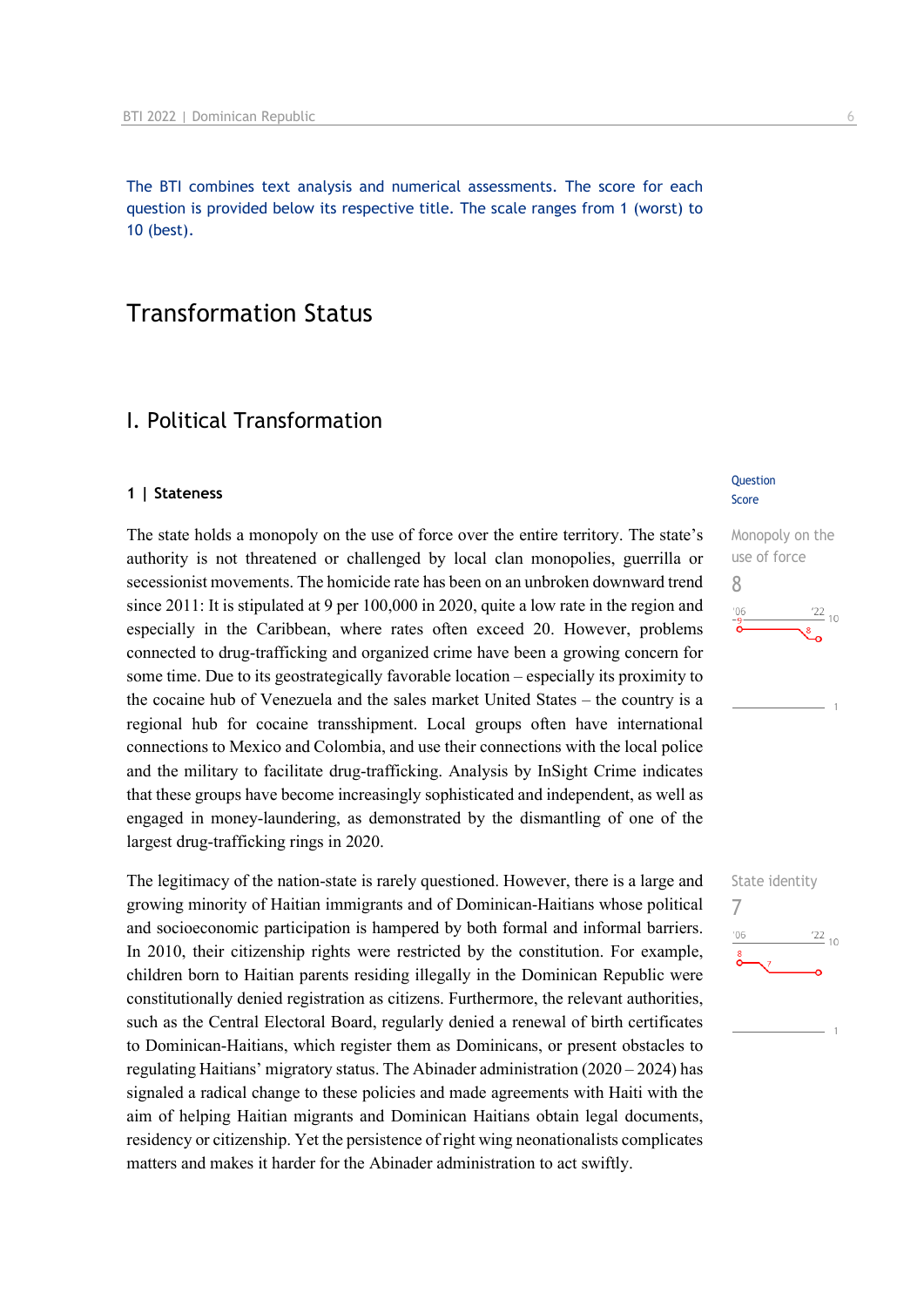Roman Catholics make up between 50% and 64% of the population. Recent studies show a significant decline of self-identified Catholics. Protestantism and evangelism, however, are increasing rapidly, with recent surveys indicating as many as 26% selfidentifying as Protestants or evangelicals. The separation of church and state is generally effective, and religious dogmas play a minor role in political life. The legal code and framework are based on secular norms and positive law, but religious dogma clearly interferes with politics on moral issues. The Catholic Church is still one of the most powerful and respected institutions in the country, and surveys reveal the Church to be the most trusted Dominican institution. Nonetheless, it is worth noting that recent scandals about child molestation by priests has somewhat diminished the prestige of the Church in the eyes of the population. The local Catholic Church influences politics and lobbied effectively to introduce a total ban on abortion in the 2010 constitution, and, together with the ever-stronger evangelical churches, it exercises influence in Congress as demonstrated by that body's continuous effort to uphold the total ban in the penal code. The debate on allowing abortion in case of rape, incest or a serious threat to a woman's life has been ongoing since 2014, with a liberal reform facing strong resistance in Congress despite receiving support from a large majority of the population, and the current Abinader administration.

Despite a weaker presence in both rural and border regions, the state is largely present throughout the country thanks to administrative institutions, officeholders and the basic administration of justice. The principle of a civil service career path was introduced by law in 1991 and reinforced by law in 2008 and 2012, but the laws are not always observed. The quality of state administration is still compromised by a high degree of political clientelism, insufficient human capital and corruption, which clearly hampers effective tax collection despite a series of laws passed over the last 10 to 12 years to broaden the tax base and improve tax collection. The Abinader administration has introduced a series of reforms to streamline and professionalize the administration, as well as to reduce corruption, clientelism and bloated and inefficient parts of the administration. It has closed down 77 state institutions that were inoperative or duplicating state functions. While the quality of basic services such as water and sanitation is much worse in rural areas and among poor barrios in the cities, the large majority of the population (85% and 84%, respectively) have access to these services. Communication and transport suffer from the same ruralurban inequalities as cellular, and Internet coverage is much better developed along the main transport routes and major cities than in rural areas. The larger cities, especially Santo Domingo, face huge transportation challenges connected to traffic jams and a transportation grid that has not kept up with urban growth.

The coronavirus pandemic severely affected sanitation services in 2020 as hand sanitizers and soap were out of stock. The issue of Covid-19 testing was poorly managed to the point that there is not yet an accurate count of how many people have been infected. Nonetheless, the Abinader administration has tried to get vaccines despite the limited access to the vaccine created by the European Union and the United States.

No interference of religious dogmas

9



Basic administration 7 $\frac{22}{10}$  $'06$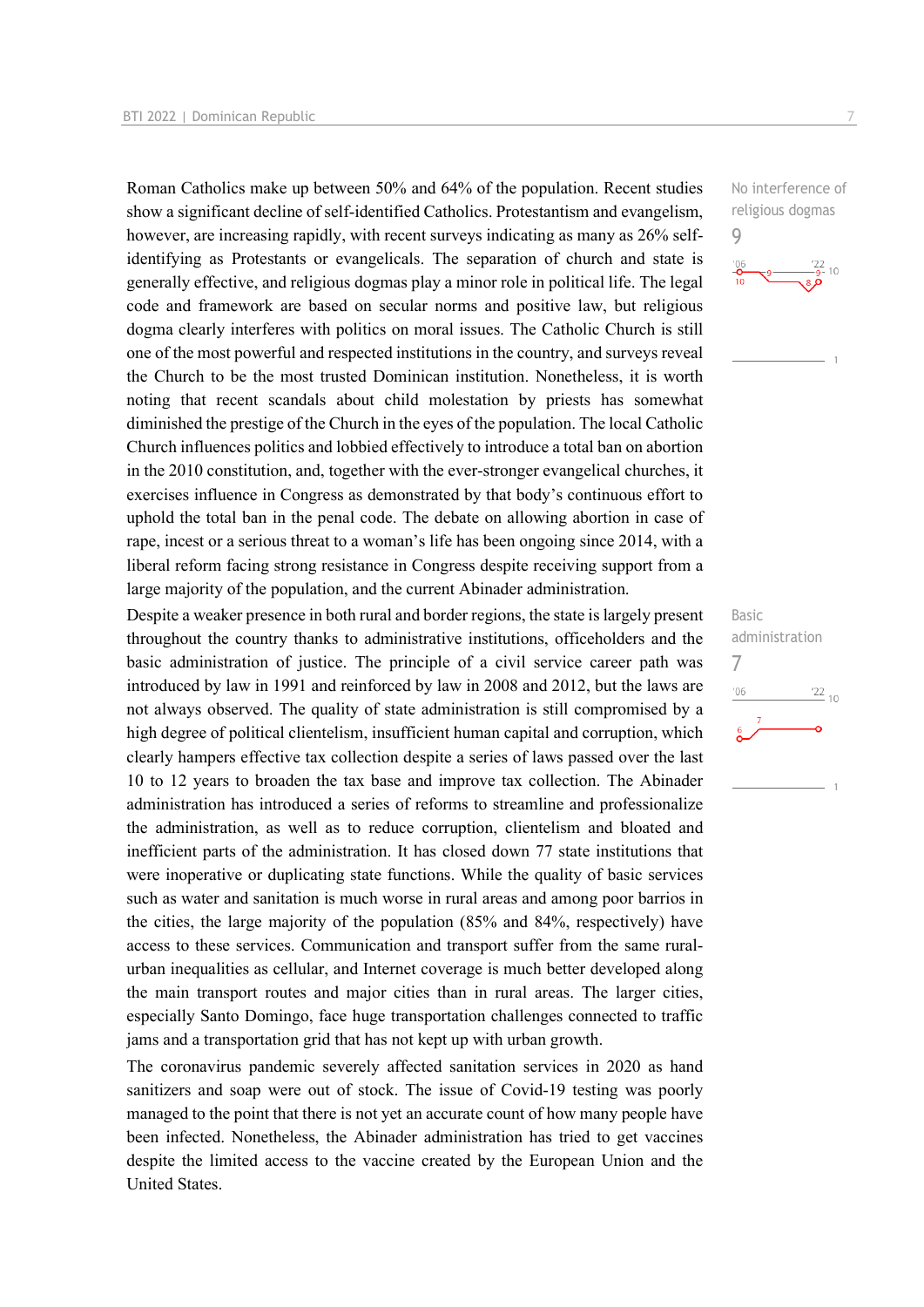#### **2 | Political Participation**

The country has held elections for the last 50 years, but only since 1996 have national and local elections generally been free and fair multiparty contests. The quality of elections, however, has seen a downward trend under the many years of dominant PLD rule (2004 – 2020). This downward trend culminated in the scandalous postponement of local and regional election on February 5, 2020. Widespread technical errors of voting machines forced the Central Electoral Board to suspend and postpone local and regional election only a few hours after voting started on Election Day. The opposition and the Media called fraud and blamed the PLD administration. Although fraud and malfeasance cannot be ruled out, the main errors were more likely connected to poor procurement of voting equipment and mismanagement of the Central Electoral Board. The local and regional elections were held in a free and fair manner on March 15, 2020, and participation was affected by the pandemic. Presidential and congressional elections originally scheduled for May 17, 2020, were moved to July 5, 2020, after some debate on whether the constitution would allow further postponements. July 5 was the latest possible date for the election in order to allow a transfer of power within the constitutionally set timeline. The campaign and elections were held in a relatively free and fair manner and were not unduly affected by the various states of emergency in effect between mid-March and June 30. Participation was down 14 points to 55.3%, most likely due to the pandemic. The peaceful transition of power to the PRM/Abinader administration after 20 years of PLD rule must be considered a positive sign for electoral democracy.

The high costs of organizing an election and campaigning are a continuing concern since they effectively block minor parties from participating on a fair basis. Recent legal reforms of political parties and elections (Laws 33/18 and 15/19) have not had the desired effect of reducing the time and costs of campaigning, increasing transparency of political parties' use of state and private funds, or securing a more equal ground for political competition. A particular concern is the use of state resources in campaigns both in direct clientelistic practices and vote-buying, and in access to the media.

Polling has been relatively accessible all across the country, but the pandemic threatened the voting in the exterior, which was maintained only after strong public pressure in 2020.

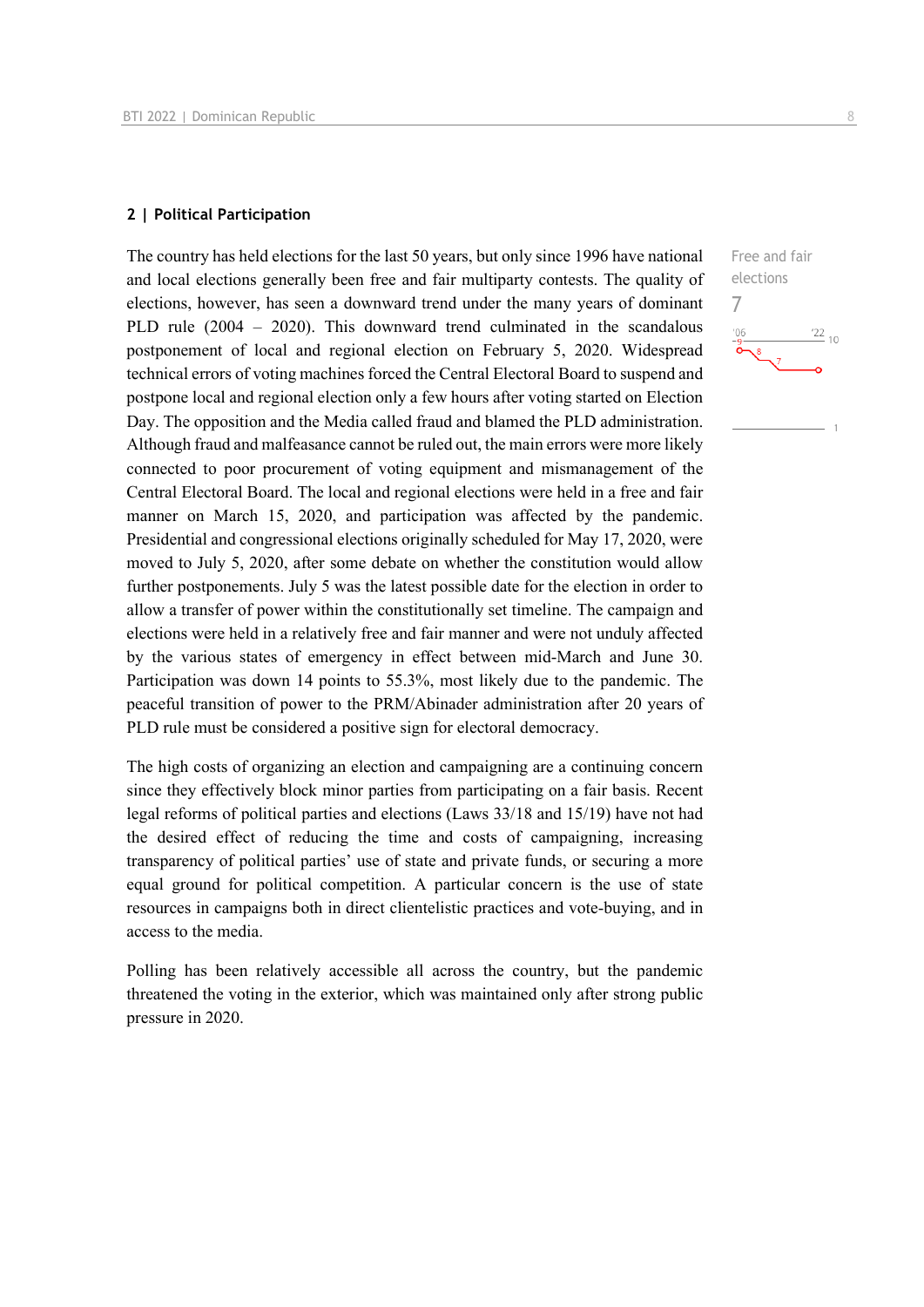Democratically elected political representatives, essentially the president and the National Congress, have the power to govern, and there are no individual groups outside holding de facto veto power over politics in the state. The military has not been a threat to democratic politics since the early 1980s. Big landowners and business elites, particularly in key industries such as natural resource extraction, tourism and sugar processing, are clearly influential as they are in many Latin American countries, and often receive preferential treatment by elected politicians and the state, but they hold no veto over democratic decisions. There is also reason to be concerned of a potentially increasing impact of crime groups and illicit money from the drug trade, over politicians and some state authorities.

Although the Catholic Church or Evangelical churches have no veto power, they still exert influential power on moral issues such as abortion, where the current and previous administrations have a somewhat more liberal agenda.

The constitution provides for freedom of association and assembly, and the government generally protects these rights. Anti-government protests are generally tolerated. There are few severe restrictions, and protests and demonstrations are generally not met with state repression, but incidents of police and thug violence during demonstrations are a concern. Isolated incidents of deadly violence related to political activities also occur, as does abuse against civic groups, in particular those working for the rights of Haitians and Dominican-Haitians and against organizations and individuals working for equal rights of gays and lesbians.

Since mid-March 2020, however, the previous and current administrations have enforced an almost continuous a state of emergency (confirmed by Congress), which in January 2021 is still in force until March 2021. Together with a nighttime curfew still in force, these coronavirus measures have had a large impact on civil life and the right to assembly. Although clearly invasive, the measures have been confirmed by Congress at the lawfully set intervals, and have by and large met the requirements of legality, necessity and proportionality. Enforcement has been quite strict, but not always non-discriminatory, resulting in thousands of arrests for curfew violations. In particular during the first months the police confronted violations of the coronavirus restrictions with abuse and over-reactions. There was widespread police bribery during the curfews: Wealthy citizens could get away with violations, but the poor generally went to jail.

Effective power to govern 8  $\frac{22}{10}$ 

Association / assembly rights 9 $\frac{22}{10}$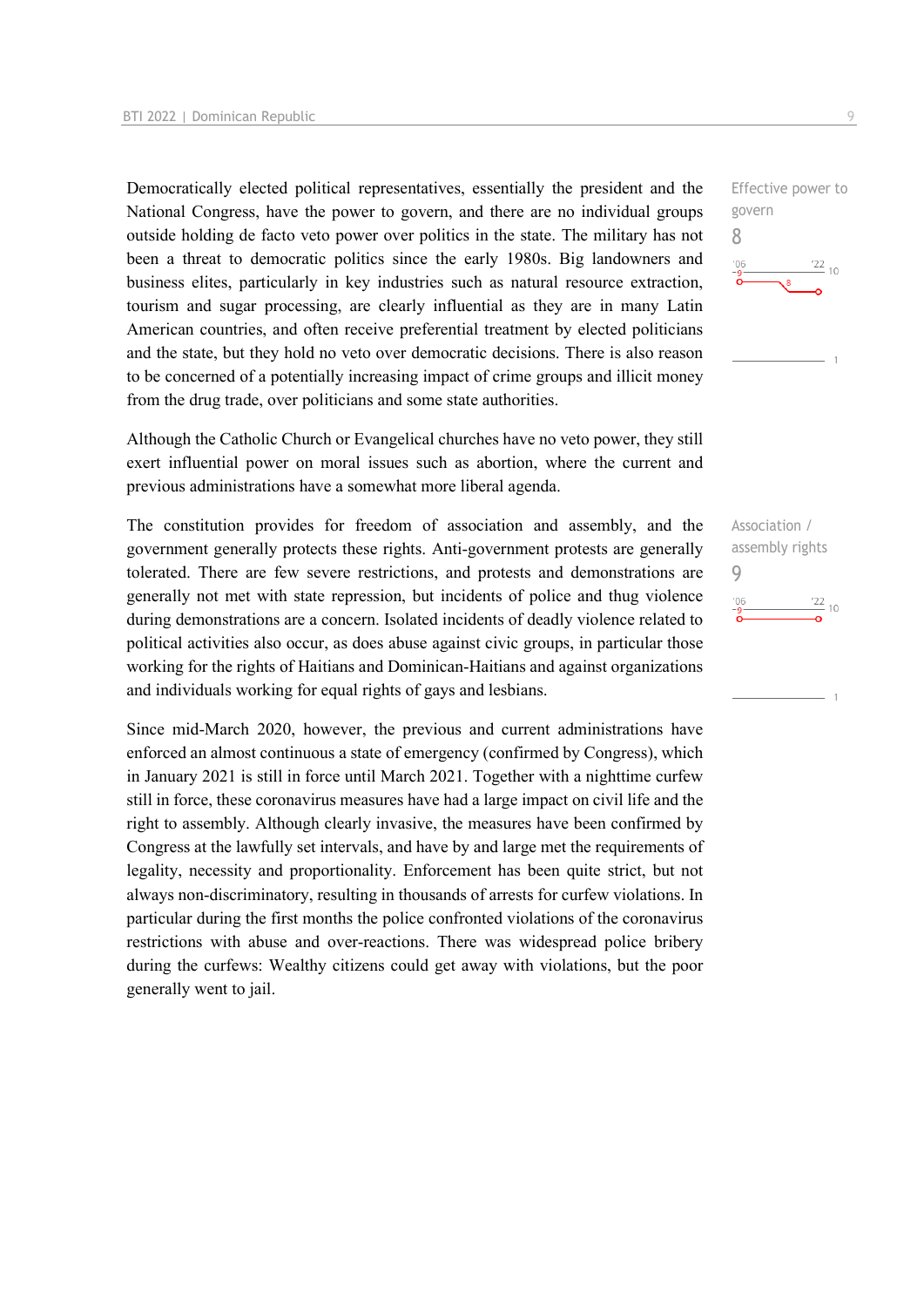Freedom of opinion and the press are constitutionally guaranteed and generally respected. Freedom of information legislation is in place (Law 200/04) but is only selectively effective. Investigative journalism is still rare but gaining broader attention and impact on political life, in particular through exposés of high-end corruption. Formal restrictions on freedom of opinion in the 1962 Law 6132, such as penalization of defamation and insults with prison sentences and cascade liability for the publication of insults, were declared unconstitutional by the Constitutional Tribunal in 2016. Media companies are mostly privately owned and pluralistic, though ownership is highly concentrated. There are more than 40 broadcast television stations, some 300 radio stations, four national and a large number of local newspapers, the vast majority of them operated by private owners. The structure of the mass media provides for a relative plurality of opinions; however, self-censorship among journalists is not uncommon. The written press is also reluctant to interfere with the economic interests of its owners or economic elites.

With some notable exceptions, critical and investigative journalists are rare and struggle to make a living. Access to the Internet is not restricted but still somewhat underdeveloped in certain rural areas. Roughly 80% of the population has Internet access and the percentage is rapidly increasing. During this period there have been few if any known threats or violence against journalists in the country, a clear improvement over the previous periods. President Abinader has also publicly defended independent journalism and freedom of the press and signed the Chapultepec and Salta declarations on independent journalism. Although a loose commitment, the current administration's statements offer a positive shift from previous periods. Despite frequent and long-standing states of emergency, the pandemic has not been used as a justification to restrict freedom of the press, but the state of emergency (Decree 137/20) did suspend administrative procedures including requests for information.

#### **3 | Rule of Law**

The independence and separation of powers is established by the constitution, but in fact, the executive branch has always maintained considerable predominance, mainly because of patrimonial control over state resources and executive concentration of authority. With the change of government in 2020, the predominance of the presidency is bound to be reduced somewhat after the PLD's 16-year rule. Although traditional government patterns of presidential dominance persist, significant improvements have been made since the end of the 1990s, and a more balanced Congress after the 2020 election should secure a vital role for Congress in holding the administration to account. The judicial sector has over time become more professional and more independent from political institutions, but the independence is still relatively fragile. The last two processes, in fall 2018 and early 2021, of partial renewals of the Constitutional Court have been relatively transparent and according

 $\frac{22}{10}$ 

Freedom of expression

Separation of powers

 $\frac{22}{10}$ 

6

 $106$ 

8

 $-06$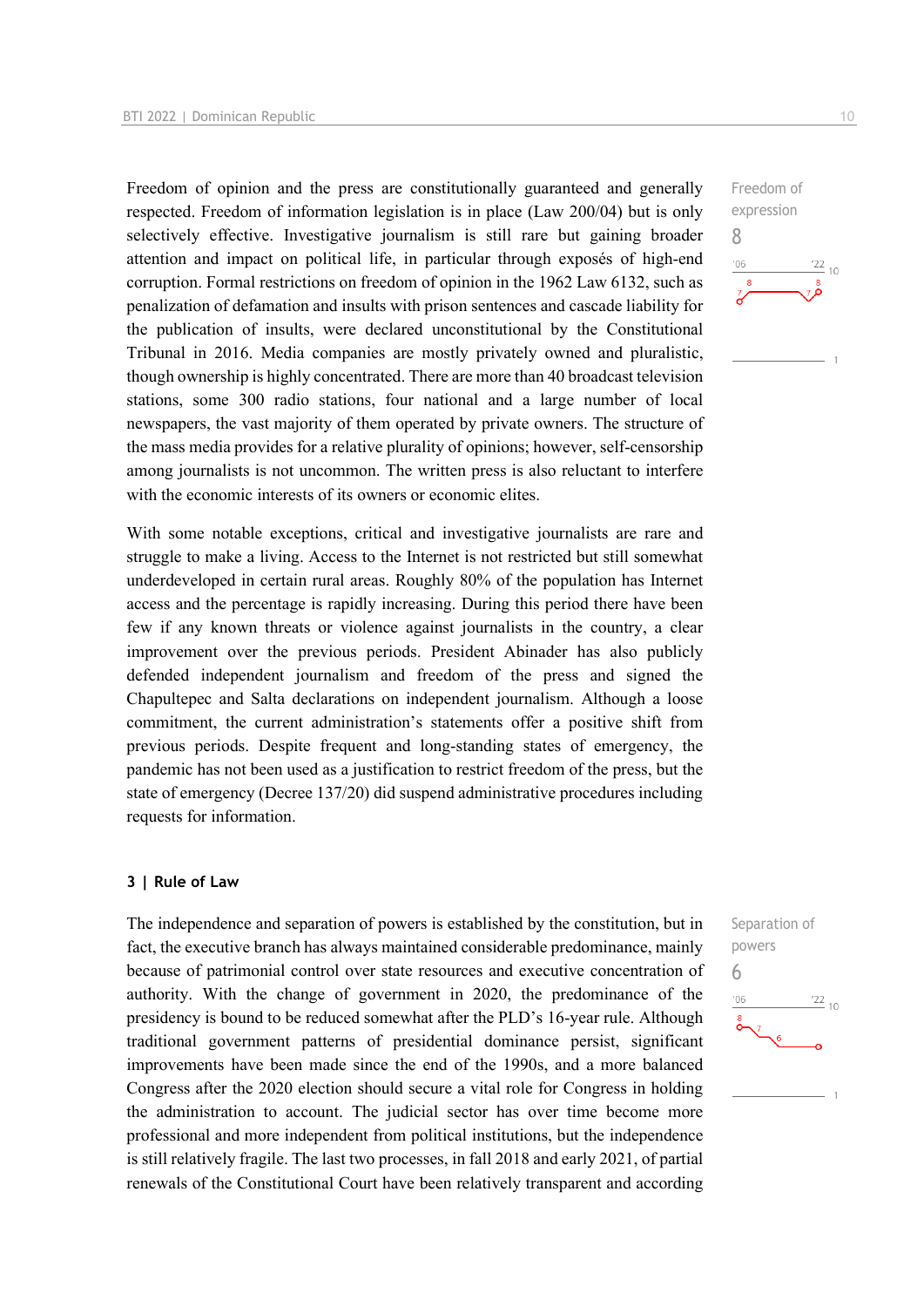to experts and most aisles of politics, judges of high professional merit were elected. Routinizing such processes is an important step in safeguarding and strengthening judicial independence.

The series of states of emergency declared by presidential decree since March 2020 have been deemed legal and followed the existing procedural requirements such as congressional confirmation. Court challenges to states of emergency (e.g., against Decree 67/20 of prolonging the state of emergency) have not been upheld by the Constitutional Tribunal. Although the COVID-19 measures have presented challenges to courts, Congress and the system of separation of power, there is at present a very low risk of these affecting the functioning of checks and balances and democracy. The most important evidence of this is that the state of emergency and other COVID-19 measures did not prevent or were not used in attempts to prevent presidential and congressional elections that went ahead in July 2020.

Although the constitution provides for an independent judiciary, it has been politicized for a long time and is rife with corruption, which increased considerably during the last years of the Medina administration. Traditions of the rule of law are not highly developed, whether in terms of the rule of law proper or of due process. Over time there have been slow improvements due to improved education and the presence of more legal scholars, lawyers and judges with international education and experience. With the nomination of previous Supreme Court Judge Miriam Germán as the new General Prosecutor, President Abinader has signaled he wants an independent and professional judiciary.

The judiciary continues to suffer from weak institutional organization, professionalism, career stability and efficiency. Despite improvements, the judicial sector still lacks financial resources. Reforms, however, such as the Judicial Career Law (327/98) and the Criminal Procedures Code of 2004, provided for greater efficiency and guaranteed additional protections to suspects; the Organic Law of the National Budget of 2006 and the Public Administration Law of 2008 have partly improved professionalization and the protection of judges, regularized budget allocations and increased budget autonomy.

The 2010 constitution, and supporting laws, provided for a higher degree of a differentiated organization, and created a judicial council to safeguard career stability, professionalism and merit-based recruitment. The Judicial Council and the Constitutional Tribunal have been working since early 2012. Under the new constitution, the courts have increased their autonomy. This applies in particular to the Constitutional Tribunal in its tasks to interpret and review existing laws, and at least in certain cases, pursue its own reasoning. However, the new constitution also opened for increased partisan influence in the selection of Supreme Court, Supreme Electoral Tribunal, and the new Constitutional Tribunal judges, the consequences of which were tangible since 2012 with the election of the first round of judges. In 2018 and 2021 partial renewals of justices for the Constitutional Court have been managed

| Independent |                 |
|-------------|-----------------|
| judiciary   |                 |
| 5           |                 |
| '06         | $\frac{22}{10}$ |
| 6           |                 |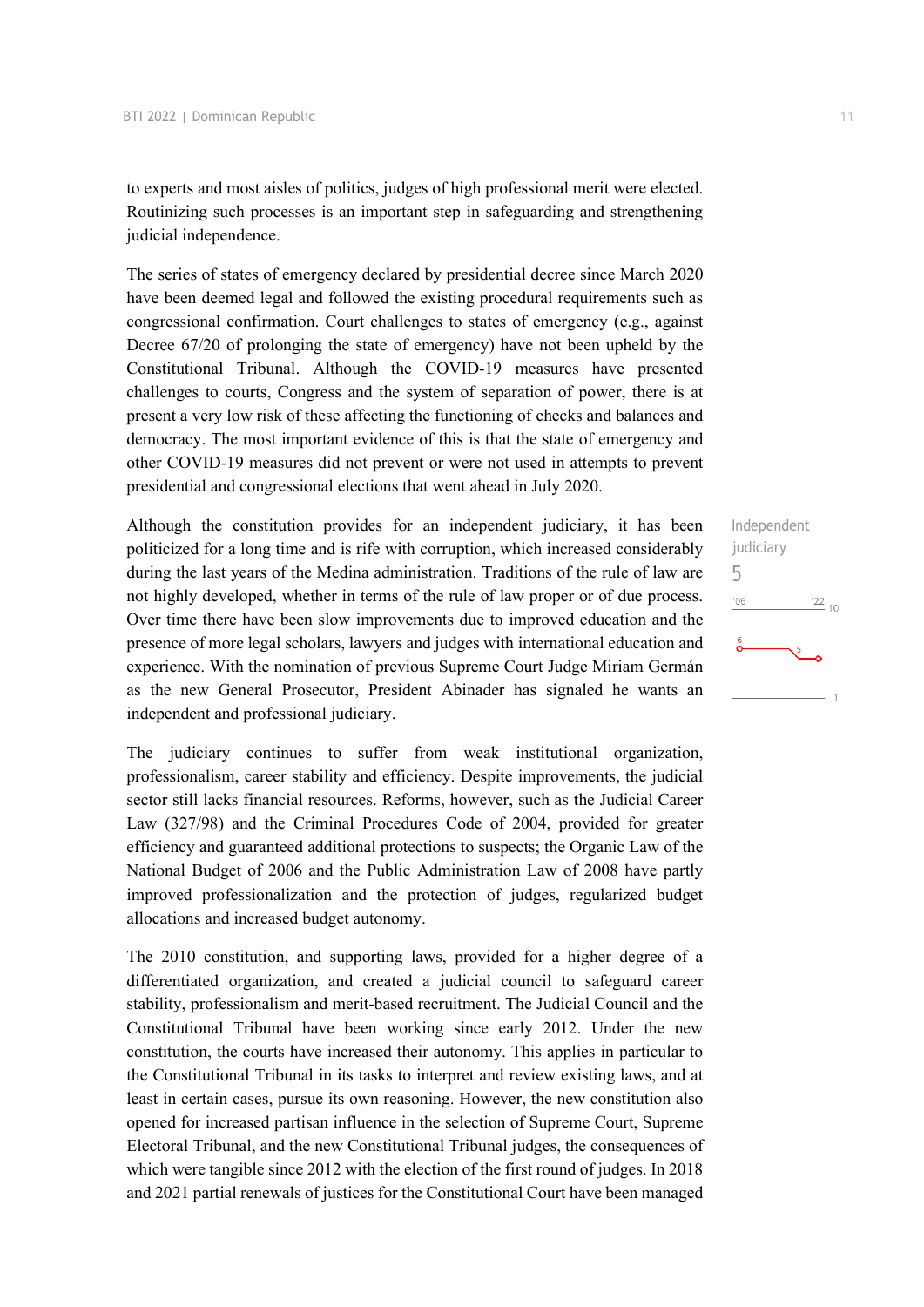in a transparent manner that have strengthened the Court. The results for the Supreme Court, however, are mixed as the periodic evaluation of justices has been politicized. After the 2020 election a serious conflict arose between the PLD and Leonel Fernández's splinter party Fuerza del Pueblo over a seat in the Council, which demonstrates the continued willingness of political actors to bend rules in order to control the high courts.

As under the first two years of the Medina administration  $(2012 - 2014)$ , the Abinader administration  $(2020 - 2024)$  has started a series of serious investigations of highend corruption under previous administrations. In an operation called Anti-pulpo (anti-octopus), 10 highly placed members of the previous administration in December 2020, including several close family members of ex-President Medina, were arrested in connection with corruption charges. It is too early to say whether this is part of a concerted long-term effort to fight corruption or mainly driven by political motivations, but the nomination of two highly respected lawyers and public servants, Miriam Germán as prosecutor General and Yeni Berenice as assistant prosecutor in charge of fighting corruption, is clearly a step in the right direction. Abinader has made the fight against corruption a key agenda of his administration. After an initial positive period under the Medina administration, there is no doubt that corruption increased in his second period, and corruption exposés increased and involved many close collaborators of the ex-president. The Dominican Republic was also one of the more prominent countries involved in the Odebrecht scandal, and investigations into these matters have received newfound interest after the change of administrations. Although there are cases of political leaders being prosecuted during this period, it is more normal that politically connected leaders exposed for corruption are not prosecuted, or if they go to trial, the cases never reach a verdict. Often court cases are dismissed by judges in the lower courts in ways that raise questions about the independence of the judiciary. Revelations of corruption still receive very high and negative attention in the press, causing popular protests (such as the Marcha Verde), which in turn create pressure to hold officeholders to account to some degree.

On paper, civil rights are guaranteed and were strengthened by the 2010 constitution. However, the Dominican Republic's de facto withdrawal from the Inter-American Court of Human Rights in the fall of 2014 continues to pose a serious threat to the legal protection of civil rights. Citizens can claim their rights through institutional channels, but access is not equal for all groups, and civil rights are still violated in some cases and not implemented in certain parts of the country. The Constitutional Court liberalized the right of citizens to sue directly for unconstitutionality to address inequality in access to the courts, but the ruling has not had a major impact to date. Until individuals systematically protest, authorities pay no attention to disempowered citizens. Discrimination against Haitians and Haitian Dominicans is particularly severe and is sometimes institutionalized, if not legalized, when it is politically convenient for the incumbent government to do so.



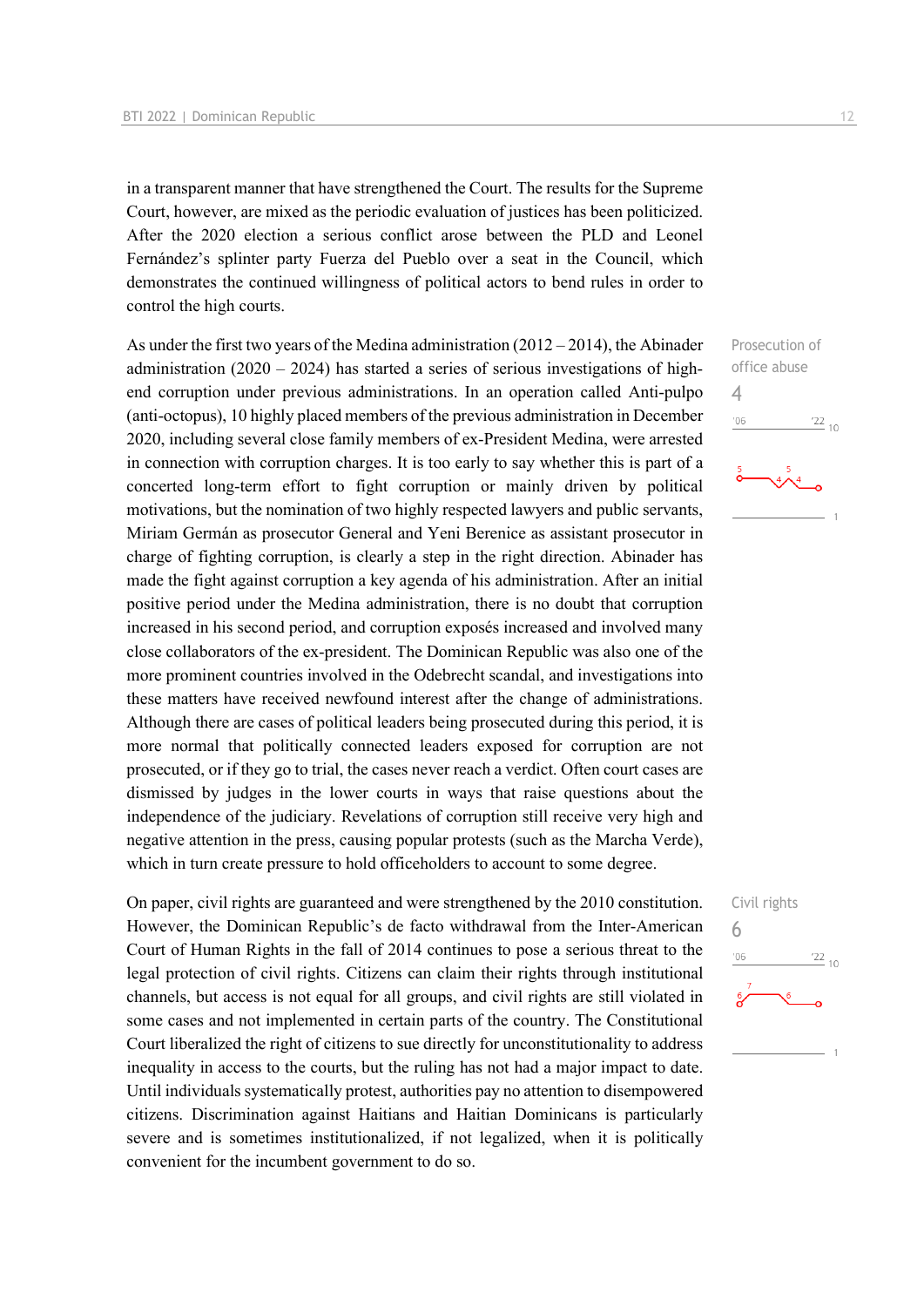Despite legislation and government action plans, women's civil rights remain seriously lacking. The femicide rate, the third highest in Latin America (2019), is a continuing problem that has only recently begun to receive attention from politicians and the press. The Abinader government, like its predecessor, supports the legalization of therapeutic abortion (in cases of rape, incest, and when the mother's life is threatened), but has not yet advanced the issue; it will face the same gridlock that has prevented the liberalization of abortion law for many years. The civil rights of gays and lesbians are also a serious concern, and these groups often face police harassment and discrimination in society at large. Most cases of violence against LGBTQ+ people go unaddressed by the authorities.

Police violence remains a serious problem, and the National Police is one of the least trusted state institutions in the country. The police carried out harsh and discriminatory actions that resulted in many thousands of arrests for curfew violations imposed in connection with the COVID-19 pandemic. There are few avenues for citizens to challenge these civil rights violations. Police reform passed in July 2016 established important principles for the role of police in protecting civil rights but has not had the desired impact. While the emergency measures related to COVID-19 have significantly restricted rights such as freedom of movement and assembly, the restrictions have not been used as an excuse to violate fundamental civil rights. The COVID-19 pandemic has also created a huge bottleneck and delays in the courts, as all court proceedings have had to be conducted digitally, which has had a negative effect on access to justice.

#### **4 | Stability of Democratic Institutions**

Democratic institutions at the central and local level perform their functions in principle but are plagued by corruption. During the period of review, serious questions arose regarding the political system's willingness and ability to organize free and fair elections. Until mid-2019, President Medina sought to reform the constitution to allow for his re-election, and some of his supporters also sought to overturn the constitutional ban on his re-election through the courts. Although both attempts failed and were likely part of a strategy to avoid a lame duck status for Medina, the actions produced serious counterproductive friction and increased unnecessarily the political temperature. The suspension and postponement of the February 2020 local and regional elections raised concerns about electoral fraud and the political system's capability to perform key functions such as the holding of regular elections. Despite such concerns, local and regional elections as well as congressional and presidential elections were eventually organized in an orderly, free, and fair manner in the midst of a pandemic and there was an orderly and peaceful transition of power to the Abinader administration in August 2020 after 16 years of dominant PLD rule.

Performance of democratic institutions 7 $^{\prime}06$  $122_{10}$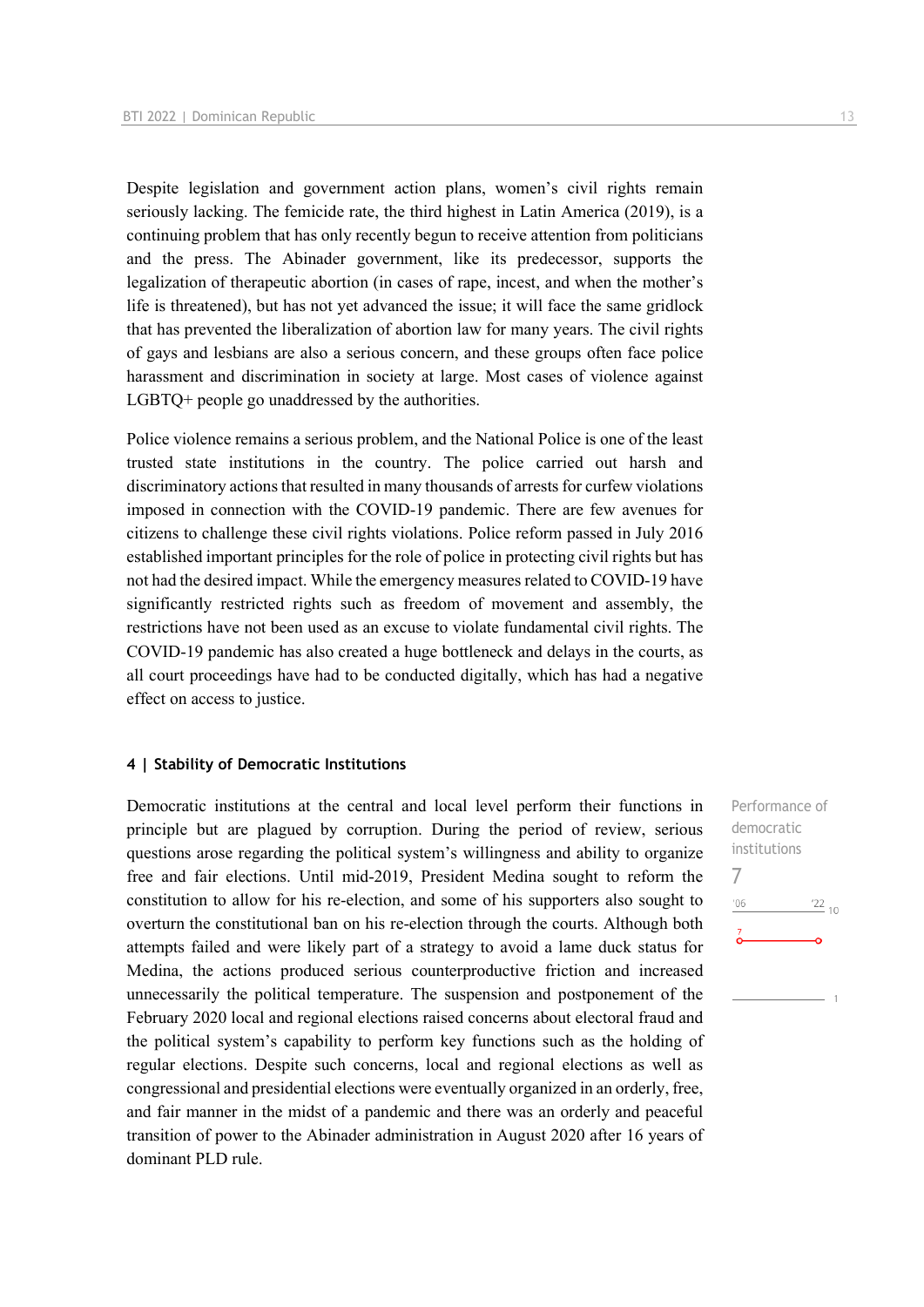The unification of parliamentary and presidential elections together in 2016 offers the Abinader administration a relatively long-term perspective in its formulation of policies, even though short-term consideration of controlling the pandemic trumps most other policies at present. Yet, the Medina administration's focus on the presidential elections and use of public resources to promote the PLD candidate to the presidency had a negative influence on the administration's handling of the pandemic in its early stages. Abinader put in place real protocols to deal with the pandemic, and he has had relative success in combating it. Nonetheless, democratic institutions have not been able to perform adequately through the implementation of strict, but effective measures. Local governance is affected by corruption and, in some municipalities, deep connection with criminal elements. Despite increasing funds for distribution at the municipal level, local political institutions and actors are clearly subordinated to the national level.

No major state, societal or political actors are committed to the overthrow of democratic institutions or hold veto power, and all relevant actors generally accept democratic institutions and the minimal rules of the game. The state of emergency in place throughout most of 2020 (since March) was not used to undermine democratic institutions. In fact, despite huge challenges and serious questions surrounding the postponement of the local and regional elections in February 2020, these and the national elections were organized, and the results respected by all parties. Even though challenges to the organization of free and fair elections remain, the orderly transition also ended the PLD's 16 years in power and provided alternation in power that is necessary for the functioning of democratic institutions.

#### **5 | Political and Social Integration**

The Dominican party system was for many years relatively stable, but over the last ten years fragmentation increased and there was a significant drop in the public's trust in political parties. Traditional parties have experienced various splits, diminishing their ability to play a constructive role. Of the longtime dominant three parties, the Dominican Revolutionary Party (PRD), the Dominican Liberation Party (PLD) and the Social Christian Reformist Party (PRSC), only the first two have been successful. Between 2006 and 2020, the PLD has been dominant, winning four consecutive presidential elections, but losing to the PRM in 2020, which itself is a 2014 splinter from the traditional PRD party. The fight over the presidential candidacy in the PLD in 2019 led to a further splintering when ex-president Leonel Fernández left his party and formed the Fuerza del Pueblo after losing the presidential candidacy to expresident Medina's protégé Gonzalo Castillo. The split weakened the PLD, effectively destroying the party's ambition to win the presidential elections of 2020. PLD is now established as the second biggest party after the PRM, while the new Fuerza del Pueblo has replaced the PRD and the PRSC as the third party.



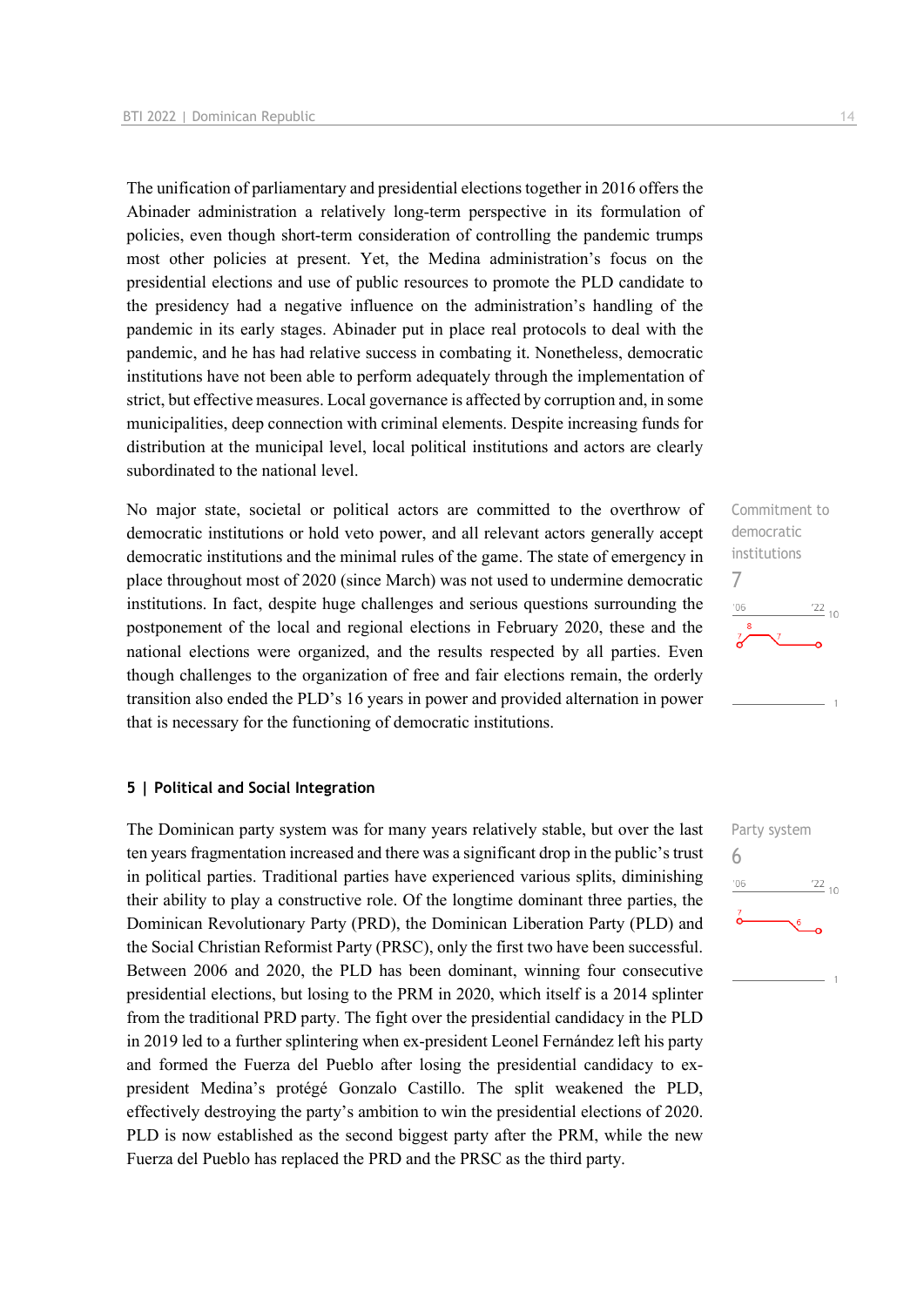The parties, including the new ones, are anchored in society primarily through patronage networks in a political system considered to be one of the most clientelistic in Latin America. The deteriorating party system offers few venues for interest representation. Ideological polarization is very low, among the lowest in Latin America, and the bitter conflicts and high temperature within and between parties are anchored in patronage and fight for positions, not ideology. The lack of renewal of the top echelons of the main political parties negatively affects the parties' ability to become venues for effective representation and reduces the societal trust in parties.

Civil society, labor and business organizations are relatively well organized. There are no organized groups that aim to undermine democracy or civil society. However, organized xenophobic attempts to vilify the migrant and Dominican-Haitian minorities and Haiti as a nation do occur from time to time and often succeed in setting the national agenda on this issue. Except for transportation organizations in the cities, labor organizations are weak, and cooperation between labor and business organizations is not strong. In general, civil society groups have not been able to gain access to established channels of mediation and have often lacked real autonomy from political parties or the state. In terms of mediation between society and the political system, the Catholic Church was the undisputed mediator for many years, but it no longer plays that role. Catholic and evangelical churches are well organized and in various alliances try, often successfully, to prevent progressive developments and effective protection of the rights of LGBTQ+ persons and women on the abortion issue.

The extent of participation in civil society groups is relatively low but has increased steadily over the past decade. Participation has often been organized in response to corruption scandals, such as the Odebrecht scandal, which hit the country hard, or as in February 2020 in defense of democracy after suspended municipal and regional elections. Through huge protests, the Marcha Verde movement against impunity and corruption has managed to draw attention to the issue of corruption at the highest levels. Issues such as the environment (especially mining and issues related to the cleanliness of the sea and beaches), migrant rights, and women's rights also manage to mobilize social groups, at least on an ad hoc level. Although such groups are not very effective in lobbying or getting their interests incorporated into policy formulation, they are sometimes successful in stopping unpopular policies and government decisions.

# Interest groups 6 $-06$  $\frac{22}{10}$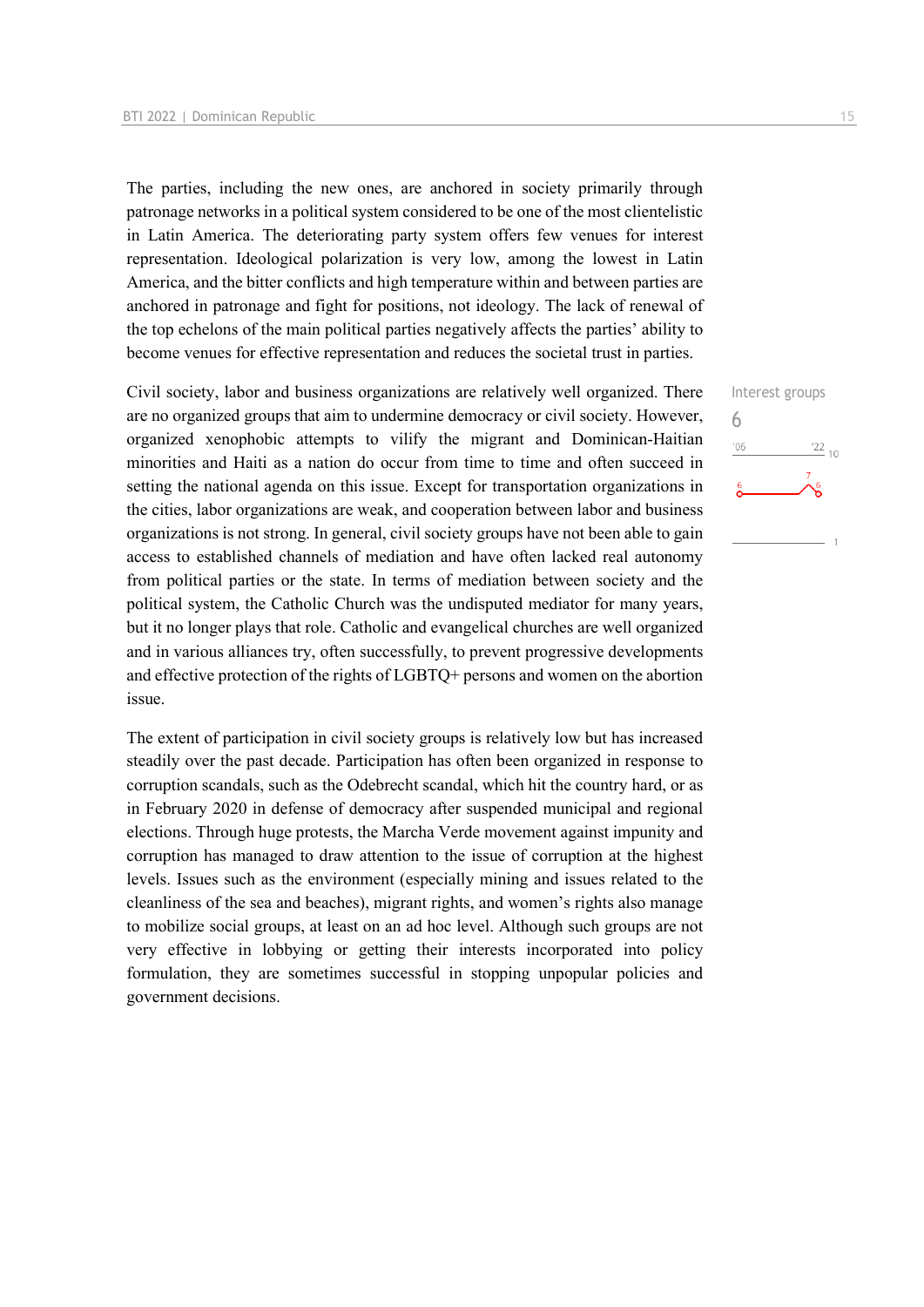According to the latest Latinobarómetro and LAPOP surveys, support for democracy has been steadily declining for many years. While Latinobarómetro registers a decline from 63% (2015) to 44% (2018), LAPOP records a significant drop from 82% (2006) to 59% (2019). According to LAPOP, tolerance for non-democratic acts such as coups or self-coups is relatively low in the regional context (between 24% and 33%), and the demonstrations following the suspended local and regional elections in February 2020 show that the public reacts sharply when important democratic norms are violated. When asked if the country is a democracy, 65% of the population agrees, and through the 2020 elections a large portion of the population has shown that it values the political system. Satisfaction with democracy dropped significantly under the last Medina government and remains at 40 to 43% according to the latest available polls. Recent local polls indicate that President Abinader is popular and responding very positively to the COVID-19 crisis, both through government action and responsiveness to the population.

Although the country follows the regional trend of declining support for democracy, the downward trend is not among the strongest in the region. Although Congress and political parties are considered indispensable to democracy by a large majority of citizens, trust in these institutions is low and declining slightly. This is particularly evident in trust in political parties (28 %) and elections (37 %) (LAPOP). As for other institutions, the military enjoys a relatively high level of trust (54%), but the police only 39%. Low trust in the government or state institutions is not necessarily negative, however, as it is an indicator of citizens' willingness to put pressure on the government to fulfill its obligations. From a regional perspective, data from Latinobarómetro and LAPOP show that Dominicans' trust in democratic institutions is about average.

Survey data (Latinobarómetro) show that in 2018, 14% of the population trusted the majority of their fellow citizens, which is exactly the regional average in Latin America. Trust as measured by Latinobarómetro has declined considerably over the last years, which probably is connected to increased feelings of insecurity due to issues of crime and increasing and more visible drug trafficking. A clear sign of this is that victimization has gone up from 16.6% in 2010 to 25.5% in 2019 (LAPOP data), affecting solidarity and social life negatively. In fact, 32% of the population sees crime as the country's most important problem, and it is by far considered the country's most serious problem according to the population. At the same time violent deaths in society have decreased significantly since 2011.

Although most attention has focused on organizing by voluntary associations in the cities, such as the Marcha Verde movement against corruption and impunity, groups in rural areas have also organized against several mining projects, and voluntary organizations focusing on the environment have won a more prominent position in this last period. Furthermore, during this period people organized effectively in



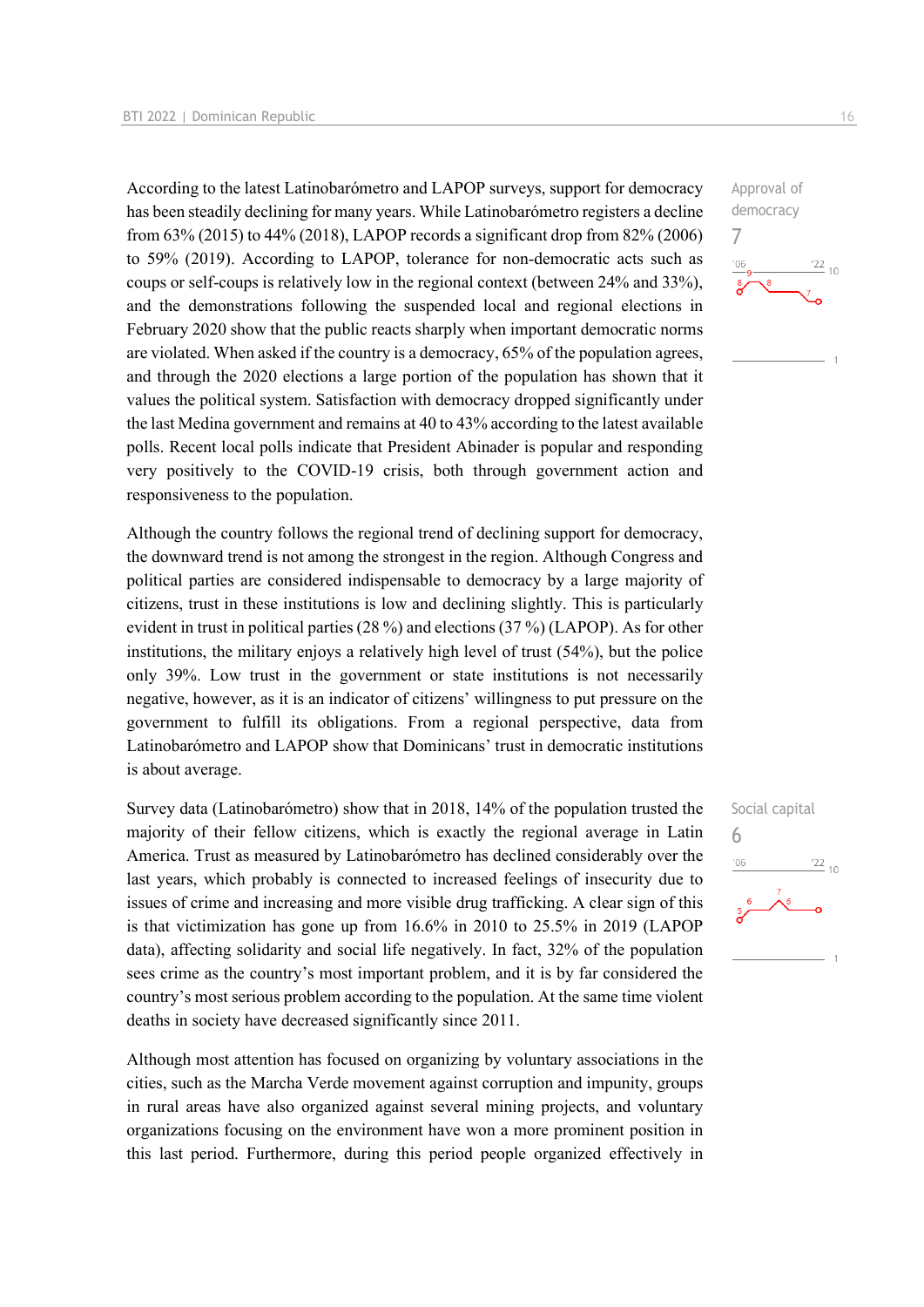defense of democratic values through protests against ex-president Medina's reelection attempt, and the suspended local and regional elections.

At the neighborhood level in rural and urban areas one finds positive examples of cooperation for self-help and mutual support both before and during the pandemic, but these are sporadic and often ad hoc so that the contribution to the construction of social capital at the societal level is minimal.

# II. Economic Transformation

#### **6 | Level of Socioeconomic Development**

The 2019 HDI places the Dominican Republic in the high human development category (0.756, up from 0.700 in 2009), ranking 88 out of 189 countries (2009: 100). However, the country's level of development does not allow adequate freedom of choice for all residents, social mobility is low, and there is a large development gap between urban and rural areas. Despite continuously high economic growth over the past 15 years, social exclusion due to poverty, education and gender discrimination is quantitatively and qualitatively pronounced and structurally ingrained. The inequality-adjusted HDI is 0.595, indicating a significant HDI drop due to inequality.

The Haitian and Dominican-Haitian minority is particularly hard hit by social exclusion. Border areas are the most impoverished, and studies show that salaries are depressed in sectors with high employment for this minority. The gender inequality index has decreased only marginally in recent years (from 0.478 in 2013 to 0.455 in 2019), and the country is still the fourth worst in the region concerning gender equality. Poverty is pronounced and structurally ingrained. ECLAC's Social Panorama 2020 (2018 data) states that 21.0% of the population lives in poverty and 4.3% in extreme poverty, which represents a noticeable reduction in poverty (based on income). Income inequality has remained relatively unchanged over the past 10 years, with a Gini coefficient of 41.9 (2019), although it is less pronounced by regional standards.

The COVID-19 pandemic has hit the economy hard, with an economic contraction of 6.7% in 2020 according to the central bank. ECLAC reports a significant fivepoint increase in poverty and a three-point increase in extreme poverty in 2020 (excluding any social policies to mitigate the effects of the pandemic). The major tourism and service sectors have been hit particularly hard, as has – as UNDP predicts – the informal sector and thus the population with less access to the social safety net.

| <b>Economic indicators</b> |  | 2019 | 2020 |
|----------------------------|--|------|------|
|                            |  |      |      |

#### **Ouestion** Score

Socioeconomic

| 5                      |                 |
|------------------------|-----------------|
| '06                    | $\frac{22}{10}$ |
| $\frac{5}{\mathbf{O}}$ |                 |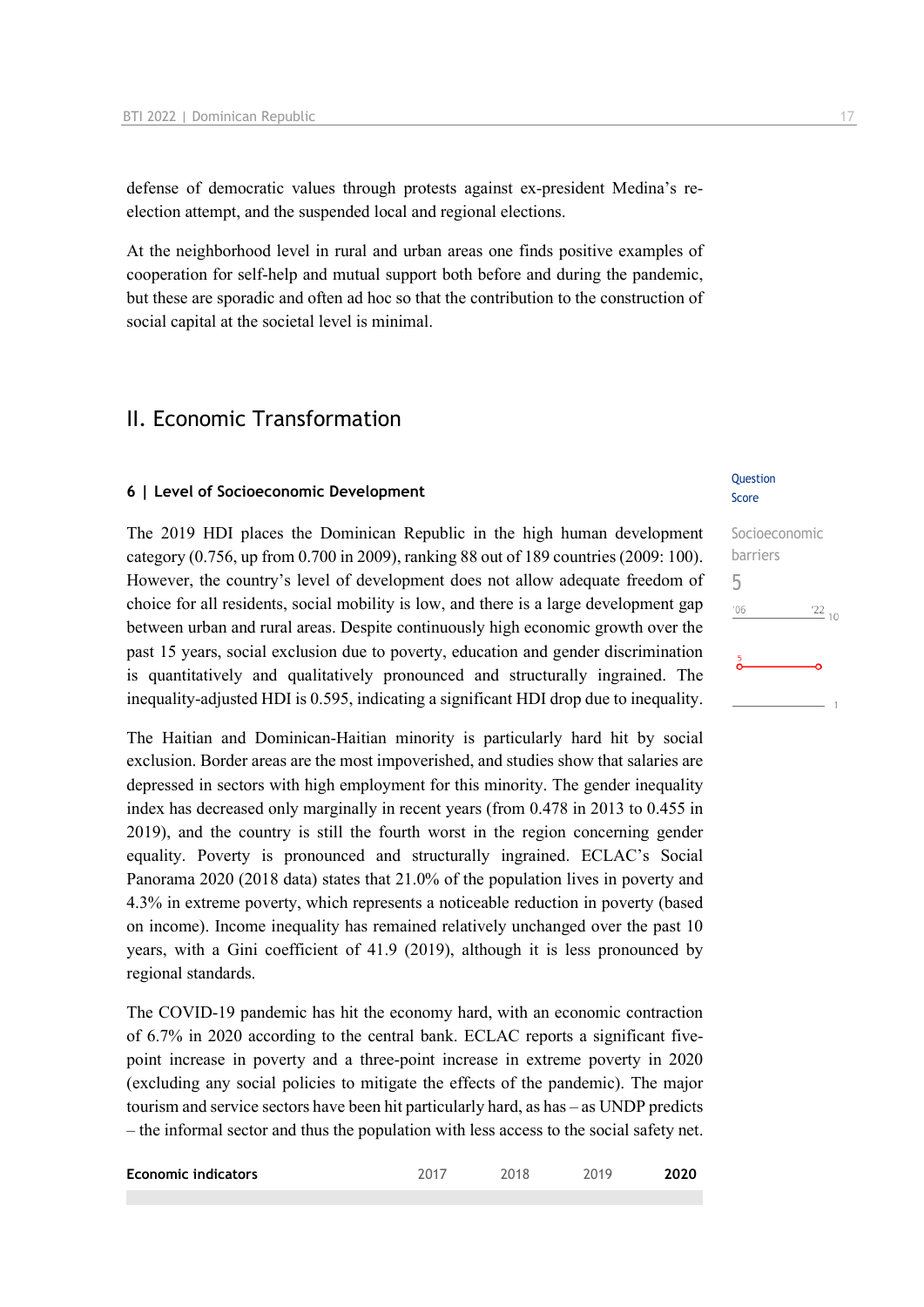| GDP                       | S M           | 79998.0  | 85555.4   | 88941.3   | 78844.7   |
|---------------------------|---------------|----------|-----------|-----------|-----------|
| GDP growth                | $\%$          | 4.7      | 7.0       | 5.1       | $-6.7$    |
| Inflation (CPI)           | $\frac{9}{6}$ | 3.3      | 3.6       | 1.8       | 3.8       |
| Unemployment              | $\%$          | 5.8      | 5.9       | 6.4       | 8.9       |
| Foreign direct investment | % of GDP      | 4.5      | 3.2       | 3.2       |           |
| Export growth             | $\%$          | 4.9      | 6.1       | 1.5       | $-30.3$   |
| Import growth             | $\%$          | $-3.0$   | 8.5       | 5.8       | $-14.6$   |
| Current account balance   | S M           | $-133.1$ | $-1321.5$ | $-1187.9$ | $-1541.0$ |
| Public debt               | % of GDP      | 48.8     | 50.4      | 53.5      | 71.5      |
| <b>External debt</b>      | \$ M          | 31155.8  | 33564.1   | 38396.3   | 44467.7   |
| Total debt service        | \$M           | 3030.6   | 3048.3    | 3844.6    | 6669.7    |
| Net lending/borrowing     | % of GDP      | $-2.7$   | $-2.2$    | $-2.0$    |           |
| Tax revenue               | % of GDP      | 13.0     | 13.0      | 13.3      |           |
| Government consumption    | % of GDP      | 10.9     | 10.9      | 11.1      | 12.6      |
| Public education spending | % of GDP      | 3.9      | 3.9       | 4.0       |           |
| Public health spending    | % of GDP      | 2.7      | 2.5       |           |           |
| R&D expenditure           | % of GDP      |          |           |           |           |
| Military expenditure      | % of GDP      | 0.7      | 0.7       | 0.7       | 0.8       |

Sources (as of December 2021): The World Bank, World Development Indicators | International Monetary Fund (IMF), World Economic Outlook | Stockholm International Peace Research Institute (SIPRI), Military Expenditure Database.

#### **7 | Organization of the Market and Competition**

Competition remains over-regulated to a certain extent, and in practice the rules do not apply uniformly to all market participants. However, previous governments passed a number of laws to promote and regulate free market competition, such as the General Law for the Defense of Competition in 2008, the Industrial Competitiveness and Innovation Law in 2007, and the Small and Medium Enterprises Law in 2008. President Medina pursued and improved these policies through decrees and adjustments to the above laws to reduce bureaucracy. However, corruption is still considered the biggest obstacle to market-based competition. The 2019 Global Competitiveness Report ranks the country 110th (out of 140) concerning incidence of corruption and even lower in judicial independence (123rd); overall, the country ranks 78th.

Market organization 6 $\frac{22}{10}$  $'06$  $\overline{1}$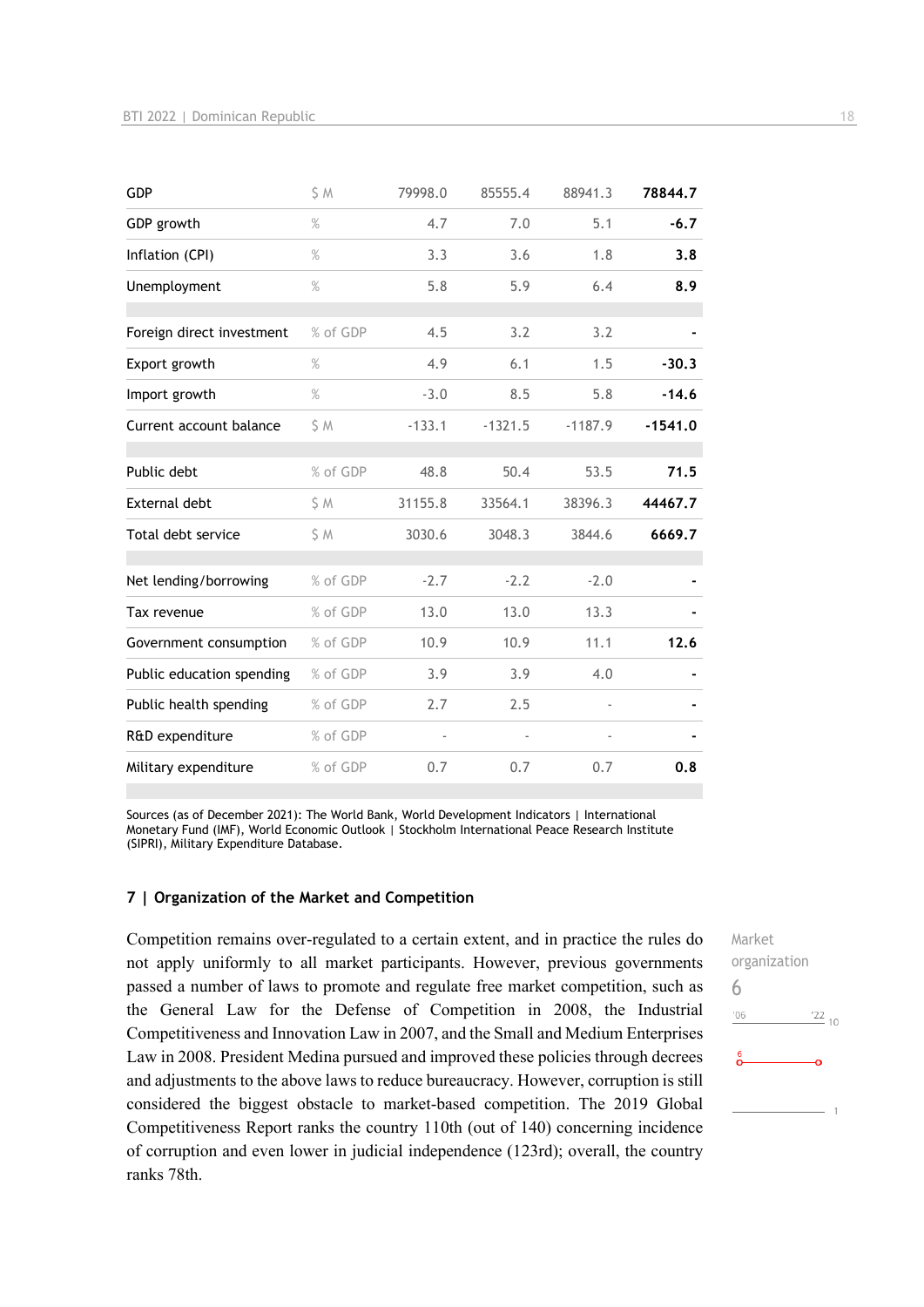In 2017/18, the government launched important reforms to the business environment, primarily simplifying business start-up registration, the insolvency law, and reducing minimum capital requirements. Efforts launched by the Abinader government to support businesses during the pandemic should further reduce capital requirements. However, according to Doing Business 2020, the cost of starting a business is still medium to high, ranking 115 out of 190 economies, with seven procedures, 16.5 days, and a cost equal to 13.7% of GNI per capita. In addition, lawsuits take more than four years to process on average. The informal sector of the economy is estimated to account for 55 to 59% of the labor force and has remained stable or increased slightly over the past 5-10 years (depending on the source).

There are still price controls on some products (including electricity, household gas, gasoline, sugar, and agricultural products), but the administration has significantly reduced subsidies in the electricity sector and eventually (in 2018) removed fuel subsidies for the transportation sector. Indirect subsidies to producers of necessary products have rebounded during the pandemic. Discrimination based on ownership is relatively low; international investments in critical sectors, such as the power and mining sectors, have at times come under government and public criticism, but are not at risk.

The Dominican Republic has a solid competition policy framework. Anti-monopoly provisions and equal opportunities for domestic and foreign investors are regulated by the General Act for the Reform of Public Enterprises of June 24, 1997, and the General Law in Defense of Competition (Law 42/08). An independent competition authority (ProCompetencia) was institutionalized in 2011. In practice, however, monopolies and oligopolies encounter resistance only in some cases.

Foreign investors still face somewhat more difficulty than Dominican enterprises in some sectors, while receiving benefits and advantages in sectors that are a priority for the administration, such as mining. Foreign direct investment remains high but has been reduced from 4.7% in 2017 to 3.2% in 2019. State subsidies are still important, even though they have been reduced over the last few years. The pandemic, however, has increased state subsidies and in particular tax relief in certain areas such as food production. Collusion is less of a problem than corruption when it comes to bidding for public contracts.

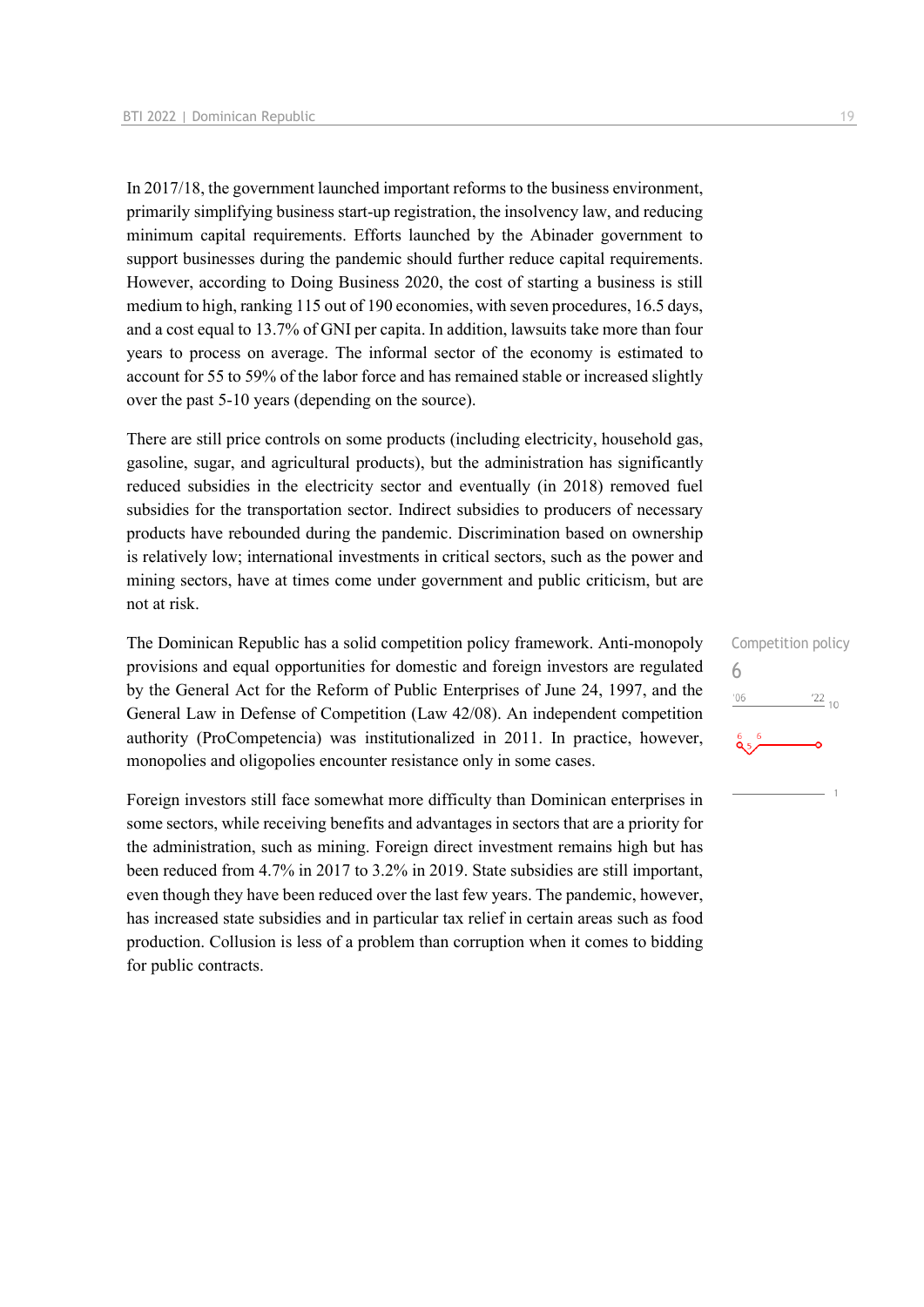Important steps toward free trade were taken during the first term of Leonel Fernández (1996 – 2000), and this policy has been strengthened since then. Since 2002, free trade agreements with Costa Rica and El Salvador and a trade treaty with Panama have been put into effect. In 2007, the Dominican Republic and the Caribbean Community and Common Market (Caricom) states signed a comprehensive Economic Partnership Agreement (EPA) with the European Union. The U.S.-Central American-Dominican Republic Free Trade Agreement (CAFTA-DR) has been in effect since 2007. As of 2015, almost all imports from the CAFTA area are exempt from any import duties. President Abinader continues the efforts of his predecessors to promote international trade. A major policy shift took place in 2018 when the country established diplomatic relations with China (instead of Taiwan). Between 2018 and 2020, trade between the two countries increased by 41% (compared to  $2016 - 2018$ ), reaching about \$5 billion.

Customs procedures were streamlined, tariffs were reduced in some areas, and some import and export taxes were abolished before the review period. Import tariffs vary (0-30%) but average 4.2% (WB data, 2018), based on ad valorem price, and follow the Harmonized Tariff System. The simple average of the MFN applied tariff was 7.6% in 2019. Protection has been increased for some products, particularly in agriculture, which is subject to subsidy measures and higher tariffs. Free trade zones (FTZs) still receive export subsidies, although they should have ended in 2015 under the terms of the Subsidies and Countervailing Measures (SCM). Exporters outside FTZs receive fiscal concessions and are supported by government export promotion programs. Despite large trade deficits with the United States due to conditions in CAFTA-DR, inefficiencies in the Dominican Republic, and a tax system that favors imports rather than exports, the current government remains positive about trade liberalization. The Dominican Republic is a founding member of the WTO.

After the 2003 banking crisis and the 2004 standby agreement with the IMF, banking supervision was improved and a law on banking risks adopted, so that the fundamentals of the Dominican banking system have been strengthened significantly and have remained relatively strong since then. Although clearly affected by the 2008 financial crisis, the banking sector and the country's economy coped well and without major disruptions. The bankruptcy of the minor international bank Banco Peravia in late 2014 put the improved oversight capacity of the Dominican authorities into question but did not affect the general banking system or the economy. It was an example, however, of how the Dominican Republic has been, and to an increasing degree is, affected by illegal business stemming from Venezuela.

The Dominican Republic accepts and adheres to the Basel accords, the principles of Basel I are implemented under Law 183/02 and the supervision of the bank superintendent and are partially adhered to in practice. Data from the World Bank confirm that the reforms in the banking system have had the desired effect, as nonperforming loans are at 1.6% in 2018. The bank capital-to-assets ratio has remained

Liberalization of foreign trade 7  $-06$  $\frac{22}{10}$ 

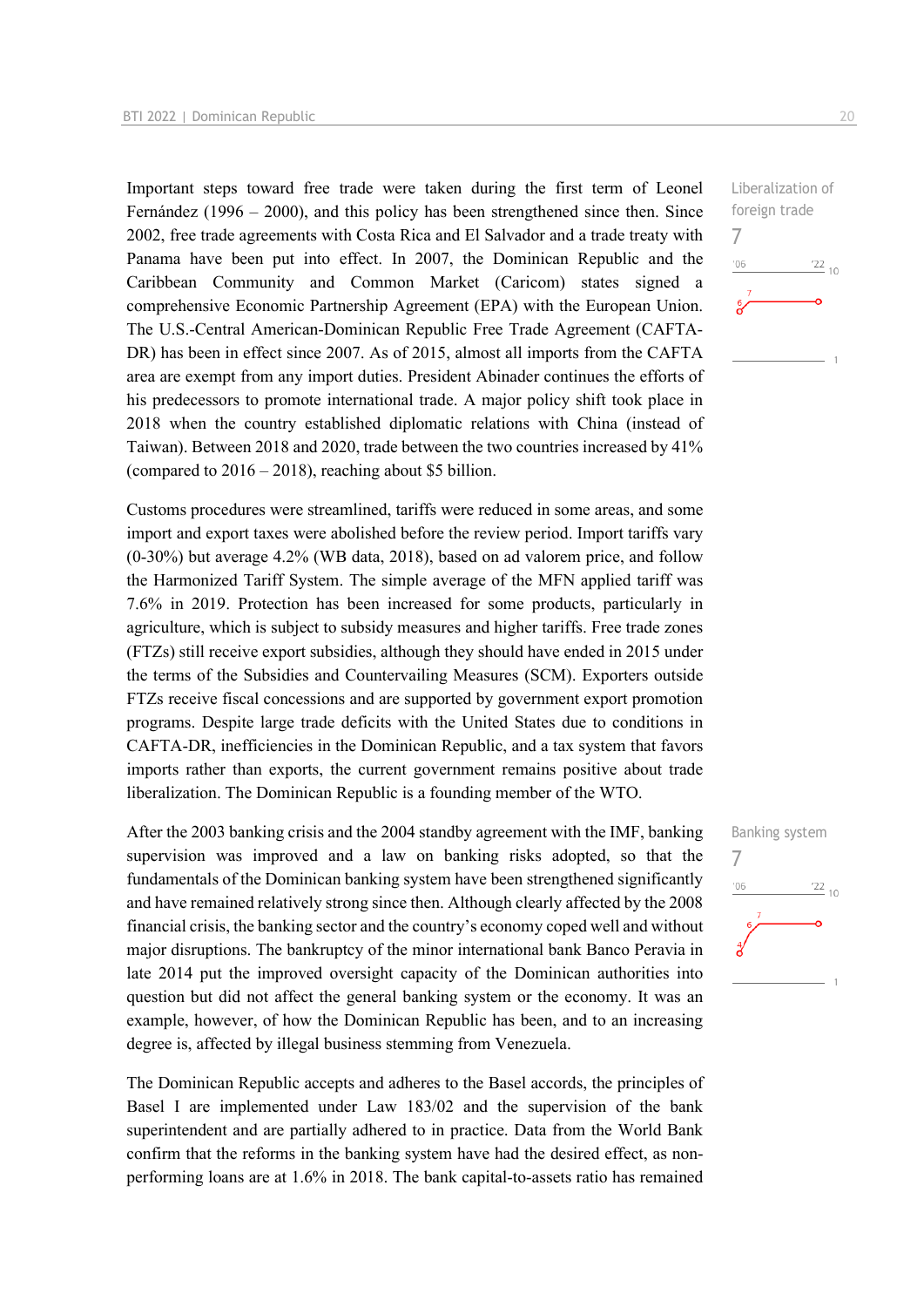stable since 2007 at around 9 to 10% and has improved slightly the last two years. The pandemic, however, is putting the banking system under some strain, as nonperforming loans have been over 2% every month of 2020 since March. At the same time, the banking sector has responded to the pandemic by pushing technological investments, which should pay off in the longer run. The central bank has coordinated efforts well with the private banking sector to offer credit and support for the sector.

Though less developed, the foundations for a capital market are in place. The investment climate has been good and improving since the country came out of the banking crisis around 2004, helped by both stable economic growth and political stability.

#### **8 | Monetary and fiscal stability**

Price and currency stability are acknowledged goals of economic policy. The central bank is equipped with a professional and competent staff and is autonomous in principle. Its policies are influenced by government decisions, although its autonomy seems to be respected by the current and previous administrations. President Abinader has assembled a serious and professional economic team and sent a clear signal of prioritizing economic stability when keeping the central bank president of his predecessors, Héctor Valdez Albizu. The IMF's 2019 Country Report indicates that policy credibility is comparable to the main inflation-targeting countries in Latin America with a long track record, which has led to an anchoring of inflation expectations and is associated with a similar degree of central bank transparency as in successful inflation targeters such as Chile or Peru.

Occasionally, the central bank is subject to political pressure, especially during election campaigns. Thus, while inflation policies and goals remain stable (at 4.0%, plus/minus one point), political considerations may still trump macroeconomic goals when stakes are high (such as during elections). In 2019, inflation (CPI) reached 1.8%, half of 2018. 2020, however, saw a relatively large uptick of inflation, reaching 5.5% at the end of the year. Efforts connected to the pandemic, such as reduced interest rates, large social relief packages and loan packages to local businesses, in addition to 2020 being an election year, pushed inflation to a record level in 2020.

The exchange rate has remained stable against major currencies since the banking crisis of 2003 to 2004, as the real effective exchange rate index indicates (89.0 in 2019); the central bank has intervened in the foreign exchange markets to avoid disorderly market conditions and continues to hold a relatively strong international reserve position despite the ongoing pandemic.

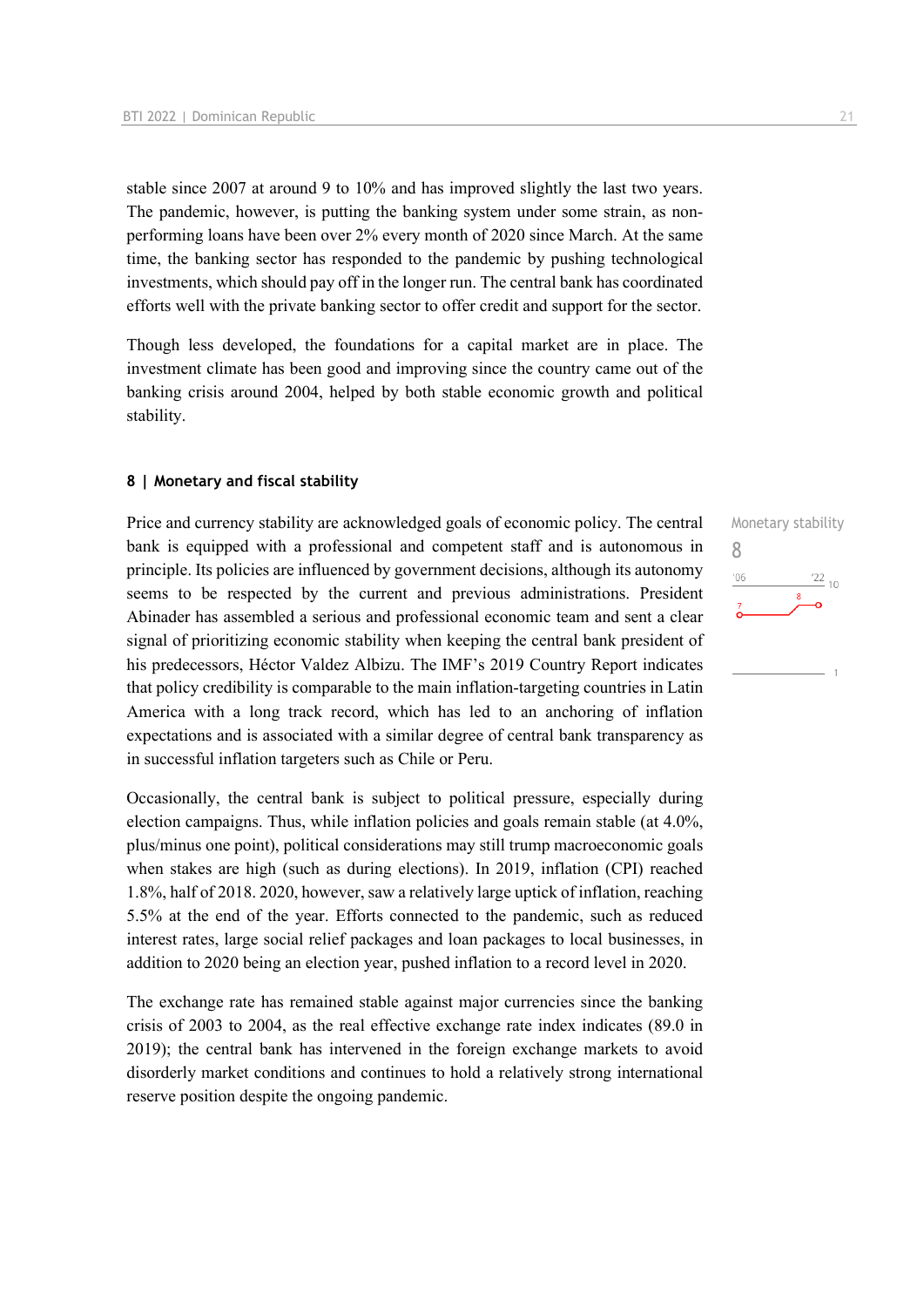Recent governments have generally been successful in preserving macroeconomic stability, which is a priority for the Abinader administration as well. Most macroeconomic indicators demonstrate stability since 2012, and reserves have increased steadily each year since (last data 2019). The current account deficit has been rising since 2017 but is still much lower than 10 years ago. With a focus beyond short-term policies, the previous and the current government have adopted a series of rules to create institutional safeguards, in particular in the banking sector. With these measures in place, the risk of dramatic populist policy changes under the current government can still be assessed as relatively low. The fiscal deficit reached 2.0% of GDP in 2019, but jumped to 7.7% in 2020, which was lower than expected in the early days of the pandemic.

Despite stability and growth, concerns include the level of public debt, the low quality of public spending and investment, and the use of new debt to maintain an inefficient and bloated state rather than for investments that reduce economic vulnerability. The IMF reports that the government spent \$1.6 billion (2.0% of GDP) in 2020 in response to the pandemic, about half of which went to the health sector. Government consumption has remained stable over this period (at 11.2% of GDP in 2019), but its inefficiency is a concern. The debt-to-GDP ratio has gradually increased every year since 2007, reaching 53.8% in 2019 (IMF) and 56.6% at the end of 2020 (central bank). The country is not included in the World Bank and IMF DSSI. In April 2020, the Medina government was granted emergency financial assistance of about \$650 million under the IMF's Rapid Financing Instrument. The central bank authorities remain relatively optimistic about medium-term fiscal consolidation if vaccinations go as planned in 2020, and building on fiscal stability over many years and relatively sound institutional policies, this assessment seems reasonable.

#### **9 | Private Property**

Property rights and the regulation of the acquisition of property are defined by law (108/05, in effect since 2007), and protected in the constitution (Article 51). Considerable problems with the implementation of laws persist due to corruption, inefficient administration of justice and political intervention. There are also significant variations in the implementation of laws regulating property rights within the country, in particular between rural and urban areas, but also along socioeconomic divides between rich and poor. Also, regulations on the use of property are treated unequally along the same dimensions and lack effectiveness both in cities (regulations regarding construction) and in rural areas. Large enterprises, national as well as foreign in some cases, face fewer problems than local small businesses.



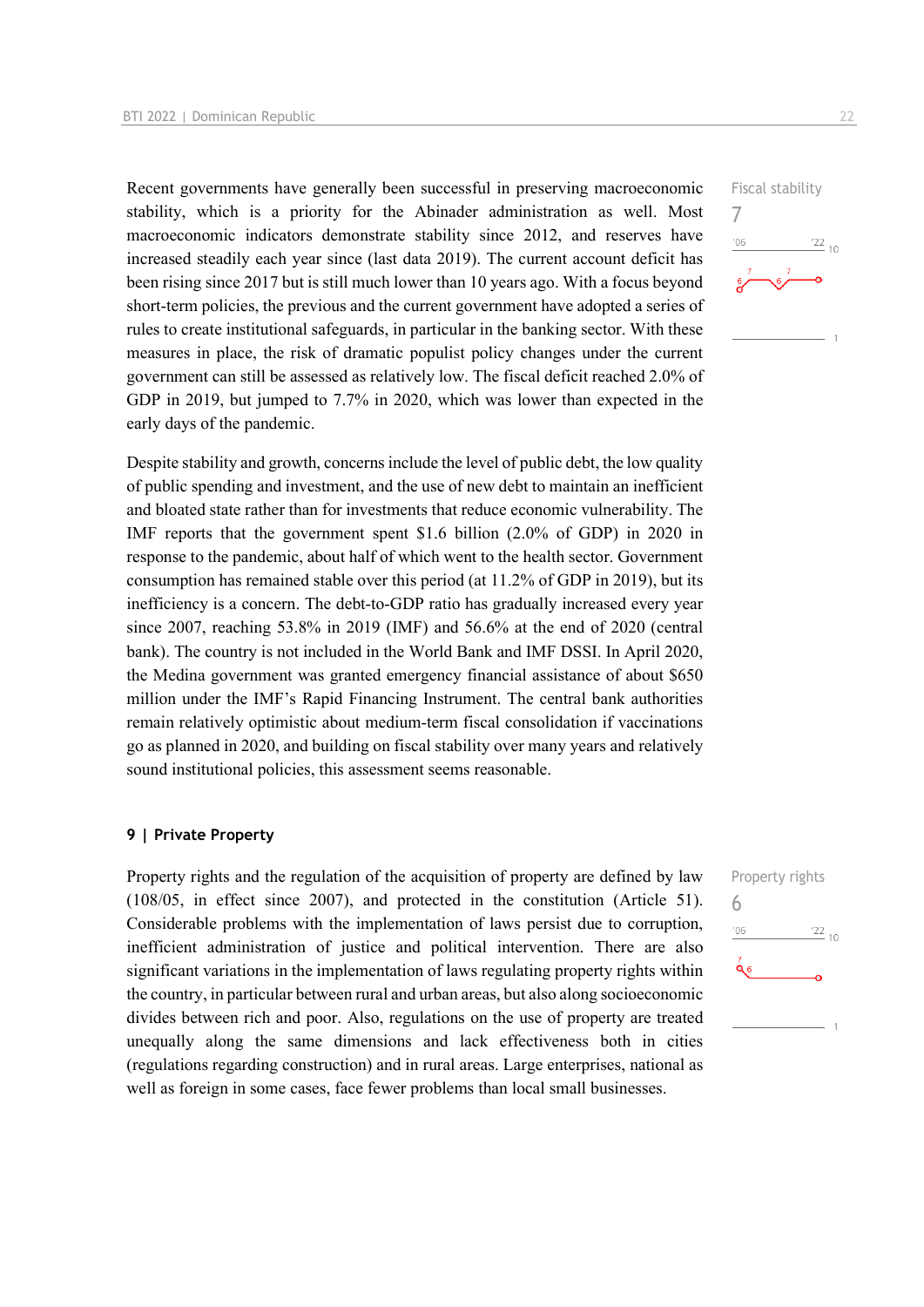Private enterprise is the backbone of the economy; state and semi-state enterprises also exist, although the state's role as producer has declined considerably since the 1990s. Private enterprise is protected under the constitution and is regulated under the General Law for Commercial Entities and Individual Limited Liability Companies from 2008. In a Latin American context, it is relatively easy to start a business, which on average takes 16.5 days and seven procedures according to the World Bank Doing Business Report. The privatization of state enterprises has only occasionally been transparent or proceeded consistently with market principles, but this has not been an issue during this period of review. The government has not been taking equity stakes in private firms or nationalized firms or industries during the pandemic, but rather focused on providing additional liquidity to firms during the crisis.

#### **10 | Welfare Regime**

The social security system is still quite limited. Over time, the conditional cash transfer program Solidaridad has been expanded to include health, nutrition and education programs and officially reaches about 800,000 families (1.5 million people). Intended as a general poverty reduction program, it has also been used for clientelistic purposes during elections. The Solidaridad roster was used for additional assistance during the pandemic and was linked to the FASE 1 (Quédate en casa – stay at home) program, which increased monthly payments from DOP 1,500 to DOP 5,000. In addition, the government increased funding and coverage of the "Comer es primero" program to reach 1.5 million households (up from 800,000). The "Pa'ti" program was created to support informal workers with DOP 5,000 per month. Overall, the Medina and Abinader governments have introduced a number of programs to alleviate the hardships of vulnerable groups.

The 2010 constitution grants the population the constitutional right to health, including the right to medical care, free access to hospital services, and medicines. To date, these new rights have had little measurable impact on the population, but administrations have made COVID-19 tests free for some groups and introduced subsidies to keep medical care at reasonable prices. Public health spending has grown slowly but steadily since 2005, but its share of GDP is still low at 2.8% in 2017 (the latest available figure). Although the Mejía government (2000 – 2004) began implementing a social health system, some of the administrative reforms were not implemented until 2015 with the creation of the Servicio Nacional de Salud. About 75% of the population is covered by a social health plan, half of it through the subsidized system for the poor and the other through the contributory/private system. The middle and upper classes rely on private health insurance and private doctors to meet their needs. While insurance coverage for the poor has increased, the quality of government-provided health services is poor, and the family remains an important safety net. The large group of non-citizens (Haitian migrants and many DominicanPrivate enterprise 7  $\frac{22}{10}$  $106$ 

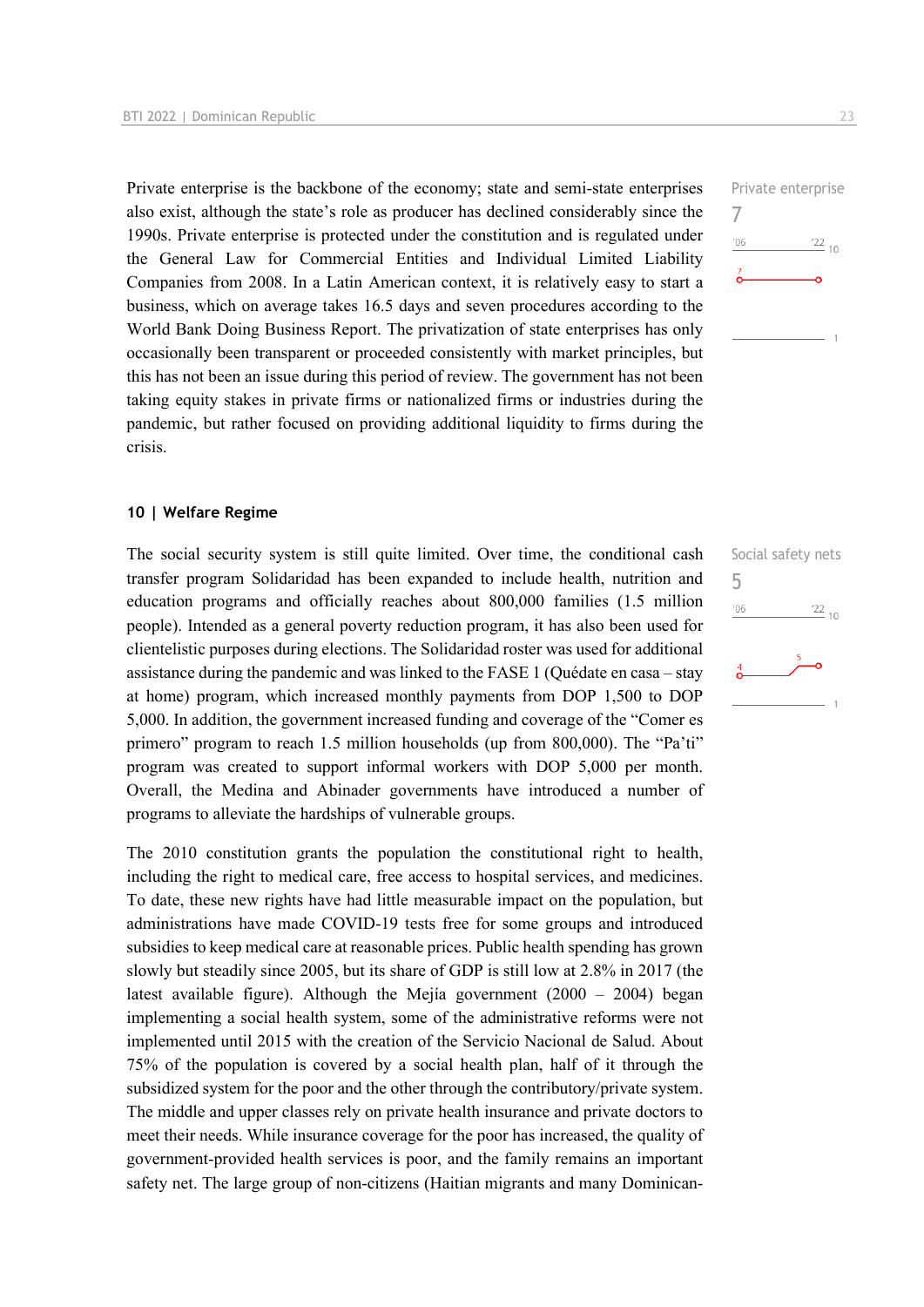Haitians) has access only to emergency health care and their children can attend public school through 8th grade but are generally excluded from public health care and other social safety net programs.

The Mejía administration also reformed the pension system in 2001 from a pay-asyou-go social insurance program to a mandatory individual accounts program based on the Chilean model, which aims to cover all private sector workers and employers yet is voluntary for public sector workers. Many aspects of the reform are not yet implemented; for example, the self-employed, who constitute over 50% of the workforce, are still not included in the program. The pension program covers 66% of the economically active population, but there is a large gap between the number of people covered and contributors (80% have registered at least one payment, but only 37% contribute fully). The pension system, however, does not really provide a social safety net for the unemployed, the self-employed, or workers in the informal sector; it is regressive, and the value of the pension compared to contributions is the lowest in Latin America (at 22.8% compared to a 63% regional average).

The population of the Dominican Republic is distinctly heterogeneous and in general, equal opportunity is rare. There are great discrepancies in social development between urban and rural areas. State institutions try to compensate for gross social differences, but these measures are not very effective in creating equal opportunity. Equal opportunity for women is protected in the constitution, but in practice it is not the norm for women, LGBTQ+ persons, Haitian migrants or Dominican-Haitians. Yet there is an increasing awareness of gender-based lack of equal opportunity as demonstrated by protests against the male dominance of the Abinader administration.

In fact, the 2010 constitution bars children of Haitian immigrants from obtaining citizenship, which in turn excludes them from health services or education. To make matters worse, these new constitutional clauses were given retroactive effect. A naturalization law (169/14) secured residency status for various groups of migrants and Dominican-Haitians (who constitutionally should be entitled to regular citizenship), but its implementation has been slow and is being obstructed by the Central Electoral Board. The Abinader administration has sought to set a new tone and new policies on this issue but is receiving pushback from conservative sectors. In fact, frequent politicization of the issue has hampered positive policy initiatives for many years.

Women in most occupations outside the public sector receive considerably lower salaries than men; fewer women are included in the pension system; and more than twice as many women as men have no personal income (20% vs. 7%); while less than half of the women are active participants in the labor market, about 70% of men take part. The quality of public education system is very poor, undermining effective equality of opportunity for the poor. A reversed gender gap is however apparent in terms of tertiary education, with a female to male enrollment ratio of 1.4. The literacy rate is the same for males and females (93.8%). There is an ingrained lack of equal opportunity for marginalized groups based on ethnicity and gender.

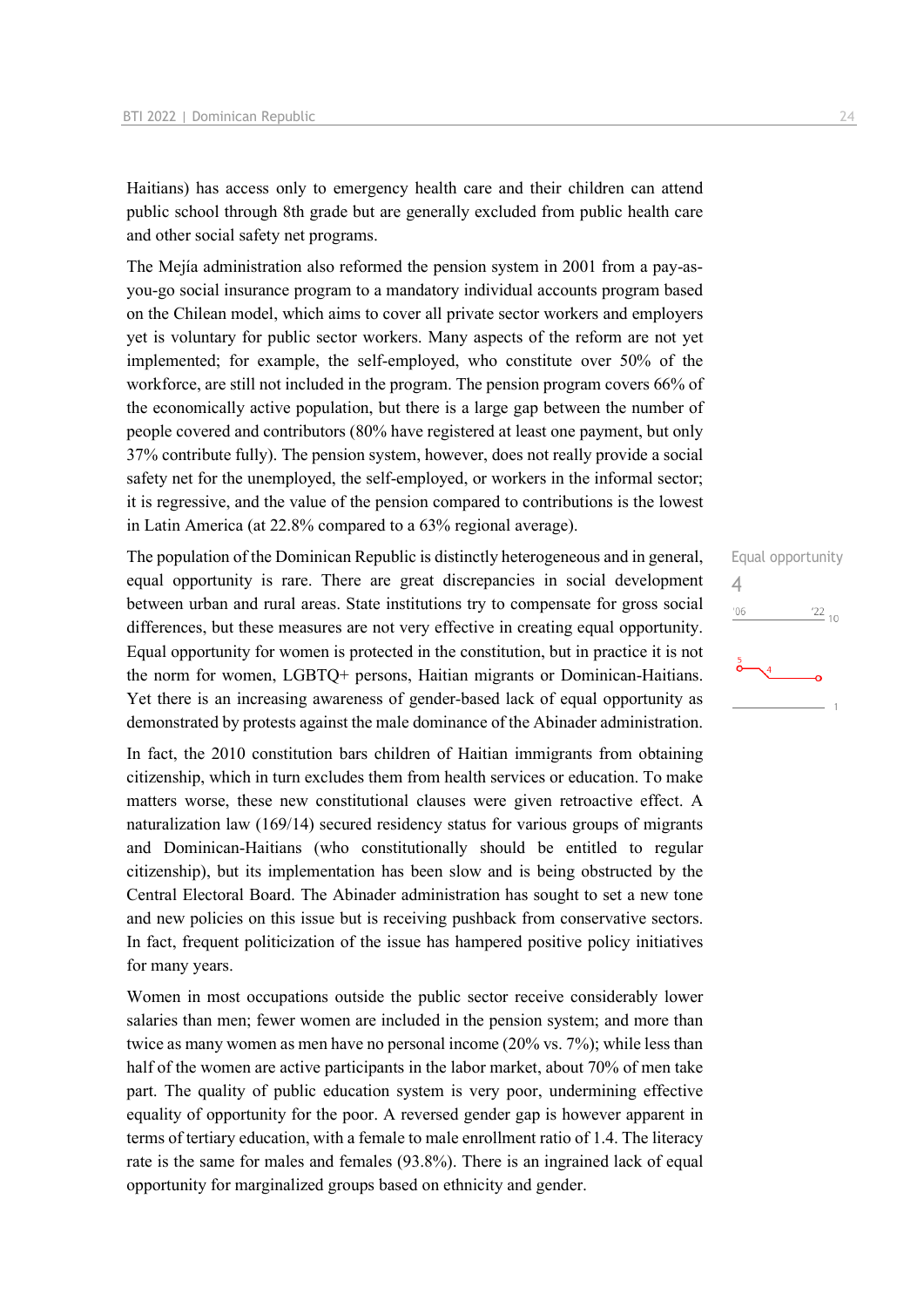#### **11 | Economic Performance**

In regional comparison, the Dominican Republic has performed rather well in terms of stable and strong per capita growth since 2013 (4.0% in 2019, 5% average since 2013) and low inflation (1.8% in 2019, 3.6% in 2018). The pandemic year of 2020, however produced negative growth of 6.7% and inflation of 5.6%. The fiscal deficit has been reduced as the result of fiscal reforms in 2012 and remained more or less stable since (2.2% of GDP in 2018). The situation, however, is still vulnerable due to very inefficient and poor tax collection (tax revenues at 13.0% of GDP in 2018, much lower than regional average, a figure that is likely significantly reduced in 2020 due to pandemic-related tax reliefs), poor quality of public spending and investments, and high level of informality in the economy.

Output strength 6 $^{\prime}06$  $\frac{22}{10}$ 

The Dominican economy is clearly vulnerable to external, in particular U.S. developments and shocks (e.g., the pandemic), and to patronage and corrupt domestic politics. It weathered the uncertainties of the unstable Trump administration well, especially the threats from the United States when the Medina administration opened to China. The country is still very exposed to any negative changes in the terms of trade with the United States, which receives 54% of the values of Dominican exports, but the change to a more predictable Biden administration should serve the country well.

Unemployment is still high from a regional perspective at 6.2% 2019. The deficit of the current account balance slightly widened from \$1.16 billion in 2018 to \$1.2 billion in 2019 but narrowed to \$0.75 billion in 2020. FDI is reduced to 3.2% of GDP in 2019, down from a record 4.7% in 2017. Considering the low capacity to generate income through taxes, the level of debt and increasing toll on budgets by loan and interest payments is still a growing concern. Public debt has increased during the decade, reaching 53.8% of GDP in 2019, up from 39.1% in 2011. The debt has been controllable given the rates of growth until the pandemic, but the economy was in a vulnerable position for external shocks when the pandemic hit. There are projections for growth during 2021, which is a necessary condition for continued macroeconomic stability.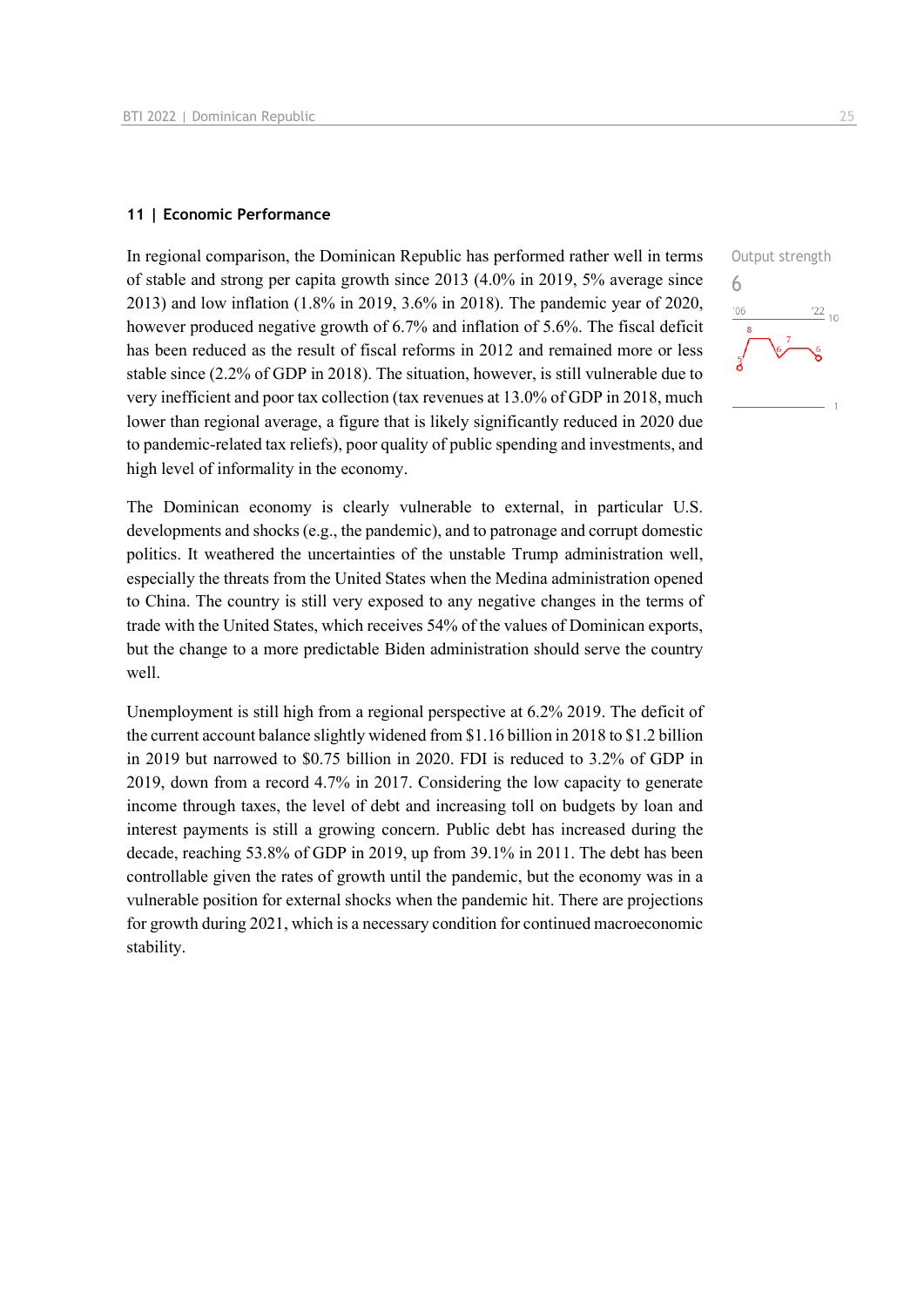#### **12 | Sustainability**

Environmentally compatible growth is paid lip service at the institutional level, while environmental concerns are clearly subordinated to economic growth both at the macro- and micro-level. Tax and energy policies do not take environmental goals into account, and the government is not implementing any effective incentives for environmentally sound consumption or investment. Nevertheless, environmental concerns are receiving more attention in the media, in particular plastic pollution that threaten the Caribbean Sea and the important tourism sector, often reaching the agenda of both the administration and Congress. Further, the current Abinader administration is promoting a new plan for expansion of the energy production which will introduce more clean energy (wind, thermal, and hydraulic) into the country's mix, and private wind energy initiatives are starting up. At the same time, environmental concerns remain subordinate to growth concerns with the current administration, at least judging by its promised efforts at expanding the mining sector and updating the law of mining of 1971 to foment more production, but also provide strict environmental regulations of the sector.

The main agencies responsible for environmental protection are the Ministry of Environment and National Resources (which includes a sub-secretary of protected areas and biodiversity, among others) and the Ministry of Agriculture. The 2010 constitution includes a number of collective rights and civil duties regarding the protection of the environment. Although not always able or willing, the state is now constitutionally obliged to take environmental concerns into account when considering developmental projects and promote the development of clean energy. While the letter of the constitution has not been complied with entirely, the constitutional protection of the environment has supported groups in mobilizing for the environment. The Dominican Republic ranks 74 out of 180 countries in the 2020 Environmental Performance Index.

Environmental problems in the Dominican Republic include deforestation, water supply and quality, soil erosion and coral reef degradation, caused by eroding soils flowing into the sea, and more recently ocean pollution (from plastics). The continued development of infrastructure projects, such as the building of highways, threatens the borders of naturally protected areas despite some government concern for forest protection. Although felling has been prohibited since 1967 and the government tends to follow the issue relatively closely, many farmers continue to clear land for cultivation, even in natural reserves and protected areas.

Mining projects and their negative effects on biodiversity (the country ranks 151 of 180 countries on Biodiversity on the EPI index), water quality and the environment more generally continue to be a major concern in affected areas (ranked 111 of 180 on this category in EPI index), even though the issues receive less attention in this

Environmental

 $\frac{22}{10}$ 

policy 4 $06'$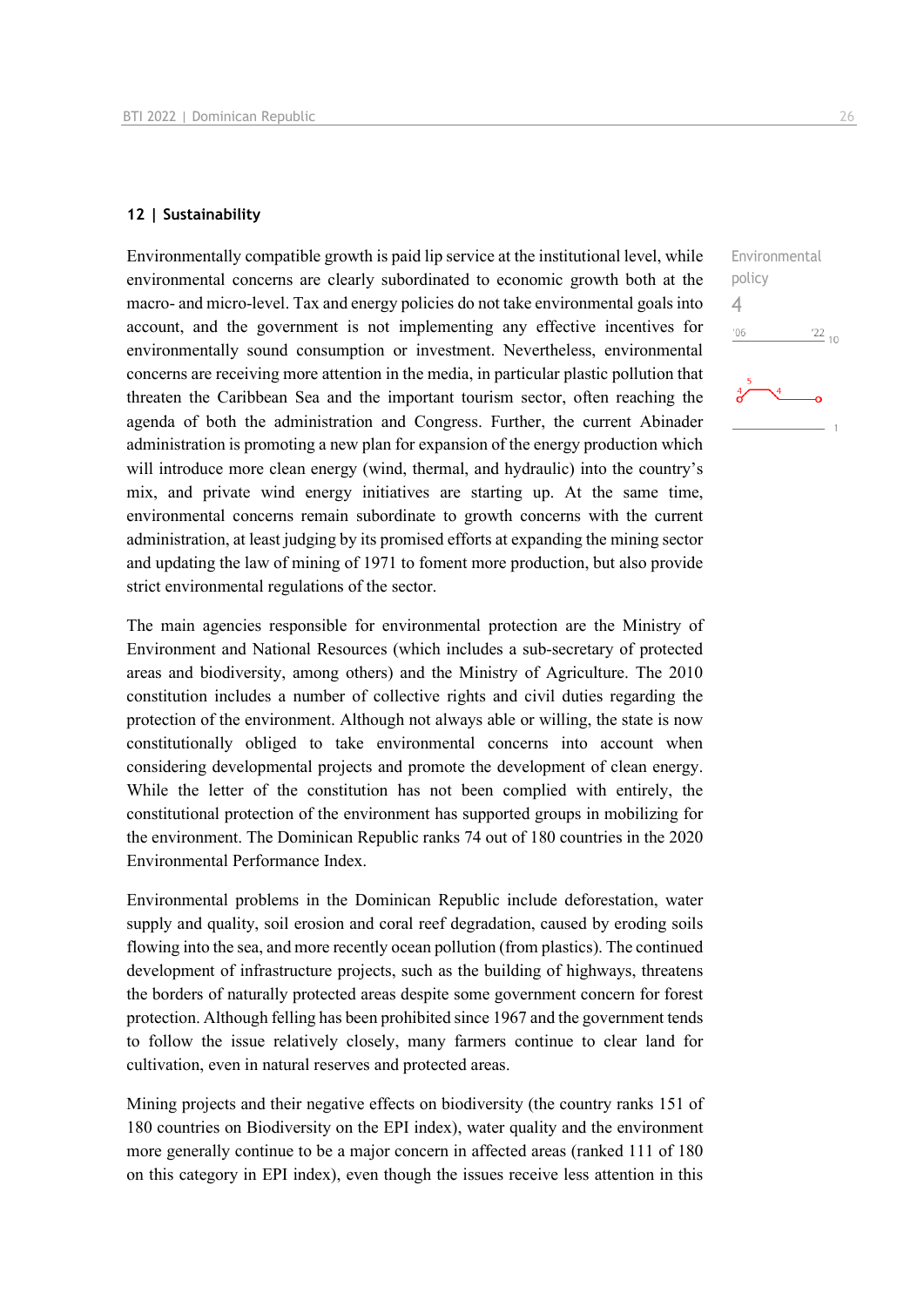period than previously since there have been no new, large projects. Two big mining projects, Barrick Gold's gold mines in Cotuí (already operating) and the proposed nickel mines in Loma Miranda, raise considerable environmental concerns for the fragile eco-system in the country. The Loma Miranda mines project is one example of social movements expressing environmental concerns that have stopped an economically important mining project, but the administration's interest in fomenting mining will put this project on the agenda again.

Education was President Medina's most important policy area, and the sector is consolidating after undergoing considerable change. Although not as important for President Abinader, it is likely that the current administration will sustain the efforts and increased budgetary allocations from previous periods. The current period has seen negligible results in terms of quality improvement, while enrollment has increased somewhat. The country ranks 61 out of 133 in the UN Education Index, number 15 in the region, but has a steady improvement on this index the last 10 years.

There are facilities for education, vocational training, and research and development in important sectors, but the quality of such facilities remains highly variable and many are substantially deficient. The literacy rate has slowly increased to 93.8%, and 98.8% in the age group of 15 to 24 (ECLAC data). School enrollment (gross and net) is increasing, reaching 96% for primary education, 73% (net) for secondary education and 60% for tertiary education. Yet the Dominican Republic clearly suffers from brain drain, as many talented people find better opportunities abroad.

Government spending has traditionally been low, among the lowest in the region. Under the Medina administration, the education ministry initiated many positive changes, and budgets were increased significantly. Budgets now take up 4% of the GDP as stipulated in the 1997 education law. Spending per student is increasing steadily with a growing GDP and the country has entered the PISA-test system. Nevertheless, the quality of education is still deficient, which the 2018 PISA results (latest available) and other regional comparisons of education quality clearly demonstrate. In fact, the PISA 2018 results show no sign of improvements of results since the last PISA tests in 2016. This points to the challenges in the system and the long-term commitment required to improve results. A particular challenge in this regard has been teacher training, but it should be recognized that the Ministry of Education has tried to face the issue and do what is feasible under the present circumstances.

Even though the Ministry of Higher Education, Science and Technology was created in 2002, spending in R&D has been extremely low and negligent (0.3% of GDP for 2018).

It is worth noting that the Abinader administration recognized the need to continue online learning during the pandemic, but it is still a huge challenge because many do not have access to the Internet and, those who have it, experience serious connectivity issues.

5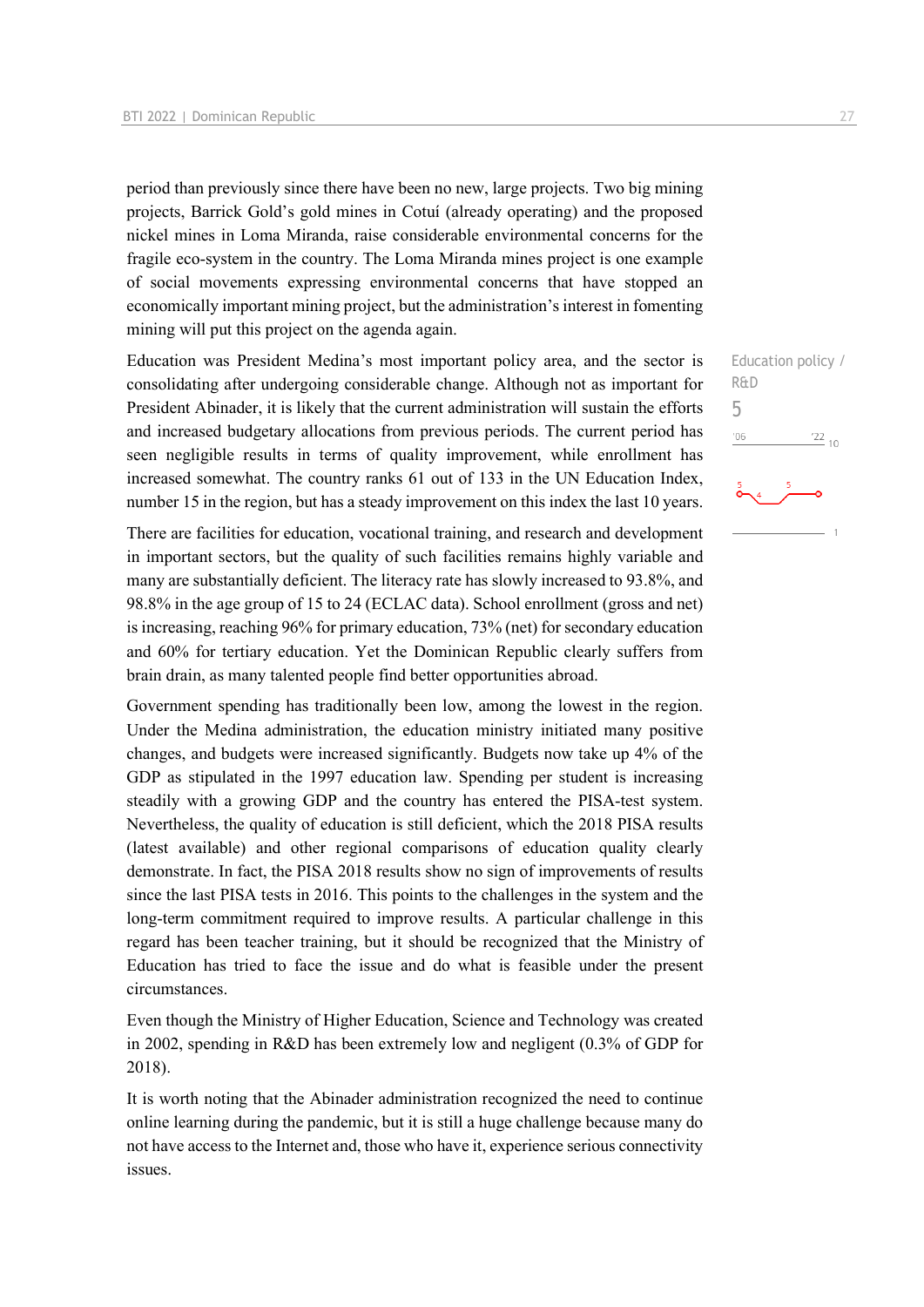# Governance

### I. Level of Difficulty

Although still substantial, structural constraints on government in the Dominican Republic cannot be considered high when compared to many other transformation countries. However, structural distortions of a political and socioeconomic nature, in particular the legacies of the patronage and patrimonial systems, continue to exert a negative influence even amid a relatively stable electoral democracy.

Although Dominican society is not particularly ethnically fragmented, a new and strong Protestant Evangelical identity has emerged and challenged the Catholic domination, but more often than not the two religious groups ally and constrain the government's slightly progressive agenda on moral issues. In addition, the Haitian minority, which includes seasonal workers in agriculture and construction, longstanding legal and illegal immigrants, as well as Dominican citizens of Haitian background, remains poorly integrated. Continued migration flows both in and out of the country, in addition to the poor socioeconomic outlook of neighboring Haiti, which also constitutes the Dominican Republic's second export market, pose considerable structural constraint. The out-migration produces brain drain and reduces somewhat the educated labor force, straining governance capacity. The troubles of Venezuela also put pressure on the country as migration has increased; but more importantly, the Dominican Republic has been used as a hub for drugtrafficking and money-laundering stemming from Venezuela.

The country is situated in the hurricane belt, and experiences storms and hurricanes each fall. Only rarely however do these storms have grave consequences for infrastructure and the economy, but flooding has increasingly become a more difficult problem, exacerbated by climate change. Population growth in both Haiti and the Dominican Republic is an additional challenge when it comes to maintaining a sustainable environment on the island.

Even though poverty has been reduced somewhat under the current positive economic growth, poverty and in particular inequality remain important structural constraints. Given how these factors also affect results in education, these constraints are ingrained and have long-term negative effects.

The pandemic was a severe, disruptive shock. The country is the most tourismdependent in the region, and the potential economic as well as health consequences could be devastating. As of February 19, 2021, the Ministry of Health recognized 3,028 deaths (about 29 per 100,000), and the current pandemic lethality rate was Structural constraints 5 $106$  $\frac{22}{10}$ 

$$
\begin{array}{c}\n5 \\
\bullet\n\end{array}
$$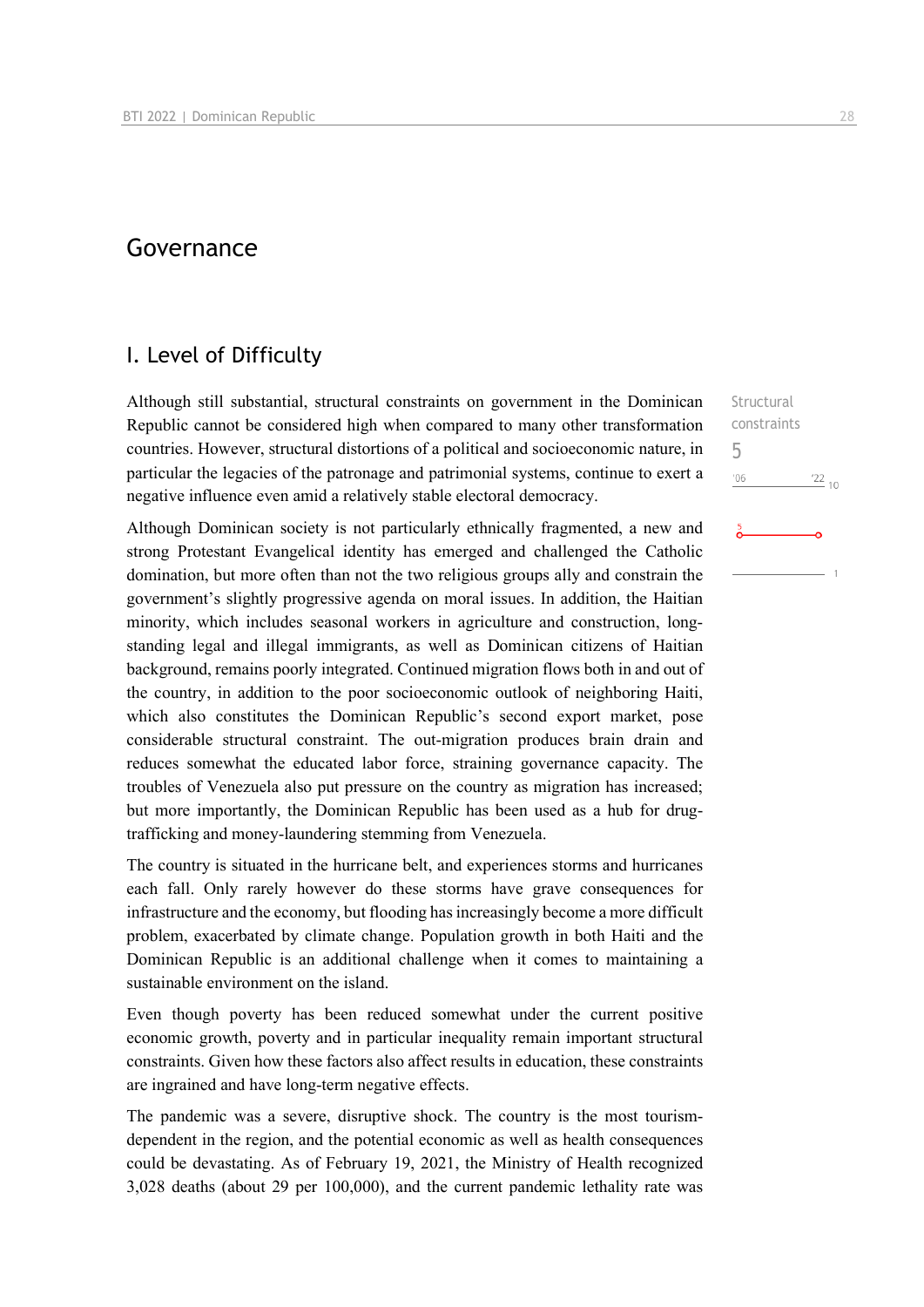reduced to 1.29%. People with pre-existing health conditions suffered the most. The economy has contracted significantly, although less than feared, and long-term growth and soundness of the economy may allow for a relatively quick recovery if vaccination plans are implemented effectively. The shock was severe, hitting vulnerable groups harder than affluent segments of society.

Despite improvements in civil society structures since the 1994 pact for democracy, civil society traditions are still relatively weak following decades of neo-patrimonial presidential rule and are still affected by select and strategic cooptation by the government. Intermediary entities therefore find it difficult to maintain effectiveness and autonomy from parties and the government given the latter's access to state resources and patronage networks. The importance of political parties, however, as a system for interest representation has been decreasing for quite some time and has created a potentially larger role for civil society to create an autonomous space. Ad hoc groups dominated by the middle class and students in urban areas have over the last 10 years been able to generate an autonomous political space and become important agenda setters in the political debate (in particular with regard to corruption, education and the environment). In more rural areas civil actions against mining have also been effective and increased (in some parts of the country) the activity and effectiveness of civic association.

Civil society, the independent press, and political pressure from the United States were also important pressing ex-President Medina to desist from undertaking a selfserving constitutional reform for his own re-election, demonstrating the increasing veto-capability of civil society. The administrations of today are no longer immune from this pressure, and occasionally such actions block unpopular initiatives. Civil society, however, is much weaker when it comes to positive agenda setting and influencing Congress or the presidency. Relatively low and declining levels of social trust (14% of the population says it can trust the majority of their fellow citizens according to Latinobarómetro) is a negative structural constraint on the creation of a stronger and more durable civil society.

Dominican society is divided according to conditions of economic and social inequality. Religious or ethnic cleavages, apart from those affecting Haitian immigrants, do not play an important political role in society. Ethnic and religious cleavages have not led to serious social conflict, although sporadic incidents of protests and violence between the Haitian minority and Dominicans occur, in particular in border areas. Under the new constitution, decisions of the Central Electoral Board and the Constitutional Tribunal have created a more difficult legal situation for the Haitian and Dominican-Haitian minority. The new Abinader administration has started a dialogue initiative to improve relations with neighboring Haiti and committed to improving the situation of the migrant community, which on the one hand could reduce tensions, but on the other hand could risk backlash from organized xenophobic political actors aiming to exploit such moves politically.

Civil society traditions 5  $'06$  $'22_{10}$ 

| $\mathfrak{Z}$ | COLLITICT THECHOICY |
|----------------|---------------------|
| '06            | $\frac{22}{10}$     |
|                |                     |
| ŏ              |                     |
|                |                     |

Conflict intonsity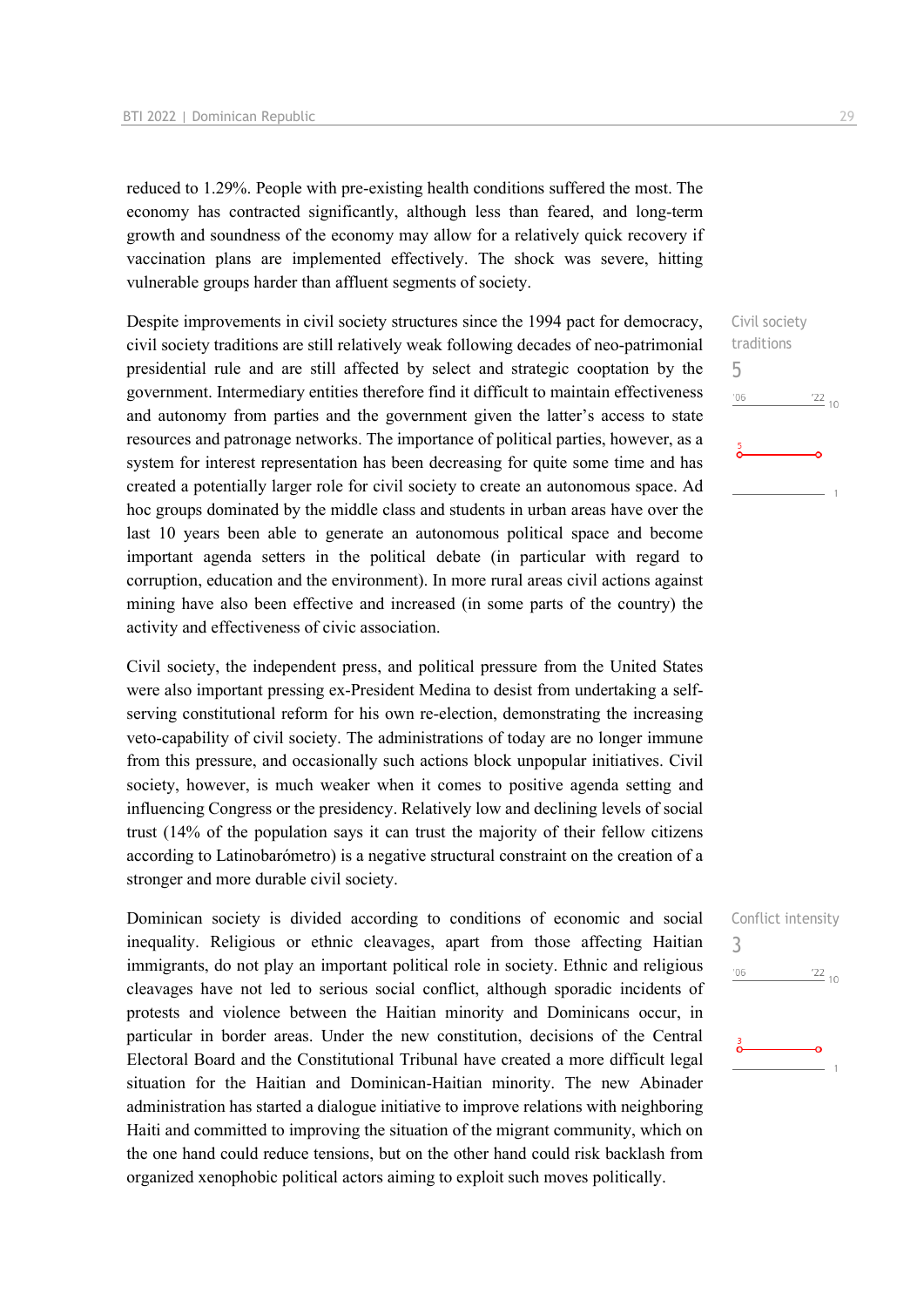However, social cleavages are a constant, albeit latent issue in the country's political scene, as none of the liberal democratic governments elected since 1978 have made it a priority to address issues of poverty and inequality. Politics in the country is not very ideological. Positions and access to patronage resources are more important than social cleavages and ideologies.

# II. Governance Performance

#### **14 | Steering Capability**

The political leadership does pursue long-term aims (for instance as expressed through the 2011 organic law of national development strategy for 2030, and the new 2021 – 2035 energy strategy launched by President Abinader), but often delays them in favor of short-term political benefits, particularly connected to presidential elections. Given the stakes involved in the presidency and the patronage-based political system, this is a vicious circle from which it is hard to escape. Yet over the last 10 years there are modest improvements in the midst of setbacks. On the one hand ex-president Medina, over two years, prioritized short-term interests in attempting almost any venue to allow for his re-election causing a split in his own party and does harming his position to pursue long-term strategies. On the other hand, when elections were lost, Medina worked closely with the incoming Abinader team to allow for a smooth transition, after 16 years of PLD rule, and secure continuity in key policy areas and battling the pandemic.

President Abinader has filled the key posts (economic team and prosecutor team) with respected politicians and professionals signaling that strategic priorities will trump more clientelistic, short-term purposes even though less important ministries are likely to continue with traditional patronage-based politics. Long-term strategies have been sustained in the efforts to strengthen education and the continued expansion of the CCT program Solidaridad (both linked to the National Development Strategy 2030), which, although at times used for clientelistic purposes and not impressively effective, are yielding moderate results in both poverty reduction and school enrollment; they worked relatively well as mechanism of social support during the pandemic. Pandemic relief has built on rather than competed with long-term social policies. Current levels of social transfers, however, are not economically sustainable, and continued prioritization of such strategies depends on a quick economic recovery.

The Abinader administration, as the predecessor, includes a mix of reform-seekers and defenders of status quo. Professional reform-seekers are found in the strong economic team, the foreign ministry, and in the justice sector, signaling the

#### **Ouestion** Score

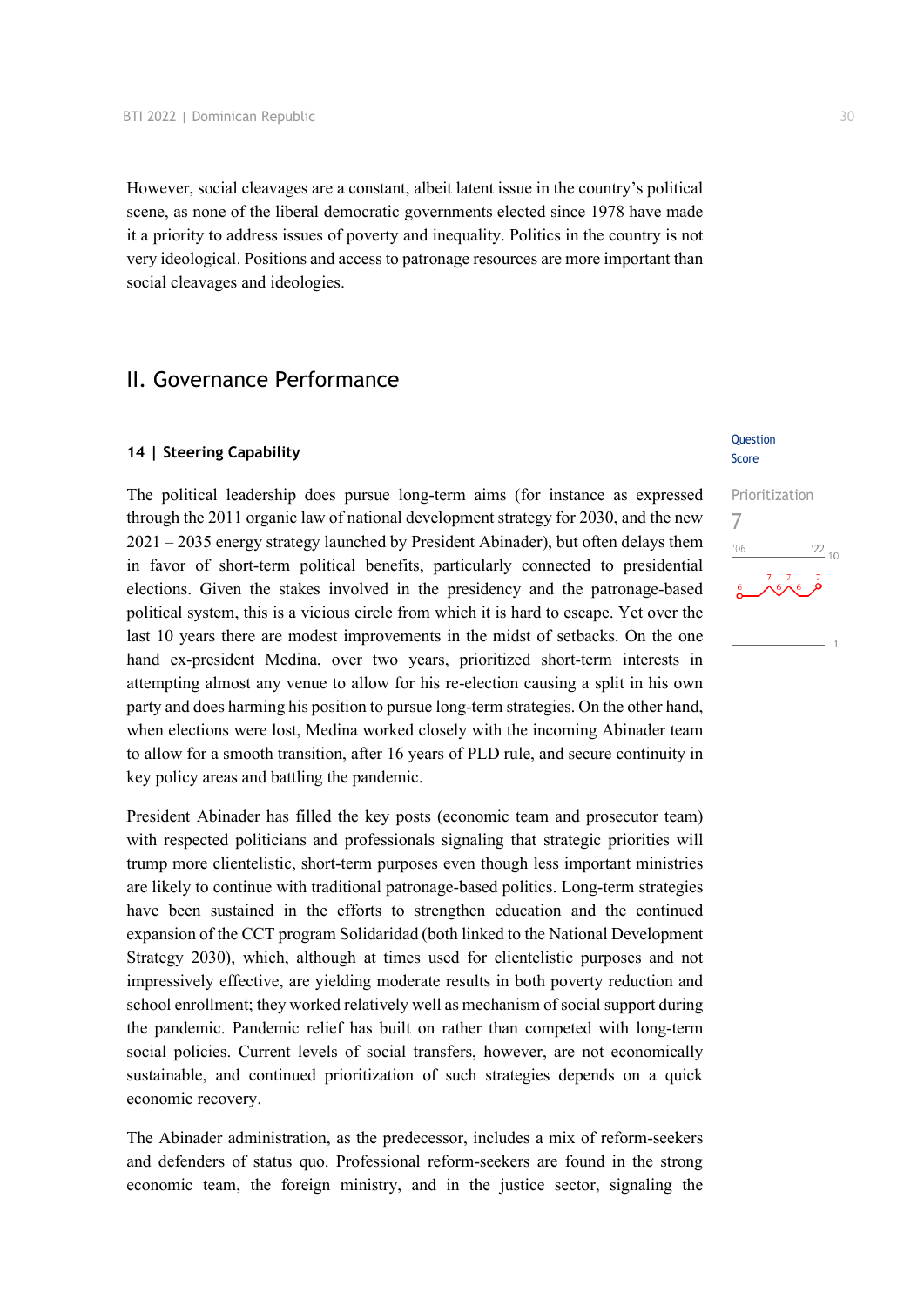importance of a steady economic development and rule of law for setting and sustaining long-term strategic priorities. While the overall priorities of this and the previous administration correspond quite well with the BTI's framework for democracy and market economy, the relative position and strength of reform-seekers vs. status quo defenders is hard to assess at this moment.

The handling of the coronavirus pandemic at least indirectly affects long-term strategies by affecting the economy. However, the creation of emergency teams to advise the president in response strategies and public information campaigns has been effective and reduced the negative repercussions on other government strategies.

Although committed to democracy and a market economy, over many years administrations have enjoyed only limited success in implementing announced reforms. The successful implementation of reforms depends very much on the competence of the administration and state agencies, and the government's ability to avoid prioritizing short-term political strategy over long-term policies. The Abinader administration is no exception to these dilemmas, but is aware of them, and its early efforts into administrative reforms signal a willingness to reduce the structural impediments to policy implementation.

The Medina government presented a rather mixed picture of implementation success. On the one hand, education reforms were clearly not as successful as desired, but at least the continued commitment to education in itself indicates that the disposition to implement longer-term policies has improved. Another positive example of implementation under the Medina administration is the continued expansion of the CCT program Solidaridad, which has now been operating for 10 years. Although, again, overall results have been relatively weak, it has proven its usefulness in implementing social transfers during the pandemic. The Medina administration has also sought and been able to implement health care prioritization in relation to the 911 national emergency system; under President Abinader, similar efforts have been made to prioritize health assistance in relation to the pandemic.

On the other hand, while positive and continued under the Abinader government, these are still rather isolated examples overshadowed by the lack of effective policy implementation in other areas. These include the failed police reform of 2016, which exacerbated stateness and is now back on Abinader's agenda; Medina's failed attempt to reform the country's archaic abortion law (i.e., the criminal code with a total ban on abortion in effect since 1884); and the meager success in combating corruption, which is considered one of the more serious obstacles to implementing transformative reforms. Moreover, research shows that efforts to reform the patronage-based bureaucracy into a more professional bureaucracy have so far met with moderate success; Abinader's early closure of unproductive bureaucratic institutions is a positive signal for accelerating these ongoing processes.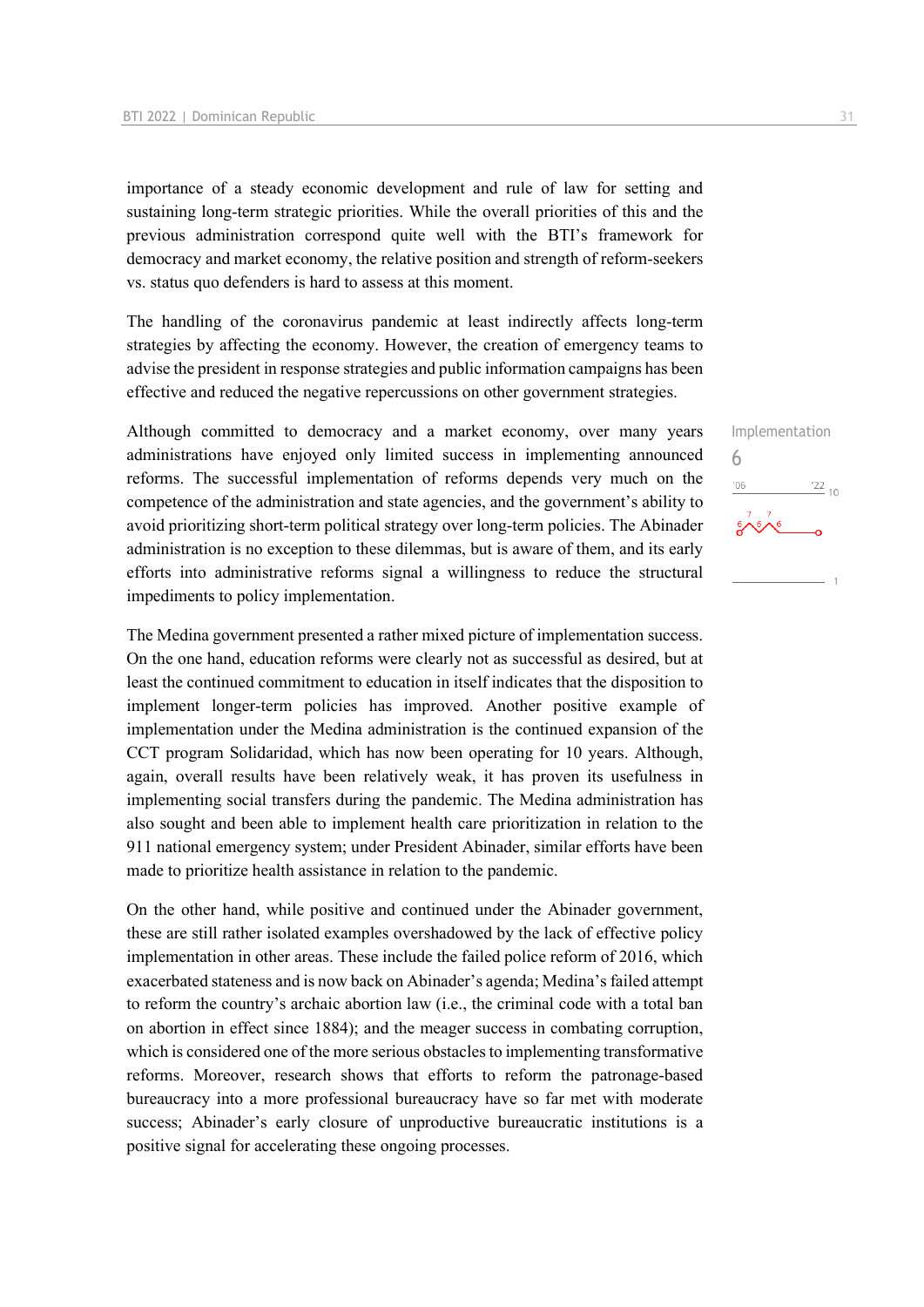Ex-President Medina and President Abinader have clearly learned from past experiences, and both have exercised a more moderate role for the presidency than their predecessors. Both administrations have demonstrated an ability to adapt to challenging environments in a non-confrontational manner. Confronting the pandemic, the administrations have relied on an expert task force to increase the capacity of the health care system and to communicate effectively with the public through a new online platform. Despite transgression and unnecessary arrests for violations of curfews, most actions and measures have been taken in accordance with the normative framework of democracy and the market. In fact, the health task force has promoted public-private partnerships as a key solution to increasing the capacity of the health system. Structural constraints clearly influence the effectiveness of the corona-measures, but the governments have clearly been flexible and learned from expert advice, in addition to demonstrating the ability to adapt policies to everchanging circumstances. Despite the lack of an institutionalized framework for policy learning and innovation, the well-organized transition between the Medina and Abinader administration facilitated knowledge exchange in key areas such as the macroeconomy and the pandemic.

The administration has demonstrated that it has the flexibility required for policy learning, and often also the knowledge, but sometimes other considerations such as electoral, or those related to patronage, take the upper hand. The latter was evidenced by Medina's efforts to reform the constitution to allow for his second re-election, yet it should be mentioned that Medina stopped short of transgressing democratic norms (like so many presidents have in the region).

The new constitution also includes several articles designed to address previous organizational mistakes and aims to prevent shortsighted or politicized fundamental institutional decisions. In particular when it comes to the election of judges to the high courts and the central electoral board, the governments of Medina and Abinader as well as other political actors have demonstrated political learning by avoiding maximalist strategies and compromising around well-respected candidates for these positions.

#### **15 | Resource Efficiency**

Previous administrations have been able to use only part of its resources efficiently, though wasteful excesses have not severely damaged political and economic stability (with some exceptions). Yet ex-President Medina's administration and the current Abinader administration are compartmentalizing expertise and professional bureaucrats and politicians in key, prioritized areas. Both have emphasized macroeconomic stability, and Abinader is securing continuity in this priority after his election in July 2020. For Medina priority was given to the education sector, while Abinader is clearly prioritizing the justice sector and the general prosecutor's team,

Efficient use of assets 6 $^{22}_{-10}$  $-06$ 

Policy learning 7  $106$  $\frac{22}{10}$ 

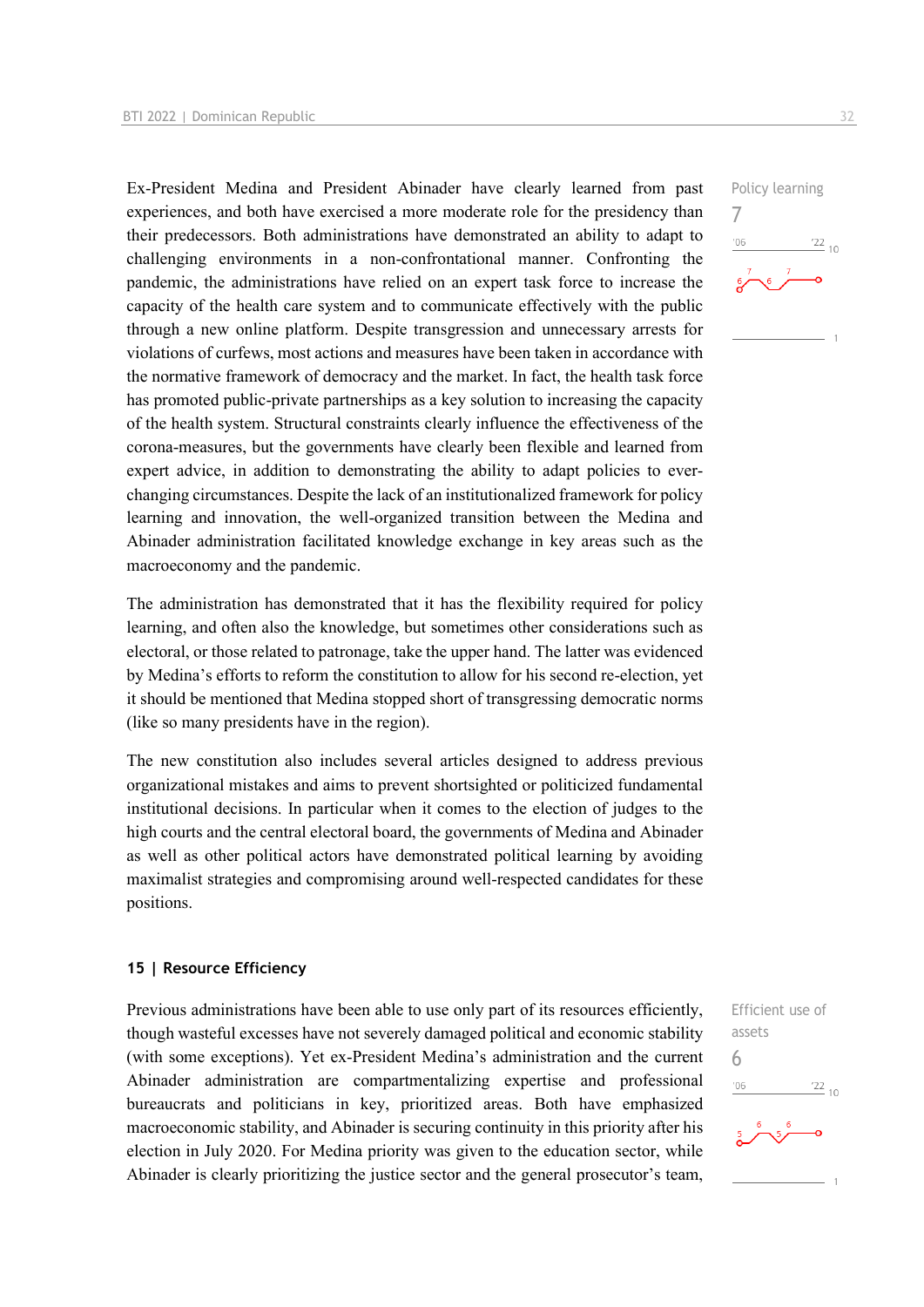among other things to combat corruption. This strategy is followed up by removing bloated and ineffective parts of the bureaucracy, which, if sustained, reduces unnecessary personnel expenses and strengthens the reform-seekers vis-à-vis status quo defenders in the state. Although both Medina and Abinader professionalized parts of their staff, such changes are concentrated in key prioritized areas and the inefficient use of administrative personnel remains a severe problem and form part of the political culture. Several areas of the Abinader government are left to continue with old practices.

Recent budget and administrative reforms aim to streamline the organization of the state and its use of budget resources, with moderate success in key areas. Administration reforms have been making progress over a period of years and are sustained or likely even strengthened by the current administration. Patronage appointments are still the norm, and fair and competitive recruitment for state positions is weak. It is difficult to assess the extent to which the pandemic, which was ongoing when Abinader took power in August 2020, has affected recruitment and patronage appointment. Budget improvements are notable, at least when considered over a longer time-period, but prone to weak oversight and excessive spending in connection to elections. The new electoral and party laws did not have an immediate effect on electoral spending and the Central Electoral Board, set to control spending, still does not have the required capacity to perform its role as an oversight agency.

The budget process is more transparent and predictable, and there is a low deviation of actual budget expenditures from planned expenditures. The pandemic has forced a reallocation of resources to the health sector, social aid, and also affected tax collection as tax reliefs has been a preferred strategy to help local businesses. Although international loans will cover parts of these costs, these are not sufficient to avoid reducing expenses in other important areas. While the fiscal deficit was successively reduced (to -2.3% of GDP in 2019), it rose to 7.7% in 2020. Public debt rose from 37.6% of GDP in 2018 to 40.4% in 2019 and 54.8% in 2020. Auditing remains a serious issue, and often only occurs after the press has exposed corruption in a government agency. This area is prioritized by Abinader, but it is too early to assess whether he has the ability and willingness to perform required reforms. Fiscal reforms have only slightly improved the administration's ability to generate revenues, which remains weak.

For the 2020 elections Abinader of the PRM built a relatively coherent coalition, in which his own party was the only dominant force. Taken together with a Senate majority and (with allied parties) a majority in the Chamber, the institutional context is beneficial the promotion of coherent policies. Yet, coalitions in the Dominican Republic are maintained through access to patronage rather than through accorded policies and come with a cost. Policy coordination was a problematic issue toward the end of the Medina administration. Not only was he a lame duck, but his party split over the presidential candidacy and ex-president Fernández left with many of his

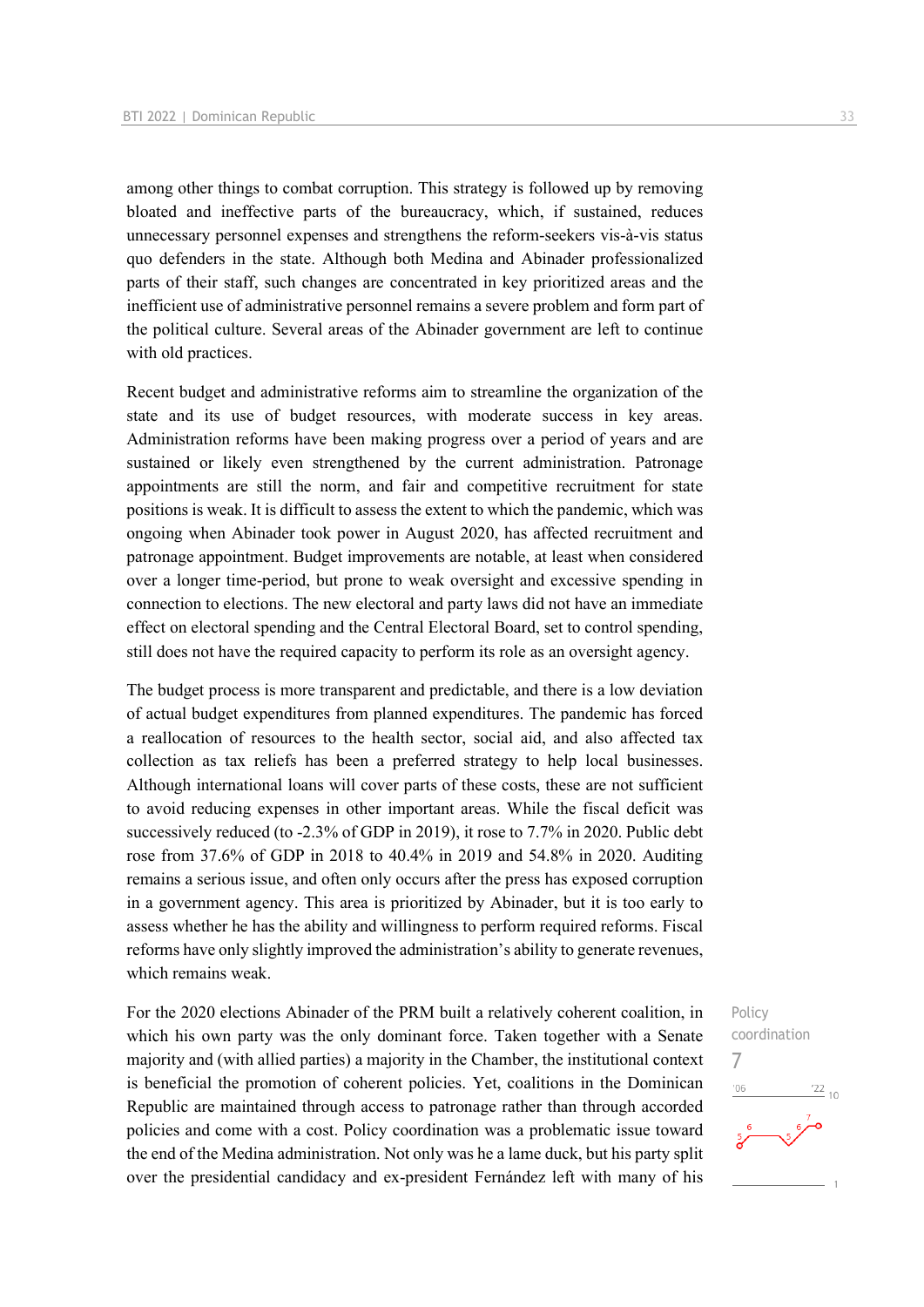acolytes. Under the Abinader administration the pandemic has taken up all time, but policies here have been well coordinated through task forces, and although clearly being a huge additional challenge, coordination has been relatively successful. Coordination also across the administration was positive as the outgoing Medina administration and the incoming Abinader administration worked together to secure policy continuity and coherence in the midst of the pandemic.

Both ex-president Medina and President Abinader are pragmatic politicians whose authority rests less on charisma than on results and leadership. Thus, politics rest more on issues and policies than on patronage, making it easier to coordinate policies across different interests in the administration. Coordination rests with Abinader's team of the Minister of the presidency (Lisandro Macarrulla), administrative minister of the presidency (José Ignacio Paliza), and his economic team, more than through the entire cabinet. The external challenge of the pandemic has dampened any serious conflict around competing policy goals or long-term and short-term goals so far, but these are likely to appear if the economy does not improve after the pandemic and when elections and competition for positions come closer.

Corruption is a fundamental characteristic of the administrative and state culture. Despite other positive improvements in the last period, this has not fundamentally changed. The institutional arrangements to effectively implement anti-corruption policies are weak since key auditing institutions (Cámara de Cuentas and Contraloría General) and the prosecutor's office lack autonomy from the presidency and political actors in general. The same weakness can be found in the institutions regulating and overseeing party financing and political parties in general (Junta Central Electoral and Tribunal Supremo Electoral), which have failed to effectively use the oversight tools in the recent party and electoral laws (Laws 33/18 and 15/19) to audit and hold political parties accountable for their spending of public finances.

Abinader (as his predecessor) has made the fight against corruption, bloated inefficient bureaucracy and government excess spending a cornerstone to his presidency. It is too early to assess whether these priorities will be followed through or only used to go after political enemies, but the selection of Miriam Germán Brito and Yeni Berenice as General and Assistant General prosecutors should at the very least secure necessary internal reforms into the ministry of justice after their predecessor Jean Alain Rodríguez had used the ministry to hire personal acolytes. Early signals indicate that the general prosecutor office is looking seriously into cases of corruption under the Medina administration. A more independent justice sector and prosecutor office were key campaign promises that President Abinader consistently has backed since taking power. It is safe to say that anti-corruption is back on the agenda, and the reform efforts here will be closely watched by a civil society that has less and less tolerance for corruption.

The procurement system and oversight over contracts for public works have improved, but is still rife with irregularities and corruption, which is evidenced by Anti-corruption policy 3 $'06$  $\frac{22}{10}$ 

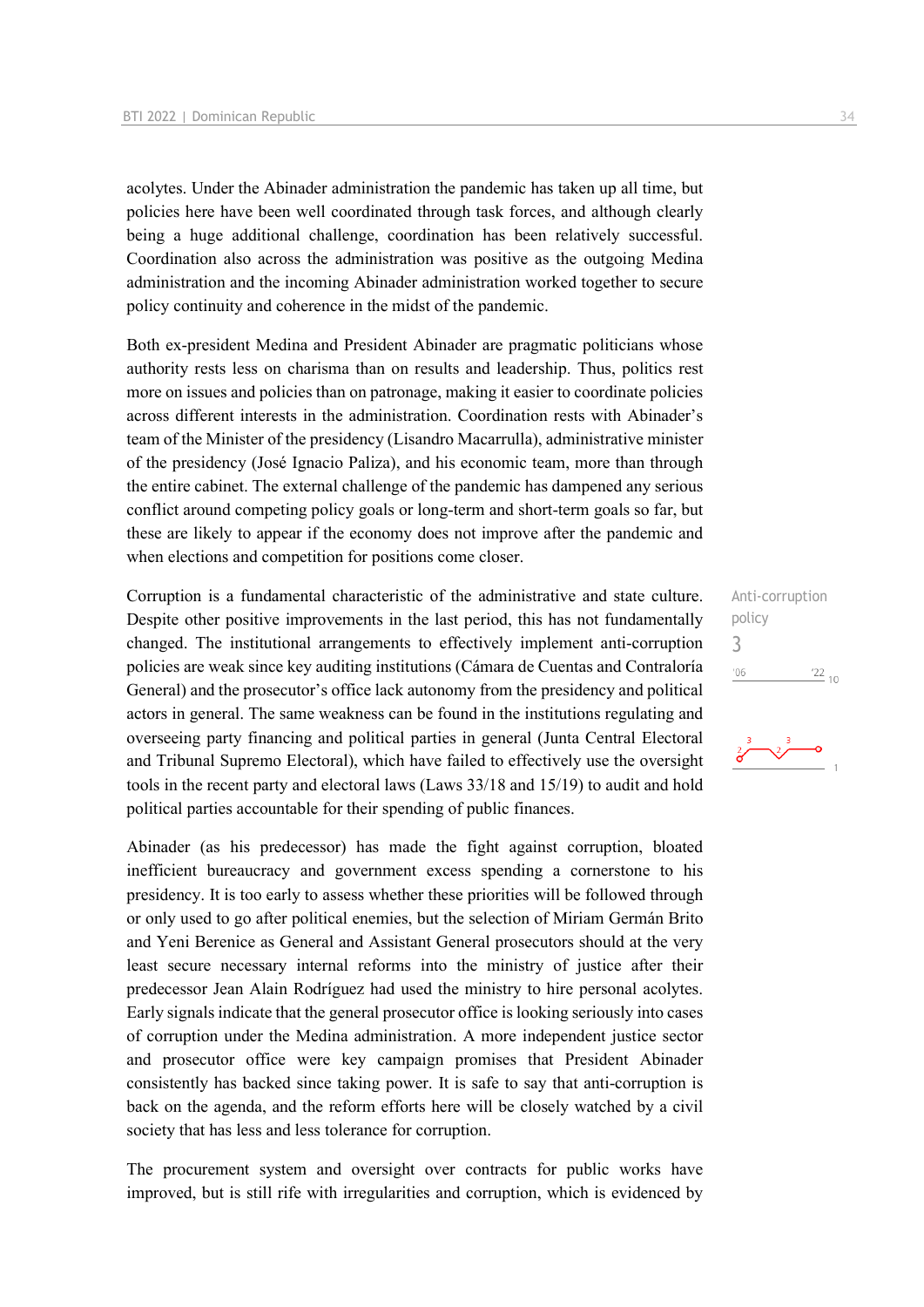the investigation into the Medina administration and the many arrests in the Octopus (pulpo) scandal. The Odebrecht scandal also hit the country hard, putting on display the pervasiveness of corruption in relation to public contracts and investigations into these scandals have been revived with the new administration.

#### **16 | Consensus-Building**

There is consensus among all important actors on the goal of maintaining and stabilizing democracy, even if occasionally their handling of institutions is not careful. This consensus passed a test when local elections of February 2020 had to be suspended and delayed. The suspension caused an uproar among all political actors and mobilized civil society, and, at the same time, it became a huge embarrassment for the government (and resulted in a significant loss of popularity). The 1994 Pact for Democracy represented an agreement between political parties and a number of relevant social groups (including the Catholic Church) that was unique in the country's history. Since then, the actors in question have essentially backed the transformational goals of an electoral democracy. In the midst of the pandemic, and following the disastrously organized local elections, key political actors demonstrated strong allegiance to the democratic process of congressional and presidential elections, and all major candidates accepted the results. The smooth transition of power was also a clear signal of the strength of democracy after PLD's 16-year rule had generated doubts about that party's belief in democracy and about alternation in power. Nevertheless, the strength of informal institutions and practices such as clientelism and patronage also indicate a lack of commitment to democracy under the rule of law.

Since the mid-1990s, there has been a clear consensus among all political parties in support of a market economy. This consensus was demonstrated by Abinader's choice to keep the president of the central bank of his predecessor (Héctor Valdez Albizu). There was a general consensus of major market reforms in the mid to late 1990s and early 2000s that still exists today. In fact, as evidenced among political elites, the Dominican Republic is the country with the least ideological distance between political parties on the left to right scale in Latin America. There are no parties or major social actors that aim to disrupt the market economy model in the country.

Consensus on goals 8 $-06$  $\frac{22}{10}$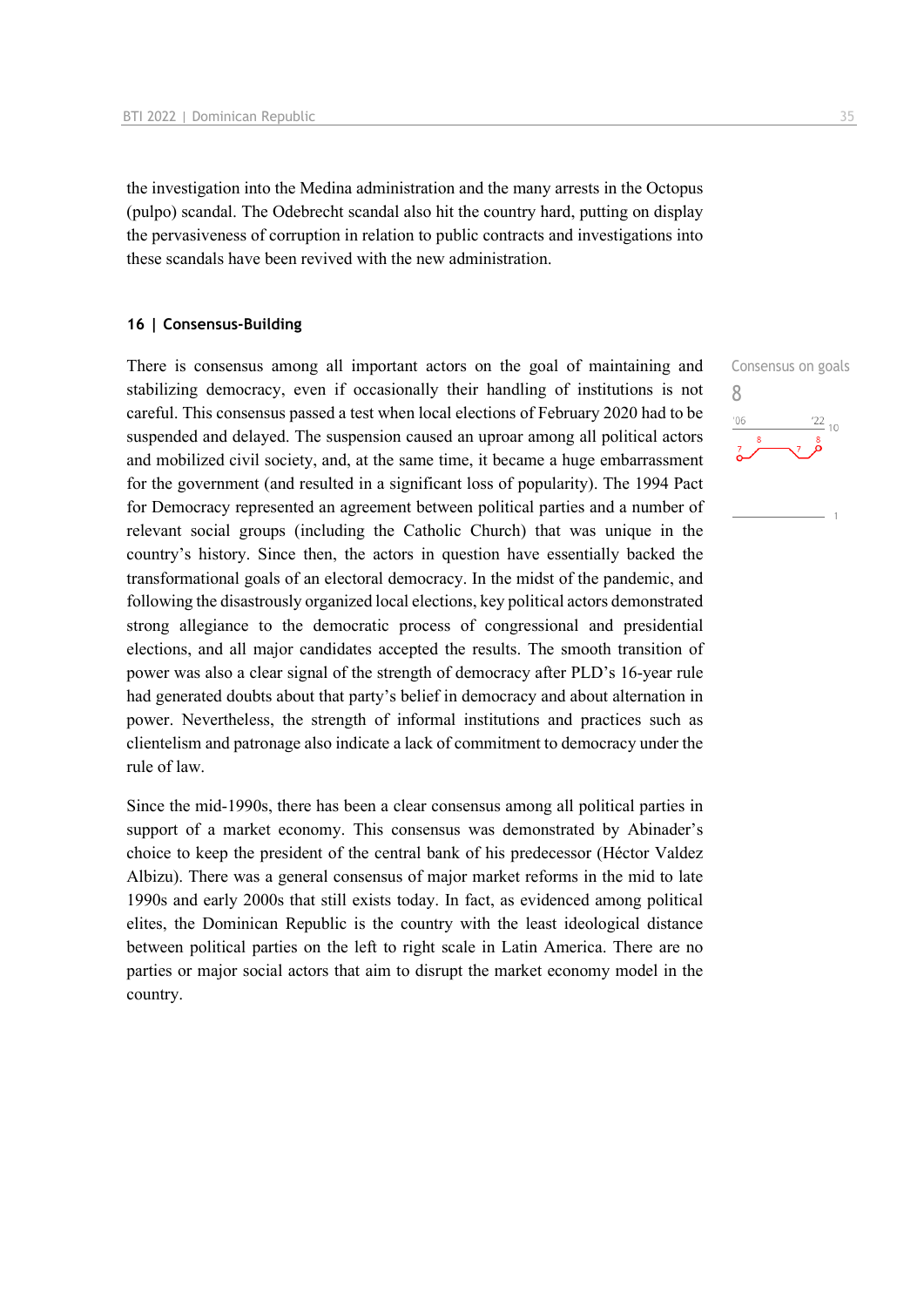Anti-democratic veto actors are mostly under control, or at least their ability to cause obstruction seems to be negligible. All major parties stay within the game of institutional democratic politics, and the former opposition (PRD and PRM) managed to do so even after experiencing 16 years out of power. Of the actors who might question the country's democratic transformation, such as the military, no group can claim enough obstructive capability to count as a veto power. Their resistance instead consists of stalling reforms or working to prevent their implementation. The latter is exemplified by the effective veto power held by the Catholic and Protestant Church against reforming the complete ban on abortion, which has endured across the Medina and Abinader administrations. The business sector and the Catholic Church form part of the country's broad institutional consensus on democracy and market economy. Increased drug flows through the country and the presence of drug-related groups and their connections to politics may result in a challenge to democracy, or at least a distortion as drug money finds its way into party coffers.

Because of the country's high level of socioeconomic inequality, the potential for conflict has been high for decades, but has not materialized within a party system based on cleavage representation. Research points to the issue of Haiti, anti-Haitianism and migration as factors used to conceal other conflicts based on deep socioeconomic inequalities. There are only negligible ideological differences between the major parties, exemplified by the varying political coalitions that appear between former party competitors. Disagreements are more often based on positions than policies, which is demonstrated each time an election period looms. The large minority of Haitian immigrants and of Dominicans of Haitian descent is discriminated against daily but has not managed to mobilize or organize sufficiently in order to turn the issue into a cleavage that is manifested by political parties. On the other hand, anti-migration and anti-Haitian groups often effectively mobilize to thwart any reforms that could aid the situation of migrants and Dominican-Haitians. Civil society is becoming more visible as an autonomous actor in the country, but any conflicts remain at a low level, as recent administrations also have been seen to give in and grant civil society certain victories.

The political leadership formulates its policy autonomously and frequently ignores civil society actors. With some exceptions, the degree of involvement of civil society actors in the formulation of policies holds more the character of co-optation rather than real interest representation. The exceptions have been involvement of professional interested associations and civil society actors in the scrutiny over candidates for high courts (before the official selection of judges). In sum, the influence of civil society on policy formulation is low.

Influence is more visible in reaction to policies, defense of democratic rights, and exposés of corruption scandals, a trend that has been strengthened during the last five years. Civil society and parts of the press demonstrate time and again that with good organization supported by strong popular majorities and media coverage it is possible Anti-democratic actors 9  $\frac{22}{10}$ 

Cleavage / conflict management 7  $\frac{22}{10}$  $'06$ 

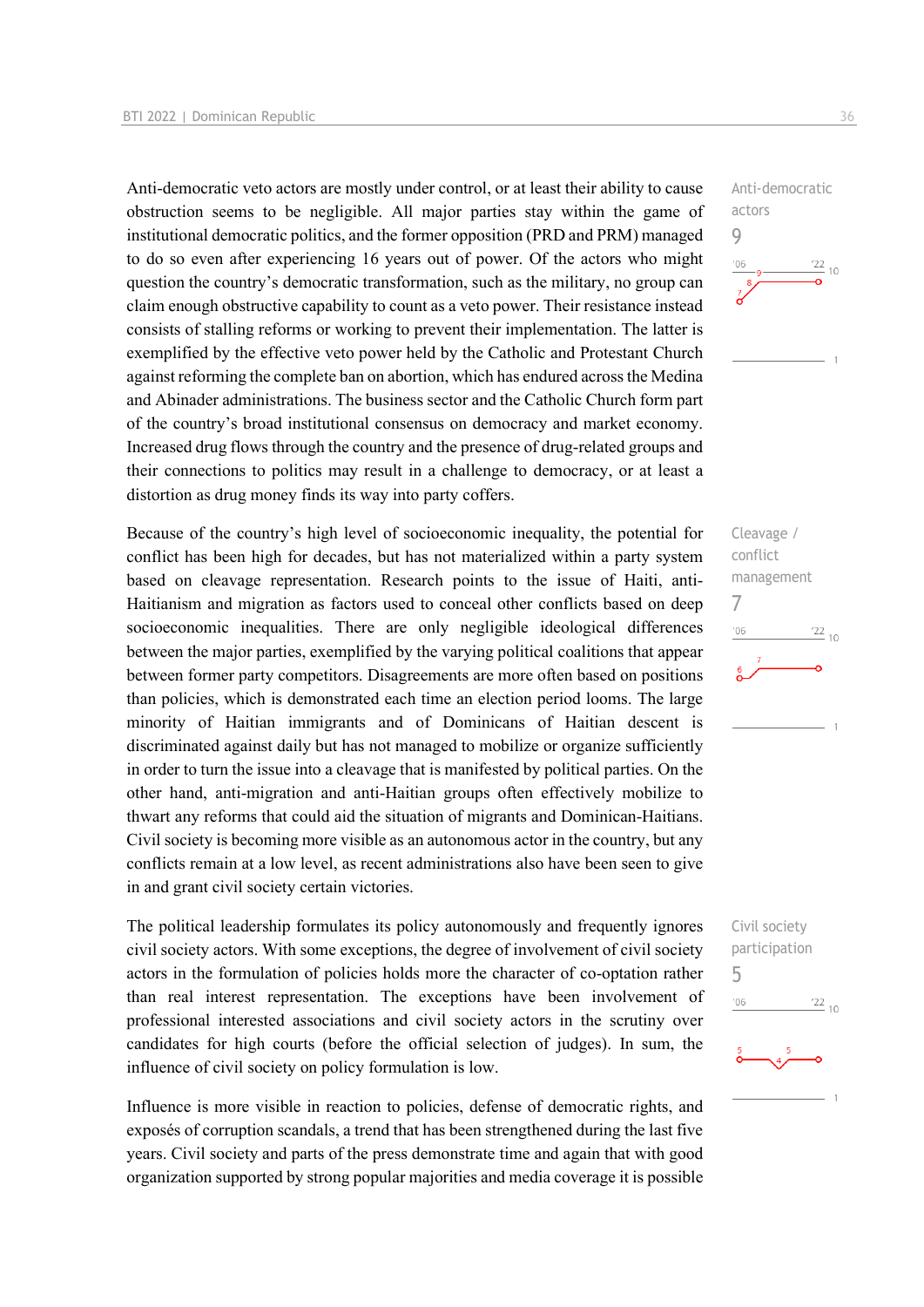on an ad hoc basis to influence the administration and Congress. The more successful pressure groups in civil society when it comes to formulation of policies, however, still are the Catholic and evangelical churches in questions of morality (gay marriage, abortion, etc.).

On average, political leadership in Congress and the presidency appear as relatively closed institutions insulated from civil society. Since 2010, civil society has gradually strengthened its position as a partial agenda setter when effectively monitoring and protesting controversial decisions made by various administrations, but it is only to a limited degree active in policy implementation and performance monitoring. An important exception is the case of election monitoring, above all by the NGO Participación Ciudadana (PC), partially corruption monitoring by Adocco (Alianza dominicana contra la corrupción), and also monitoring regarding the treatment of Dominican-Haitians and Haitian migrants (OBMICA). The latter has had little success in influencing decision-making, but more so in monitoring and documenting the situation. Civil society has not been actively tapped or invited to take part in decision-making or implementation of the COVID-19 response, which has been driven more by a technocratic expert team and implemented by the government or state-private partnerships.

Concerning acts of injustice during the Trujillo regime (1930 – 1961) and Balaguer's civil-authoritarian regime (1966 – 1978), there has never been a process of reconciliation such as those in Argentina or Chile.

Nevertheless, acknowledgment of government-perpetrated acts of injustice under the Balaguer regime may be difficult to achieve. As president, Leonel Fernández promoted the idea of exalting Balaguer as the "father of Dominican democracy" and the PRD leadership followed suit, demonstrating lack of interest in confronting past violations. None of the leading parties in the country have shown interest in promoting the investigation of past wrongdoings or opening a process of reconciliation. With the time that has passed, the conditions to put political pressure on the authorities to demand investigations and reconciliation processes are not present. There have been no comprehensive attempts to put forward a policy of reconciliation for ills committed during the Trujillo dictatorship, which ended in 1961.

It should be mentioned, however, that the lack of reconciliation measures to address the activities of previous regimes is not perceived as a gross error. Though victims are remembered every year (especially young revolutionaries killed in the 1970s), there is no social demand for justice, truth commissions, etc., and the issue is not politicized. So far, there are some minor attempts to address the past and its atrocities through documentation and education such as the Museum of Resistance and the efforts of historian Roberto Cassá, leader of the National Archives over many years, to document the violent past under Trujillo and Balaguer.

Reconciliation

 $\frac{22}{10}$ 

 $-1$ 

 $n/a$ 

n/a

'06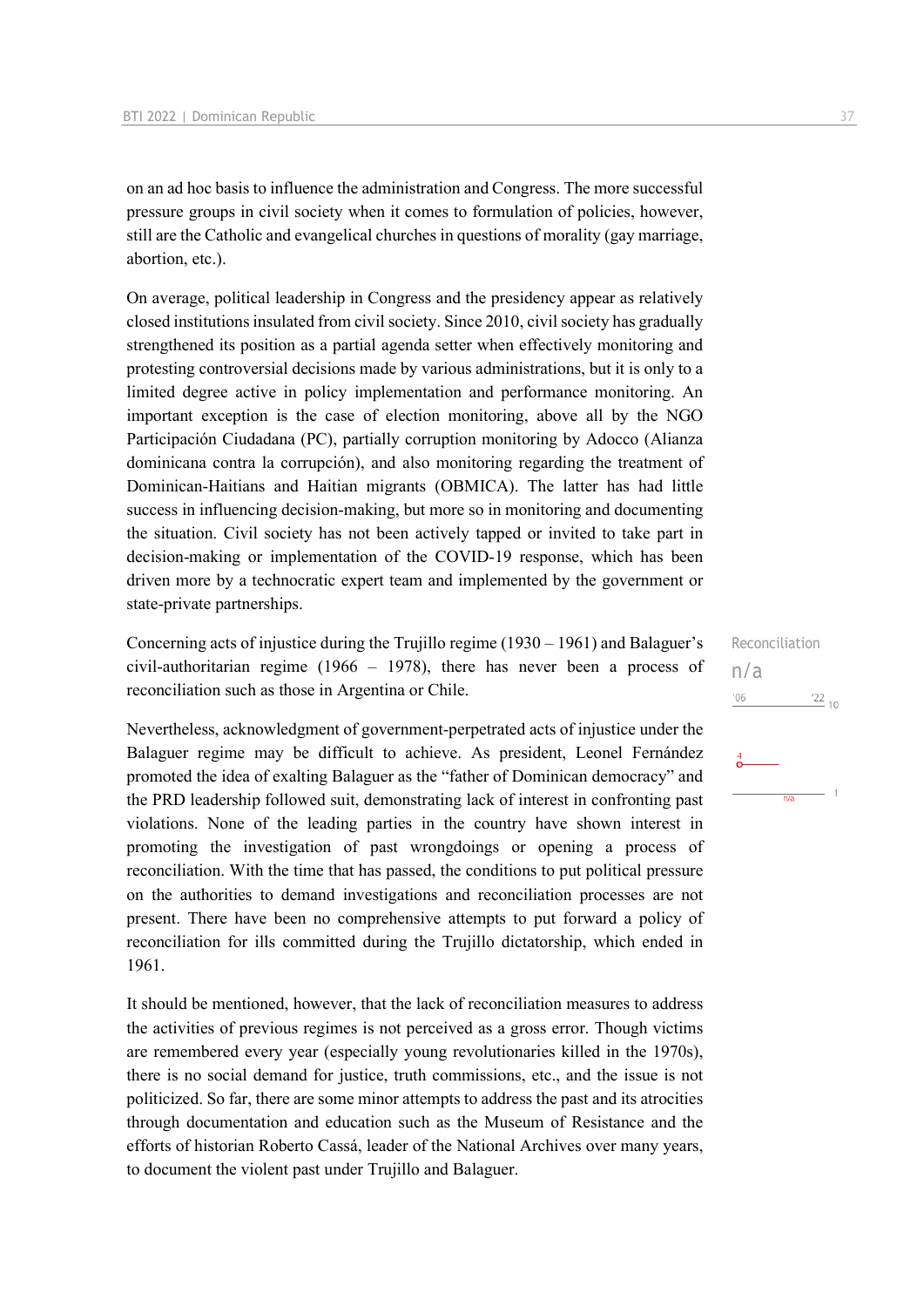#### **17 | International Cooperation**

The political leadership is officially committed to sustainable political and economic development expressed through its own development agenda in the National Strategy of Development 2030, which sets a clear roadmap and goals. The long-term plans, however, are implemented in an inconsistent manner, with some notable exceptions (education, Plan Solidaridad, energy, state reform). The government seeks international assistance and advice on important agenda items such as efforts in education, development, and the pandemic, but shuns it when it comes to dealing with migrants and Dominican-Haitians.

Undoubtedly, one of the strengths of the transformation process to date has been the willingness of state and non-state actors to cooperate internationally and transnationally. All administrations since the first Fernández administration (1996 – 2000) have been highly committed to advancing the Dominican Republic's integration into the world market; the opening to China is one of the latest examples of this strategy. In addition, presidents have made use of their partners' skills (e.g., election observers' advice on institutional reforms) and material resources (e.g., technical and financial cooperation) to facilitate transformation even though successful implementation of needed reforms often has been lacking (as demonstrated with the failed local and regional elections in 2020).

Internationally, political leaders are committed to the goals of pursuing continued economic and political development and working with bilateral or multilateral international donors to make use of international assistance. Still, this does not always facilitate significant policy learning or policy improvement. The administration has sought advice and economic support from trusted international lenders (IMF, WB, IADB) to combat the COVID-19 pandemic, and demonstrated an ability to use these funds and implement policies based on best practices and political learning.

Macroeconomic stabilization achieved in the 1990s and revived after the 2003/04 economic crisis remains an important reason why external actors have applauded their Dominican partners' willingness to cooperate internationally. The country's credibility has not been a question when it comes to the pandemic response. The current growth and stability at a time of regional uncertainty, strengthens the image of credibility of the government.

The failure to protect human rights of the migrant minority, a key element to any democracy, has been a long-term concern in relations with the international community. The blatant attack on the human rights of Haitians and Dominican-Haitians by the Constitutional Tribunal and the Dominican exit of the Inter-American Court of Human Rights seriously damaged the state's credibility in the international community when it comes to democracy and human rights. President Abinader's new signals in this policy area may restore the country's credibility somewhat, but the

Effective use of support 8  $\frac{22}{10}$ 

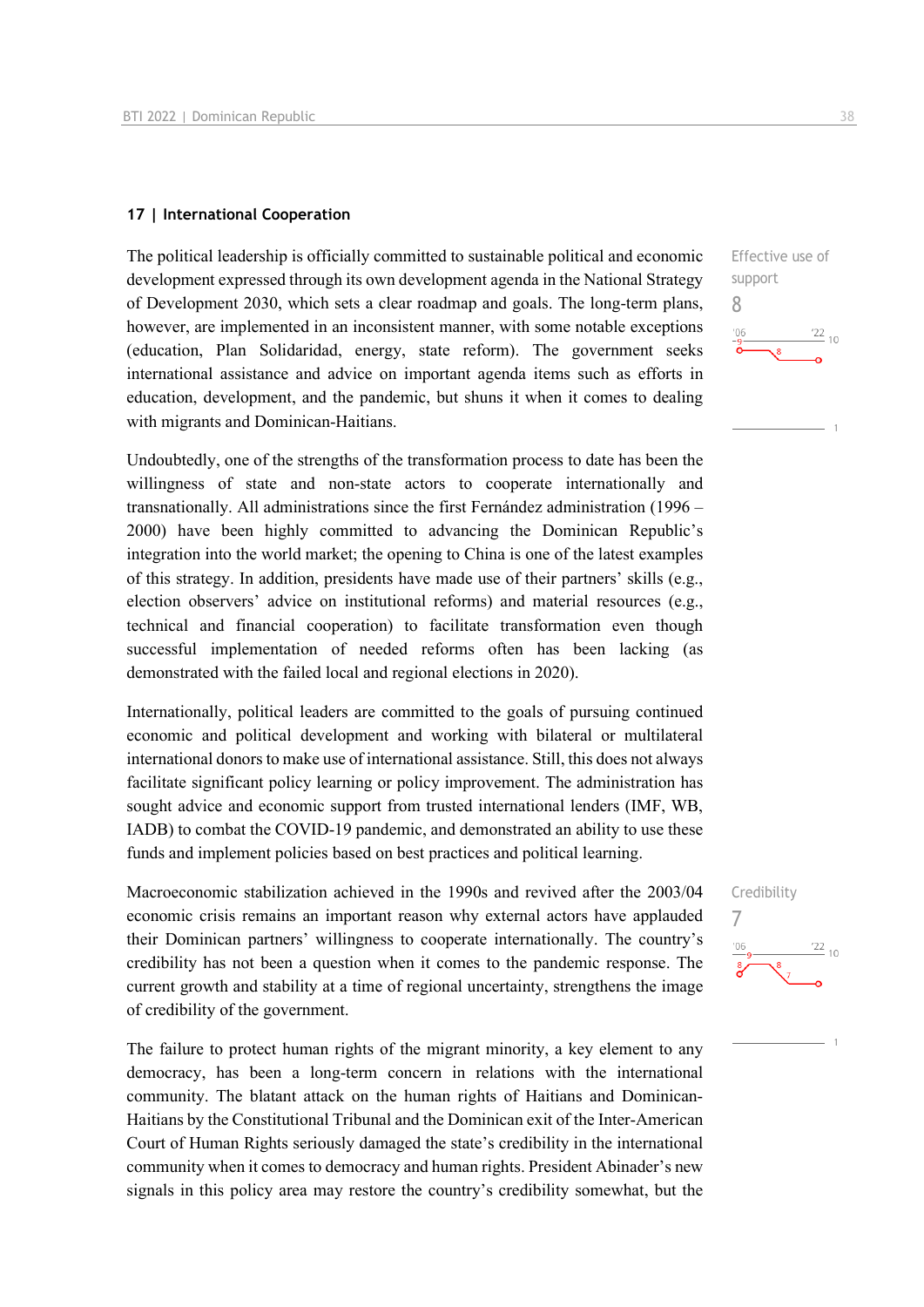administration will face hard resistance at home, which may thwart effective policy change. The country's election into the UN Security Council 2018 – 2020 first of all demonstrated that it was considered a reliable partner. It's stint in the Security Council was relatively unremarkable as the country took few controversial stances but led debates on climate issues and also held the presidency during the first part of 2020. If anything, the period at the UN Security Council should increase the country's reputation as a reliable partner.

When it comes to investments and the economy, the country is regarded as a relatively safe business environment and attractive for foreign investments, but the pandemic may raise questions regarding investing in the large tourist sector.

The Dominican Republic belongs to the United Nations and many of its specialized and related agencies, including the World Bank, the ILO, the International Atomic Energy Agency and the International Civil Aviation Organization. Furthermore, the U.S. has signed a free trade agreement with the Dominican Republic (CAFTA-DR), and the DR opened diplomatic ties with Mainland China. The country has signed various other bilateral trade agreements throughout the last decade. Abinader will continue these policies, and has chosen the well-respected lawyer and diplomat, Roberto Alvarez Gil, to head the foreign ministry. In particular his credibility in human rights issues and on Dominican-Haitian relations should count positively toward the country's credibility in these questions.

Under several administrations, political leadership has worked actively and successfully to establish and broaden as many cooperative relations as possible. The final success of this strategy was the country's entrance to the U.N. Security Council. This strategy has also led to the signing of free trade agreements with the Caribbean Community (Caricom), Central America, Costa Rica, El Salvador and the United States, and a commercial treaty with Panama. In October 2008, the Dominican Republic and Caricom signed a full Economic Partnership Agreement (EPA) with the European Union, which is subject to reviews every five years and stipulates the CARIFORUM countries to integrate more closely with each other.

The relationship with its neighbor Haiti is complicated, but aside from deep disagreements related to the issue of citizenship for Dominican-Haitians and Haitian migrants, the relationship between the two administrations has been generally cordial. President Abinader's initiation of bi-national talks, and bi-national investment projects, are positive steps to improving neighborly relations.

The Dominican Republic has been criticized by the OAS and the Inter-American Commission and Court of Human Rights, among others, for its treatment of Haitian immigrants and Dominican-Haitians, in particular for not granting, and even retracting, citizenship for children of Haitian immigrants born in the country. This led to the country's withdrawal from the Inter-American Court of Human Rights. The above-mentioned efforts of the current administration, and the nomination of Foreign Minister Roberto Alvarez Gil, are important first steps to amend international cooperation regarding this human rights issue.

Regional cooperation 8 $\frac{22}{10}$  $-06$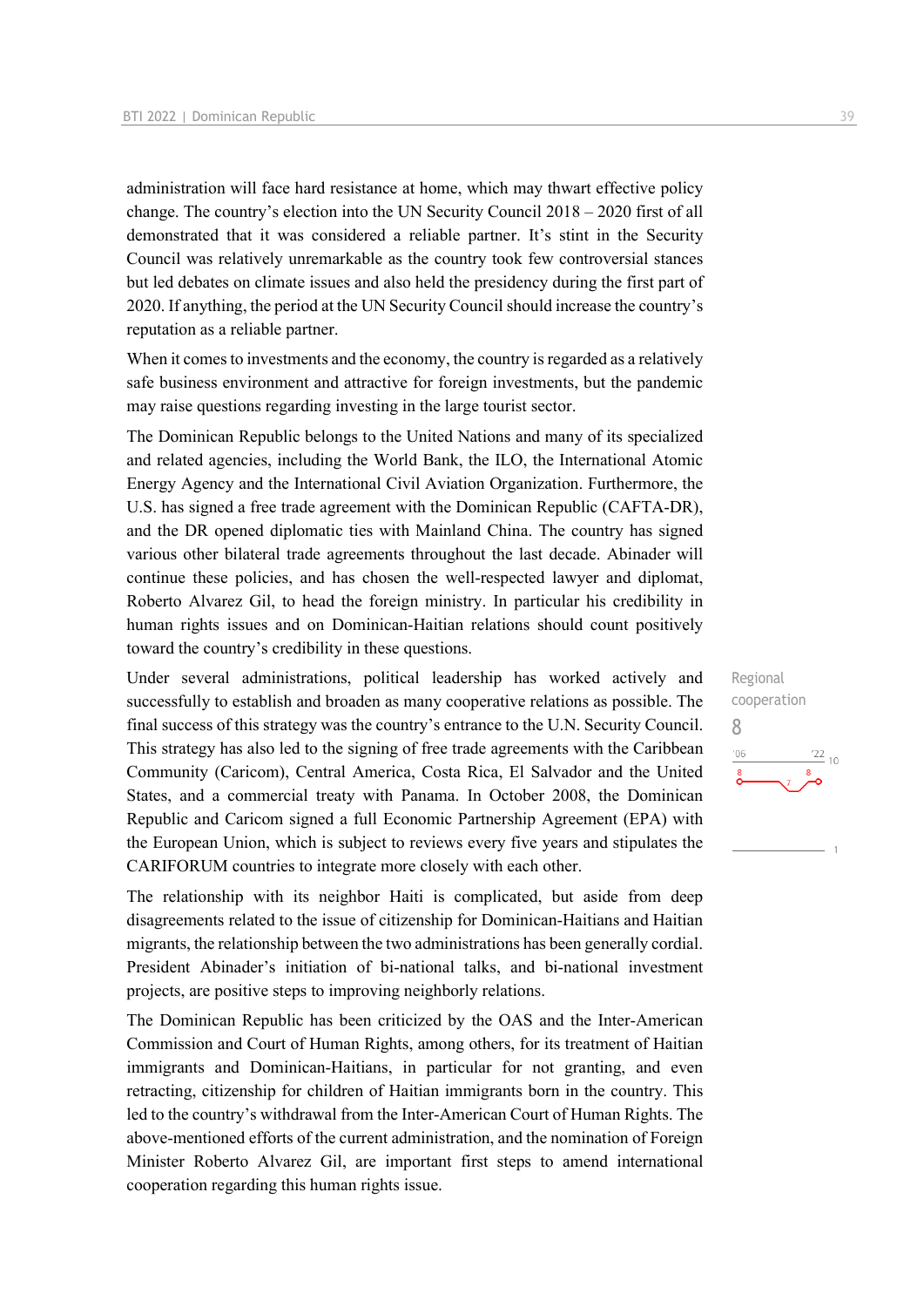The country is politically and economically highly dependent on the United States, where there is also a large Dominican diaspora, and political leaders of all parties and across many administrations aim to and have managed to maintain good relations with its northern neighbor. The Dominican Republic cooperates closely with the United States in several areas, among them trade, migration, and drug enforcement.